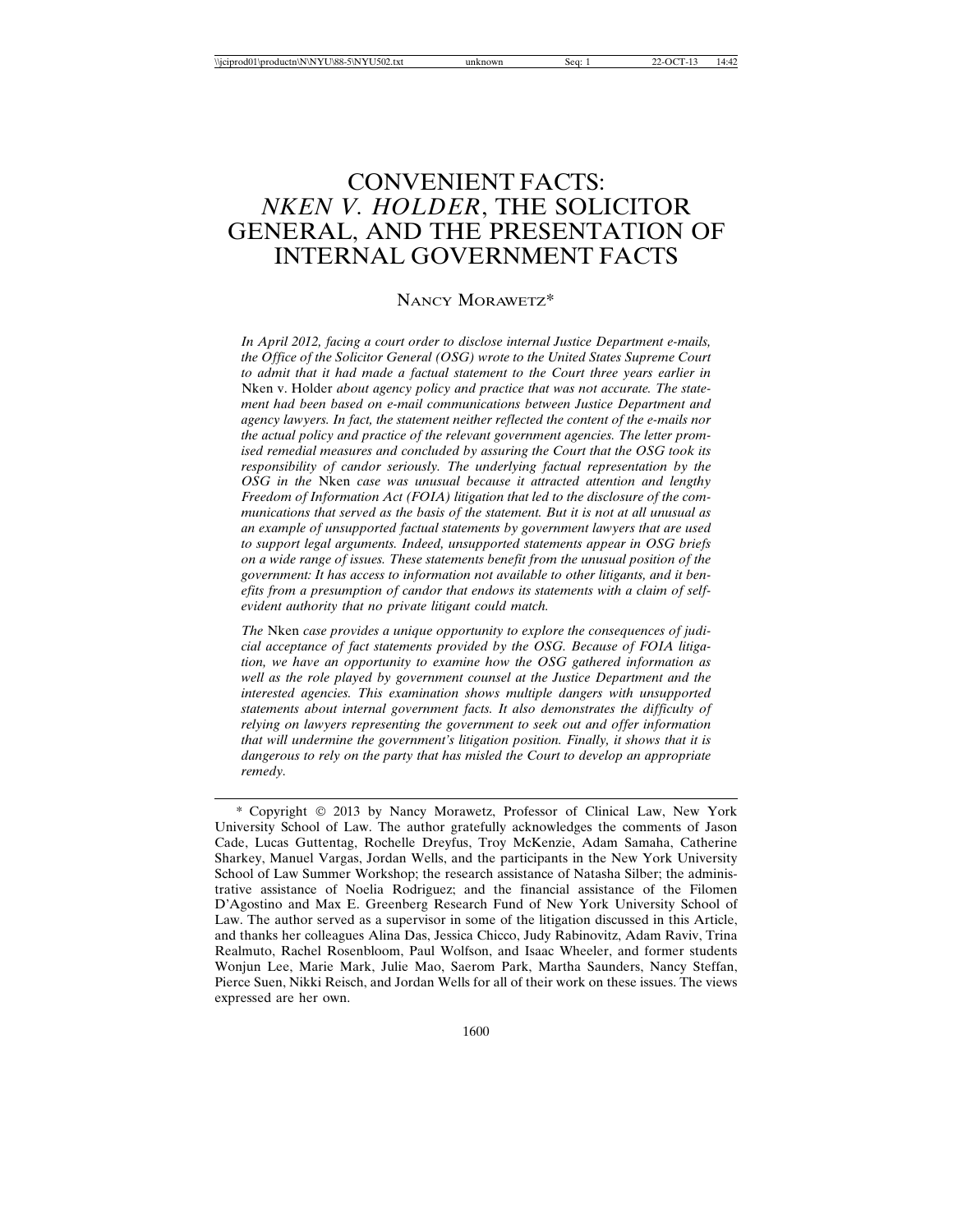*Prevention of misleading statements could be pursued through greater selfregulation, prohibition of extra-record factual statements, or through a model of disclosure and rebuttal. This Article argues that the experience in* Nken *reflects the grave danger in presuming that self-regulation is an adequate safeguard against erroneous statements. It further argues that despite the appeal of a rigid rule that prohibits such statements, such an approach ignores the Court's interest in information about real world facts that are relevant to its decisions. The Article concludes by arguing that the best proactive approach is to adopt a formal system of advance notice combined with access to the basis of government representations of fact. It further argues that courts should refuse to honor statements in court decisions that are based on untested and erroneous statements of fact by the government.*

|          | I. THE OSG's USE OF OUT-OF-RECORD STATEMENTS         |  |
|----------|------------------------------------------------------|--|
|          | DERIVED FROM INTERNAL GOVERNMENT                     |  |
|          |                                                      |  |
| II.      | <b>NKEN:</b> A CASE STUDY OF THE PITFALLS OF OSG     |  |
|          | PRESENTATIONS OF INTERNAL GOVERNMENT FACTS  1612     |  |
|          |                                                      |  |
|          | B. Uncovering the Factual Basis for the Statement in |  |
|          |                                                      |  |
|          | The Office of the Solicitor General 1619<br>1.       |  |
|          | The Office of Immigration Litigation  1626<br>2.     |  |
|          | The Department of Homeland Security 1631<br>3.       |  |
|          | C. Post-Nken Failure to Live Up to the OSG's         |  |
|          |                                                      |  |
|          | D. Prelude to the OSG's Confession of Error  1639    |  |
|          | E. Spinning the Confession of Error  1641            |  |
| III.     | REFLECTIONS ON NKEN, OSG FACT STATEMENTS, AND        |  |
|          |                                                      |  |
| $IV_{-}$ |                                                      |  |
|          |                                                      |  |
|          |                                                      |  |
|          |                                                      |  |
|          | $1_{-}$                                              |  |
|          |                                                      |  |
|          |                                                      |  |
|          |                                                      |  |

#### **INTRODUCTION**

In *Nken v. Holder*, the Supreme Court dealt a blow to immigrants seeking stays of removal.<sup>1</sup> The Court stated that deportation during the pendency of a court challenge can never, on its own, provide the

<sup>1</sup> 556 U.S. 418 (2009).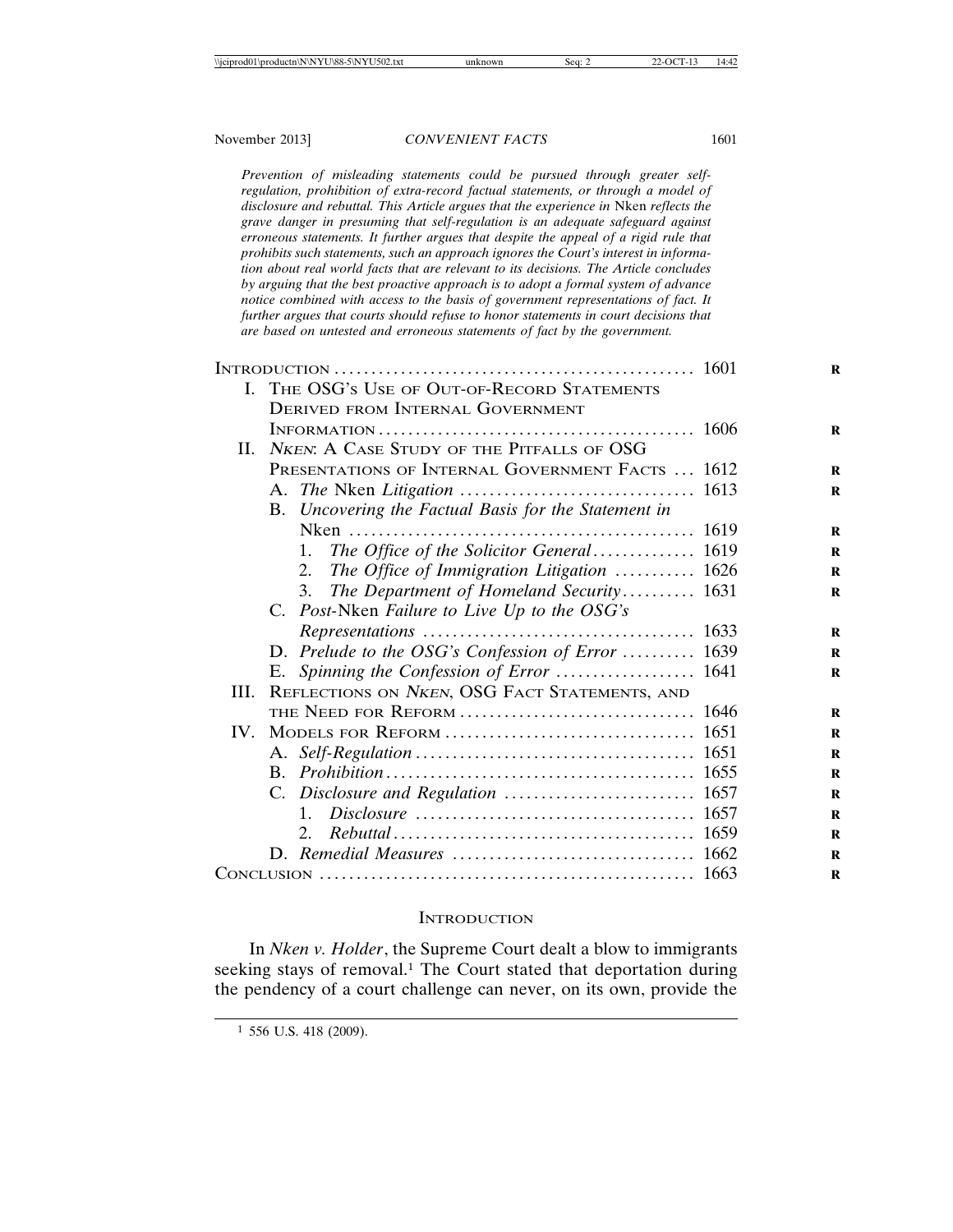showing of "irreparable injury" necessary for a stay.2 In reaching this conclusion, the Court presumed that a person who was deported and later won his or her case would have no trouble returning to the United States. As support, the Court cited the Office of the Solicitor General's (OSG) brief claiming that the government had a "policy and practice" of returning deportees who won their cases to their preremoval status.3 Three years later, faced with a court order to turn over key internal Justice Department e-mails,<sup>4</sup> the OSG wrote to the Supreme Court to "clarify and correct" its prior statement.<sup>5</sup> In essence, it admitted that no comprehensive policy or practice existed to return immigrants who won their cases. But the damage was done. The language in *Nken* was on the books, and lower courts had already revised caselaw about stays in light of the Supreme Court's pronouncement. To this day, the Supreme Court has done nothing to

4 The Immigrant Rights Clinic at New York University School of Law serves as counsel to the requestors in the Freedom of Information Act (FOIA) litigation that obtained these documents. The FOIA requestors are several organizations that work on behalf of immigrants, as well as a law professor, a law school organization that specializes in issues related to immigrants who have been wrongfully deported, and two individuals who prevailed in their federal court cases after being removed from the country. The FOIA request, filed in the wake of *Nken*, sought to uncover any agency practices that would allow a prevailing litigant to return to the United States, as well to expose the lack of any basis for the statements about agency practice that the OSG made to the Supreme Court in *Nken*. The requests were filed with the Department of Justice, the Department of State and the Department of Homeland Security. In the fall of 2009, when the requestors filed the administrative FOIA requests, David Gerbier, one of the individual requestors, was in Haiti despite having prevailed in his removal case before the Third Circuit in 2002. *See infra* notes 172–74 and accompanying text. In addition to representing the FOIA requestors in their search for documents, the Immigrant Rights Clinic handled Gerbier's individual case seeking return and the FOIA served the very practical objective of identifying mechanisms for his return. The district court has decided three summary judgment motions in the case. Nat'l Immigration Project of the Nat'l Lawyers Guild v. U.S. Dep't of Homeland Sec., 842 F. Supp. 2d 720, 730 (S.D.N.Y. 2012) (granting summary judgment for plaintiffs on release of the e-mail communications that were the basis of the OSG statement); Nat'l Immigration Project of the Nat'l Lawyers Guild v. U.S. Dep't of Homeland Sec., 868 F. Supp. 2d 284 (S.D.N.Y. 2012) (granting summary judgment in part for plaintiffs on scope of exemptions from FOIA release); Nat'l Immigration Project of the Nat'l Lawyers Guild v. U.S. Dep't of Homeland Sec., No. 11-CV-3235, 2012 WL 6809301 (S.D.N.Y. Dec. 27, 2012) (granting summary judgment for plaintiffs in part on the adequacy of the search for documents). The author is one of the supervisors of this litigation.

5 Letter from Michael R. Dreeben, Deputy Solicitor Gen., U.S. Dep't of Justice, to William K. Suter, Clerk, Supreme Court of the U.S. (Apr. 24, 2012) [hereinafter Dreeben Letter], *available at* http://www.nationalimmigrationproject.org/legalresources/NIPNLG\_ v\_DHS/OSG%20Letter%20to%20Supreme%20Court,%20Including%20Attachments %20-%20April%2024%202012.pdf.

<sup>2</sup> *Id.* at 435.

<sup>3</sup> Brief for Respondent at 44, Nken v. Mukasey, 555 U.S. 1042 (2008) (No. 08-681), 2009 WL 45980, at \*44.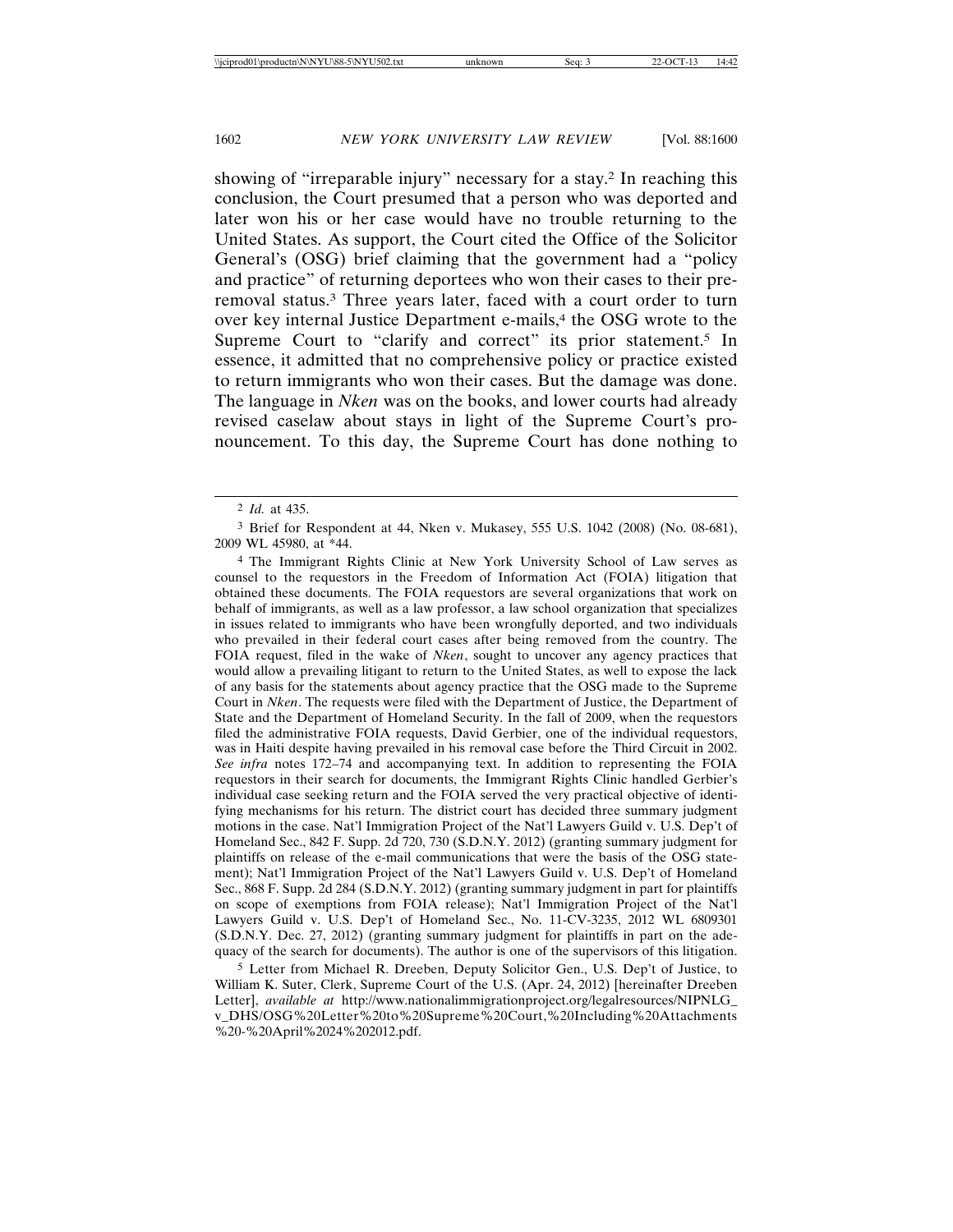undo the damage caused by the Court's reliance on the statement of the OSG.

The revelation about the *Nken* statements came on the heels of an admission that the OSG had supplied the Supreme Court with erroneous factual information in a far more famous set of cases. In 2011, outgoing Acting Solicitor General Neal Kumar Katyal publicly acknowledged that the OSG had been deceptive during its defense of the infamous convictions of Gordon Hirabayashi and Fred Korematsu for violating laws targeting persons of Japanese descent during World War II.<sup>6</sup> Katyal admitted what had become clear through subsequent historical research and court findings: The OSG knowingly misled the Supreme Court by making statements based on a War Department report that had been doctored to provide a bogus military justification for both the curfew on and the internment of American citizens of Japanese descent.7

Scholars and courts have devoted substantial attention to how the OSG lied to the Court in the internment cases and the contemporaneous efforts of some OSG lawyers to prevent or mitigate those misrepresentations.8 In *Hirabayashi* and *Korematsu*, the OSG argued

7 *See* Eric K. Yamamoto, *Korematsu Revisited—Correcting the Injustice of Extraordinary Government Excess and Lax Judicial Review: Time for a Better Accommodation of National Security Concerns and Civil Liberties*, 26 SANTA CLARA L. REV. 1, 10–15 (1986) (summarizing the DeWitt Report as well as contradictory government findings). Historical documents showed that the original version of a War Department report in 1943 stated that the curfew and internment orders were based on the broad assumption that it was impossible to separate loyal and disloyal persons of Japanese descent and did not make any claim of exigency. When Army officials realized that the report would undermine the government's legal arguments in challenges to internment, they ordered that all copies of the original report be burned. The report was rewritten to insert the false claim of immediacy. *See* Hirabayashi v. United States, 828 F.2d 591, 598 (9th Cir. 1987) (discussing this history and quoting a War Department memo on the burning of the report, proofs, galley, drafts, and memoranda). One copy of the original report survived in the National Archives. *See id.* The historical record also shows that the briefs to the Court were misleading about military judgment of the threat of invasion. *See* Eric L. Muller, *Hirabayashi and the Invasion Evasion*, 88 N.C. L. REV. 1333, 1338 (2010) (noting that Justice Department lawyers on the *Hirabayashi* brief knew that the military saw little risk of a Japanese invasion of the West Coast in 1942, but nonetheless told the Court that "[t]he principal danger preoccupying military officials in early 1942 was a Japanese invasion") (alteration in original) (internal quotation marks omitted); Yamamoto, *supra*, at 15 (describing investigations that refuted charges of shore-to-ship signaling).

8 *See* Korematsu v. United States, 584 F. Supp. 1406, 1417 (N.D. Cal. 1987) (quoting Memorandum from John L. Burling, Assistant Dir., Alien Enemy Control Unit, U.S. Dep't

<sup>6</sup> Neal Kumar Katyal, *Confession of Error: The Solicitor General's Mistakes During the Japanese-American Internment Cases*, THE JUSTICE BLOG (May 20, 2011), http://blogs. usdoj.gov/blog/archives/1346 [hereinafter *Katyal Statement*] (statement of Acting Solicitor General Neil Kumar Katyal); *see also* Neal Kumar Katyal, *The Solicitor General and Confession of Error*, 81 FORD. L. REV. 3027, 3031–37 (2013) (describing basis for the confession of error).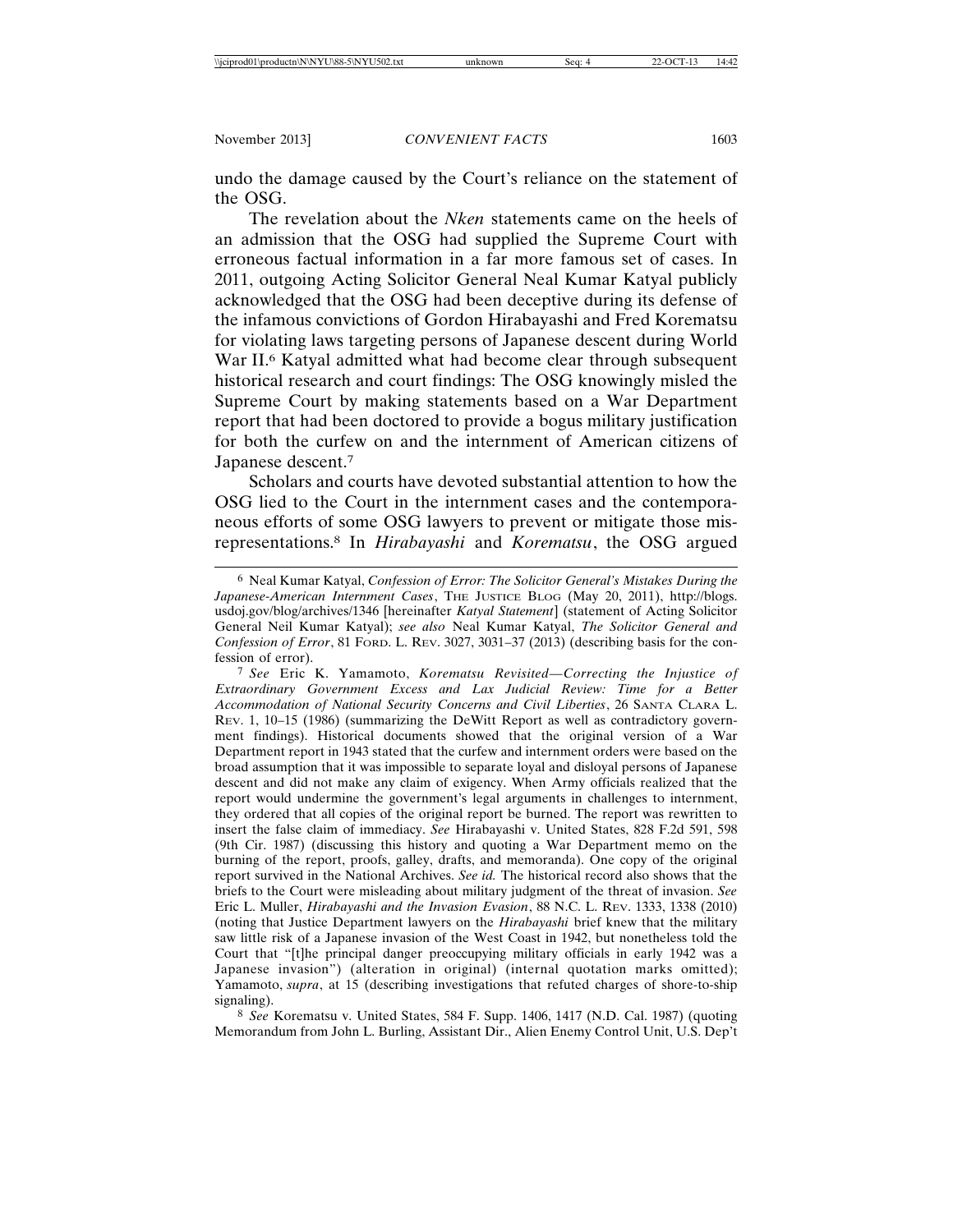that the wartime orders targeting persons of Japanese descent were issued because "[p]rompt and decisive action was necessary," and because loyal persons of Japanese descent could not be separated from those who might be disloyal.9 The government has since conceded that this argument was false and that the military order was based on racist assumptions, not military judgment.10 Furthermore, historical research has shown that lawyers within the OSG knew at the time they submitted their briefs that they were misrepresenting the actual military decision.11 Yet those government lawyers who sought to draft the briefs in light of what they knew to be true were overruled.12 It took more than four decades to vacate the *Hirabayashi* and *Korematsu* convictions, and that only happened after researchers discovered that the War Department had destroyed evidence of the basis for its original orders.13

Although the historical context of the Japanese internment cases makes them particularly outrageous, they are not the only instances in which the OSG has offered statements of fact to the Court based on internal government information inaccessible to opposing parties. *Nken* provides a rare opportunity to examine the underpinnings of the OSG's statements of internal government facts. Because of the extensive e-mail correspondence uncovered through *Nken*-related Freedom of Information Act (FOIA) litigation, the public has access to a detailed record of the conversations that served as the basis for the factual presentation to the Court. These documents show systemic

9 Brief for Respondent at 34, Hirabayashi v. United States, 320 U.S. 81 (1943) (No. 870), 1943 WL 71885, at \*34.

10 *See Hirabayashi*, 828 F.2d at 601 (noting that the government conceded in the *coram nobis* proceeding that "General DeWitt [who issued the internment and curfew orders] acted on the basis of his own racist views and not on the basis of any military judgment that time was of the essence").

11 Irons, *supra* note 8, at 7.

of Justice to Herbert Wechsler, Assistant Attorney Gen. (Sept. 11, 1944) (seeking to insert a footnote into the OSG brief that directly discredited the War Department account)); Peter Irons, *Introduction: Righting a Great Wrong*, *in* JUSTICE DELAYED: THE RECORD OF THE JAPANESE INTERNMENT CASES 3, 5–6 (Peter Irons ed., 1989) (describing efforts on the part of Justice Department lawyers Edward J. Ennis and John L. Burling to persuade the Solicitor General to reveal the true facts of the case); *see also* Katyal, *supra* note 6, at 3032–33 (noting the OSG's misrepresentations as well as attempts by Ennis to push the OSG to be forthcoming with the Court); Muller, *supra* note 7, at 1355–68 (describing archival research demonstrating that there was no real threat of a Japanese invasion at the time internment policies were instituted); Yamamoto, *supra* note 7, at 9–19 (describing misrepresentations and suppression of evidence by the OSG).

<sup>12</sup> *Hirabayashi*, 828 F.2d at 602 n.11 (quoting Memorandum from Edward Ennis, Dir., Enemy Alien Control Unit, U.S. Dep't of Justice, to Charles H. Fahy, Solicitor Gen. (Apr. 30, 1945)).

<sup>13</sup> The convictions were overturned through *coram nobis* proceedings. *See Hirabayashi*, 828 F.2d at 608; *Korematsu*, 584 F. Supp. at 1420.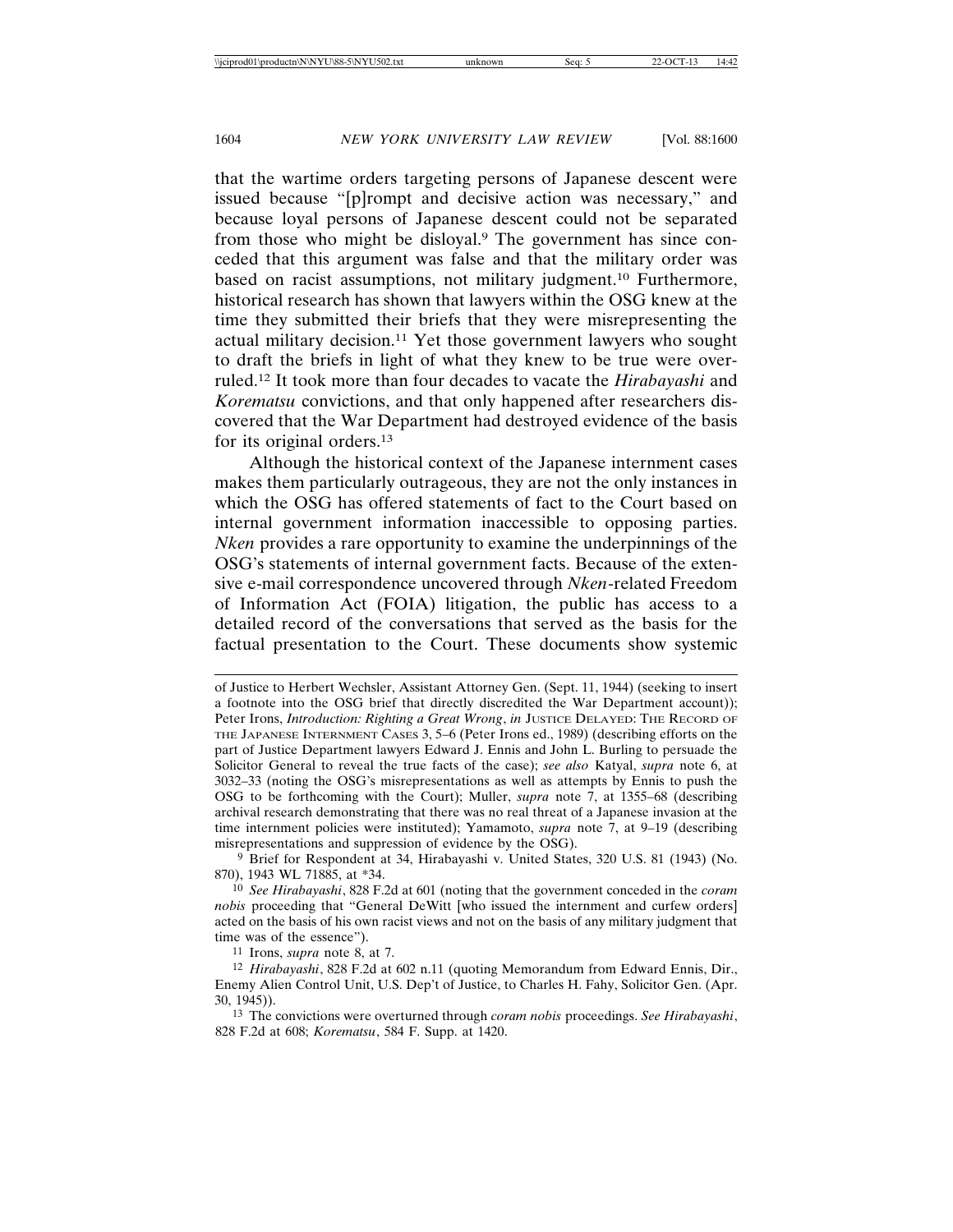problems with the Supreme Court's reliance on the untested factual representations of the OSG.

This Article unpacks the factual record of the *Nken* misrepresentation to highlight the problem of unsupported factual claims made by the OSG in a relatively ordinary case before the Supreme Court. The record in *Nken* shows that at the time it made its factual representation about the fate of deported persons who won their cases, the OSG knew that, at best, agency policy for those deported was riddled with exceptions and practical hurdles. By the time of oral argument, the OSG knew that if Jean Marc Nken were deported during his case, he would probably not be allowed to return to the United States following a court victory. Furthermore, government documents show that Department of Homeland Security (DHS) and Justice Department lawyers outside the OSG knew that the power to decide what would happen to a deported immigrant who won his or her case was largely decentralized, allowing agency law enforcement officers to decide the fates of the people whom they had successfully deported prior to a court ruling. Despite all of this information, the OSG chose to characterize agency practice in a distorted way that was convenient for the legal position it was espousing.

*Nken* makes clear that it is time to rethink whether the Court should treat statements of fact from the OSG as presumptively trustworthy. Professionalism alone appears to be insufficient to ensure that the OSG will always offer unbiased evidence, particularly when doing so would harm the government's case. There is also good reason to doubt that the OSG can be an effective monitor of the facts provided to it by other government lawyers. These doubts suggest that the Court should reexamine the special credence it grants the OSG for internal government facts.

This Article proceeds as follows: Part I traces the history of the OSG's use of factual claims that are rooted in its privileged access to government information. Part II sets out the story of the *Nken* case as revealed through e-mails and documents obtained through FOIA litigation. This Part demonstrates how breakdowns in internal government fact-finding can limit what the OSG actually knows about agency practice. It also shows how litigation interests in adversarial proceedings can distort the information that the OSG chooses to supply to the Court, and that these choices may thereby mislead the Court. Part III examines the nature of the problem created by misleading information, both for the litigants and for parties affected by the rules pronounced by the Court. Part IV considers remedies that would mitigate the effects of improper representations of fact. Prevention of misleading statements could be pursued through greater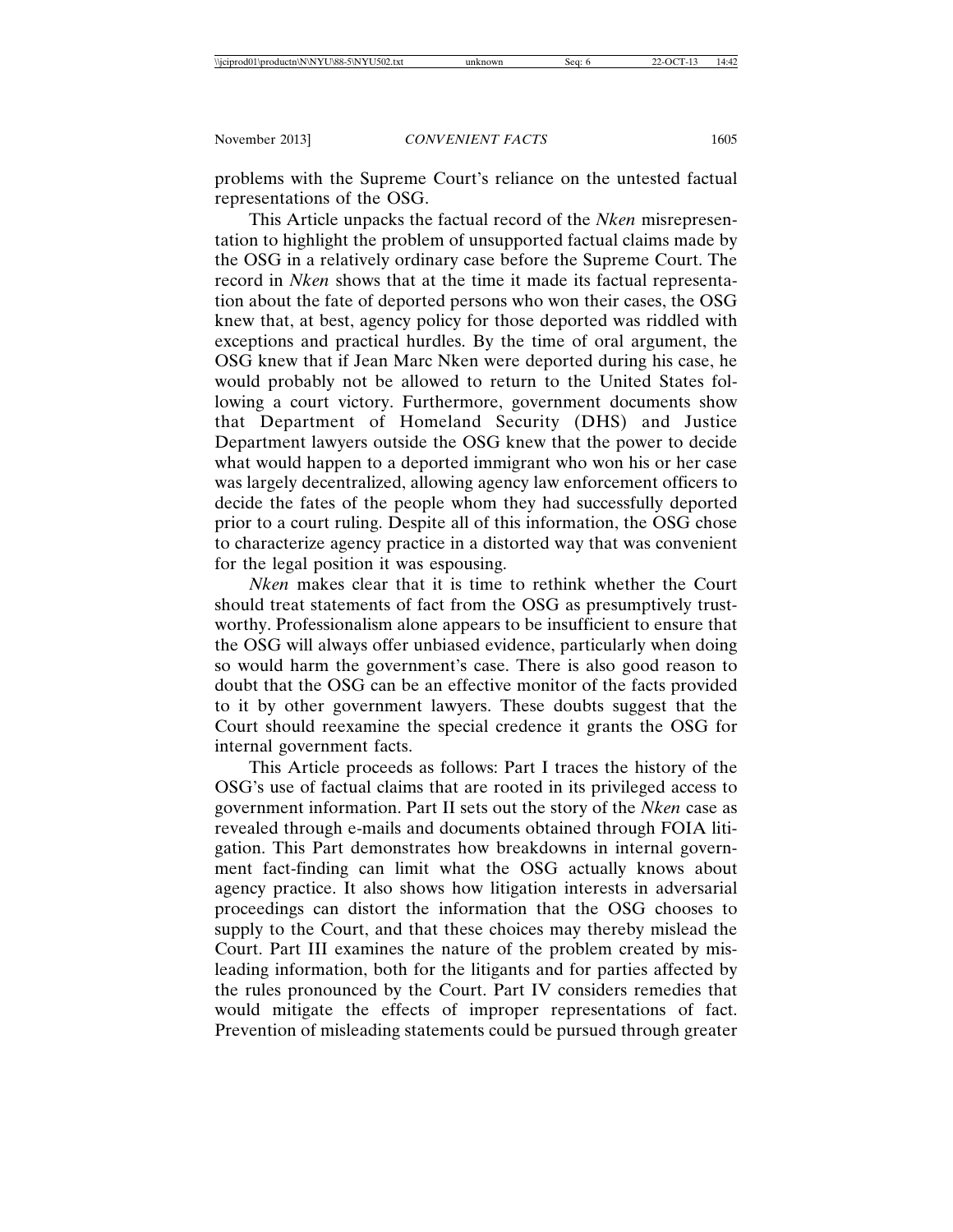self-regulation, prohibition of extra-record factual statements, or through a model of disclosure and rebuttal. This Article argues that the experiences of the Court and the litigants in *Nken* show that selfregulation is not an adequate safeguard against erroneous statements. It further argues that, despite the appeal of a rigid rule that prohibits such statements, such an approach ignores the Court's interest in information about real world facts that are relevant to its decisions. The Article contends that the best approach is to give opposing parties and amici access to the evidentiary bases of government representations of fact, together with advance notice and an opportunity to rebut factual claims. The Article concludes by suggesting that the Court should expressly flag decisions that it later learns were based on misrepresented facts in order to inform lower courts and protect litigants from the unreliable sections of a decision.

I

## THE OSG'S USE OF OUT-OF-RECORD STATEMENTS DERIVED FROM INTERNAL GOVERNMENT INFORMATION

The OSG enjoys a special relationship to the Supreme Court unlike that of any other litigant. The Court is more likely to grant petitions for certiorari filed by the  $OSG<sub>14</sub>$  it is more likely to grant petitions for certiorari where the OSG supports a private party,15 and it is more likely to rule for the OSG.16

The OSG's privileged status with the Court is enhanced by two factors. First, the OSG is the gatekeeper in the government's federal appellate litigation. No federal government appeal can be filed in the courts of appeals without agreement by the OSG.17 And no petition for writ of certiorari can be filed without OSG's assent.18 This winnowing role contributes to the credibility of the OSG: While many

<sup>14</sup> *See* Richard J. Lazarus, *Advocacy Matters Before and Within the Supreme Court: Transforming the Court by Transforming the Bar*, 96 GEO. L.J. 1487, 1493 (2008) ("The Court grants the Solicitor General's petitions for writ of certiorari . . . about 70% of the time compared to less than 3–4% for others.").

<sup>15</sup> *See id.* at 1494 (noting that the Supreme Court invites the Solicitor General to file an amicus brief advising the Court of whether review should be granted in a number of cases each year and "almost every time the Court follows the Solicitor General's advice"); *see also* Margaret Meriwether Cordray & Richard Cordray, *The Solicitor General's Changing Role in Supreme Court Litigation*, 51 B.C. L. REV. 1323, 1334 (2010) (explaining that the Court follows the recommendation of the OSG as amicus at the petition stage over seventy-five percent of the time).

<sup>16</sup> Lazarus, *supra* note 14, at 1494.

<sup>17</sup> 28 C.F.R. § 0.20(b) (2012).

<sup>18</sup> *See* REBECCA MAE SALOKAR, THE SOLICITOR GENERAL: THE POLITICS OF LAW 63–64 (1992) (describing OSG system for vetting cases for petitions for writ of certiorari).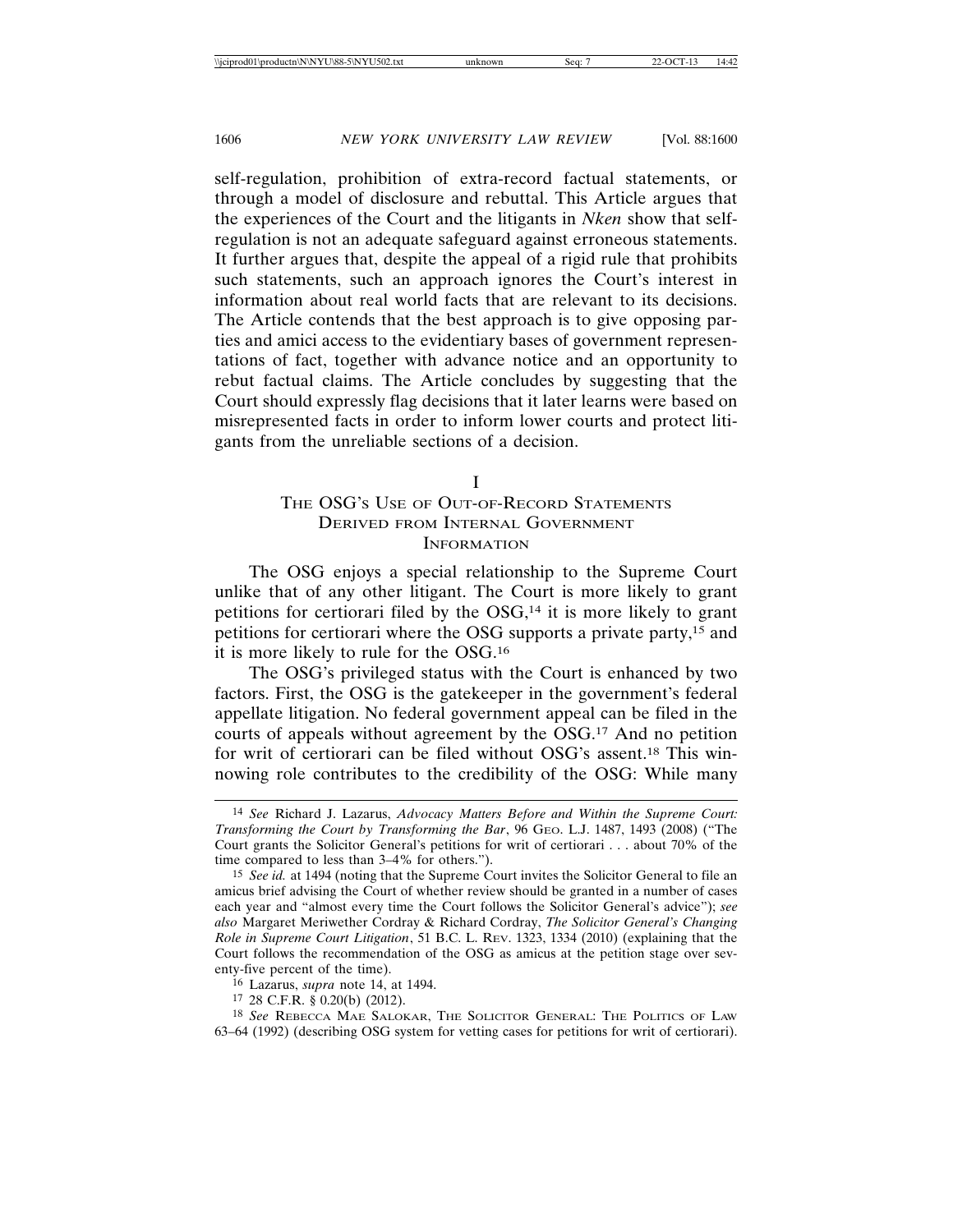lawyers will push for certiorari in a dubious case if their client asks, the OSG need not do so.19 Second, the OSG has developed a reputation for stating the law fairly and making accurate representations about the record.20 This reputation was damaged when the OSG was politicized during the Reagan Administration.21 However, over time, the OSG has actively protected its reputation of being committed to a fair representation of the record and the law. Indeed, former Acting Solicitor General Neal Kumar Katyal's confession of error in *Korematsu* and *Hirabayashi* explicitly invoked the standard of absolute candor toward the Court as a valued tradition of the OSG.22

Candor with respect to characterizations of statutes, case law, and the record, of course, is something that the Supreme Court can test in every case. After all, the Justices and clerks can read the statutes, cases, and record, and judge for themselves whether a brief fails to account for important distinctions.23 And given the frequency with which the OSG appears before the Court, there is ample opportunity to determine if this aspect of the Office's reputation is justified.24

The Supreme Court's trust in the OSG, however, extends beyond verifiable indicators of candor and into factual assertions about the practical effect of legal rules. David Strauss has applauded this aspect of the OSG's relationship with the Court, writing that "the Office is also one of the Court's few sources of information about the effects of

21 *See, e.g*., LINCOLN CAPLAN, THE TENTH JUSTICE: THE SOLICITOR GENERAL AND THE RULE OF LAW 51–64 (1987) (discussing the politicization of the Solicitor General's Office during the Reagan Administration).

22 *See* Katyal, *supra* note 6, at 3031 (noting the "responsibility of candor" the Solicitor General has in court); *Katyal Statement*, *supra* note 6 (noting that the special relationship between the OSG and the Court requires "great responsibility and a duty of absolute candor").

23 *See* Ginsburg & Kagan, *supra* note 20, at 250 (quoting Justice Ginsburg as saying, "If the SG [Solicitor General] cites a case and I go to the shelf, it will say what the SG said it does. It's an office we can all be proud of").

24 *See* Lazarus, *supra* note 14, at 1495 (discussing the OSG's work in the Supreme Court).

<sup>19</sup> *See* Cordray & Cordray, *supra* note 15, at 1336. *But see* Adam D. Chandler, Comment, *The Solicitor General of the United States: Tenth Justice or Zealous Advocate*, 121 YALE L.J. 725, 735–36 (2011) (arguing for more aggressive certiorari practice by the OSG).

<sup>20</sup> *See* SALOKAR, *supra* note 18, at 34 (discussing the Office's reputation for "accuracy and reliability"); Cordray & Cordray, *supra* note 15, at 1336 (describing the OSG's reputation for excellence); Ruth Bader Ginsburg & Elena Kagan, *Remarks Commemorating Celebration 55: The Women's Leadership Summit*, 32 HARV. J.L. & GENDER 233, 250 (2009) (conversation between Justice Ruth Bader Ginsburg and then-Dean Elena Kagan regarding Justice Ginsburg's experience on the Court and noting Justice Ginsburg's view on the integrity and truthfulness of the OSG).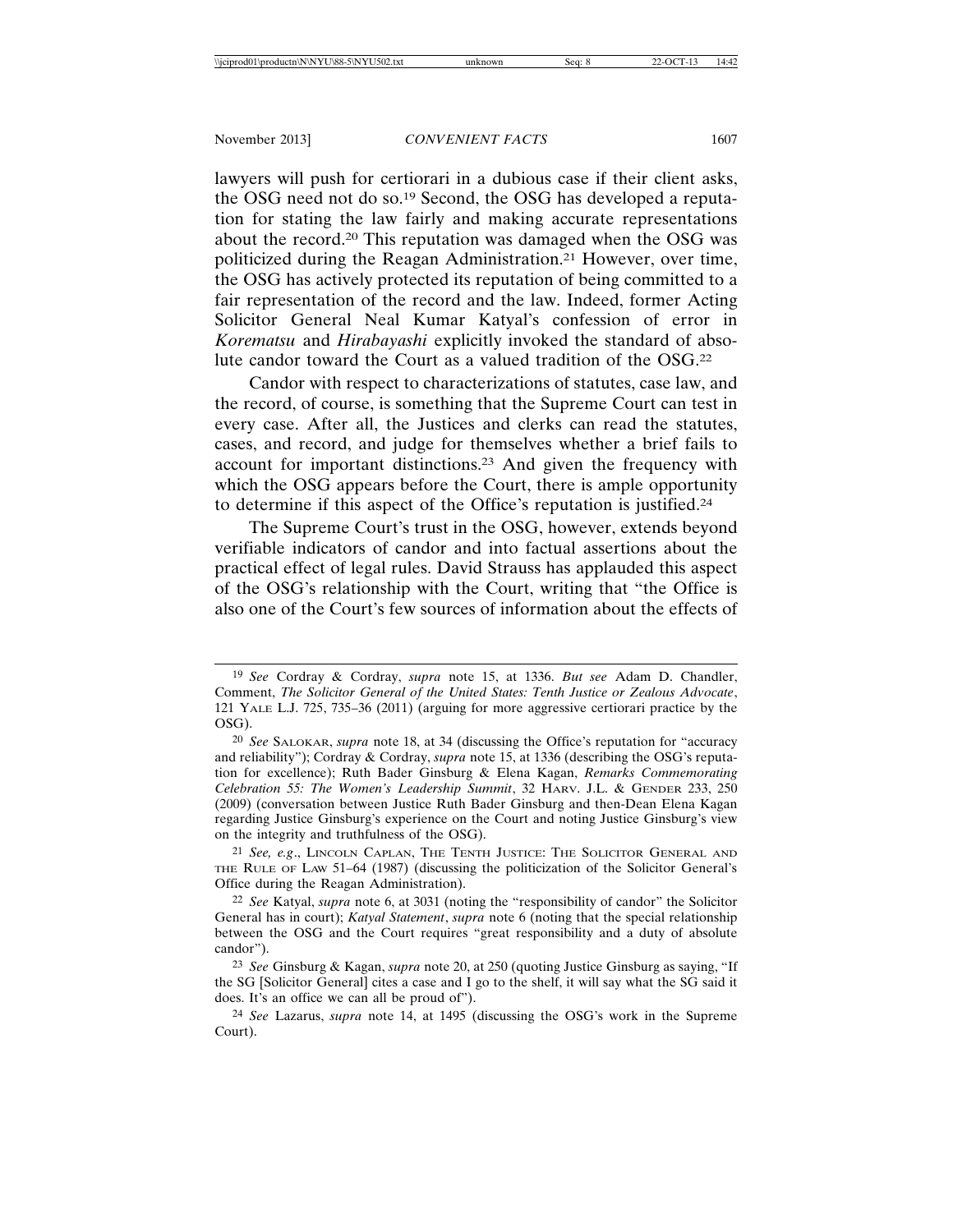legal rules and decisions in the world."25 He argues that it is difficult to see where the Court can turn—other than the OSG—for information about, for example, how a particular reading of the Freedom of Information Act might affect the government's ability to gather intelligence.26 Speaking in a way that is perhaps wishful, he states: "If the Court can trust the Solicitor General to provide accurate information and reliable judgments, the Court's ability to do its job is improved."27

In fact, the OSG has a history of using its position to inject specific factual claims that appear to be supplied by government agencies into the proceedings before the Court. Using oblique grammatical phrasing, the OSG has repeatedly told the Court that it has been "advised" of facts that are relevant to a case. These facts often serve to support a broader narrative that the agency is presenting about the issues in a case. They may not be strictly necessary to the argument, but they provide context that the attorneys plainly see as advantageous to their presentation.28

28 *See, e.g.*, Brief for Petitioner at 27, United States v. Galletti, 541 U.S. 114 (2004) (No. 02-1389), 2003 WL 22087631, at \*27 ("We are advised by the Internal Revenue Service that there are currently outstanding partnership employment tax liabilities in excess of \$10 billion that have been timely assessed but for which separate assessments have not been made against partners individually."); Brief for the Respondent at 39, Hernandez v. C.I.R., 490 U.S. 680 (1989) (Nos. 87-963 & 87-1616), 1988 WL 1025636, at \*39 ("Similarly, we are advised by the IRS that it would not allow a deduction for payments made in exchange for a strictly religious educational benefit . . . (although to our knowledge this precise issue has never been the subject of litigation or a revenue ruling)."); Brief for the United States at 29–30, Nat'l Treasury Emps. Union v. Von Raab, 489 U.S. 656 (1989) (No. 86-1879), 1987 WL 880093, at \*29–30 (stating "[w]e are advised, for example, that criminal investigators, specialists, and auditors for the Bureau of Alcohol, Tobacco, and Firearms must undergo complete physical exams, including a urine test for sugar levels" and describing similar tests for specified employees of the Secret Service, the Government Printing Office, and the Immigration and Naturalization Service); Brief for Petitioners at 26 n.17, U.S. Dep't of Transp. v. Paralyzed Veterans of Am., 477 U.S. 597 (1986) (No. 85-289), 1985 WL 669457, at \*26 n.17 ("We are advised by the Department of Transportation that the vast majority of contributions to the airport trust fund—87% in fiscal year 1985—is derived from an 8% tax on airline tickets that, by statute, must be paid by passengers." (internal citations omitted)); Brief for Respondents at 10, Wayte v. United States, 470 U.S. 598 (1985) (No. 83-1292), 1984 WL 565693, at \*10 ("Selective Service has employed an 'active enforcement' system to identify and locate nonregistrants. . . . We are advised that . . . all such people who were subject to the registration requirement have elected to comply pursuant to the 'beg' policy, and thus no prosecutions have been instituted." (footnotes omitted)); Reply Brief for Petitioners at 29–30, United States v. Dann, 470 U.S. 39 (1985) (No. 83- 1476), 1984 WL 565738, at \*29–30 ("[W]e are advised by the Secretary that the [judgment fund of the Western Shoshones] now exceeds \$43.5 million. Thus any delay in distribution does not operate to erode the Western Shoshones' property rights." (footnotes omitted)).

<sup>25</sup> David A. Strauss, *The Solicitor General and the Interest of the United States*, LAW & CONTEMP. PROBS. Winter & Spring 1998, at 165, 172.

<sup>26</sup> *Id.*

<sup>27</sup> *Id.*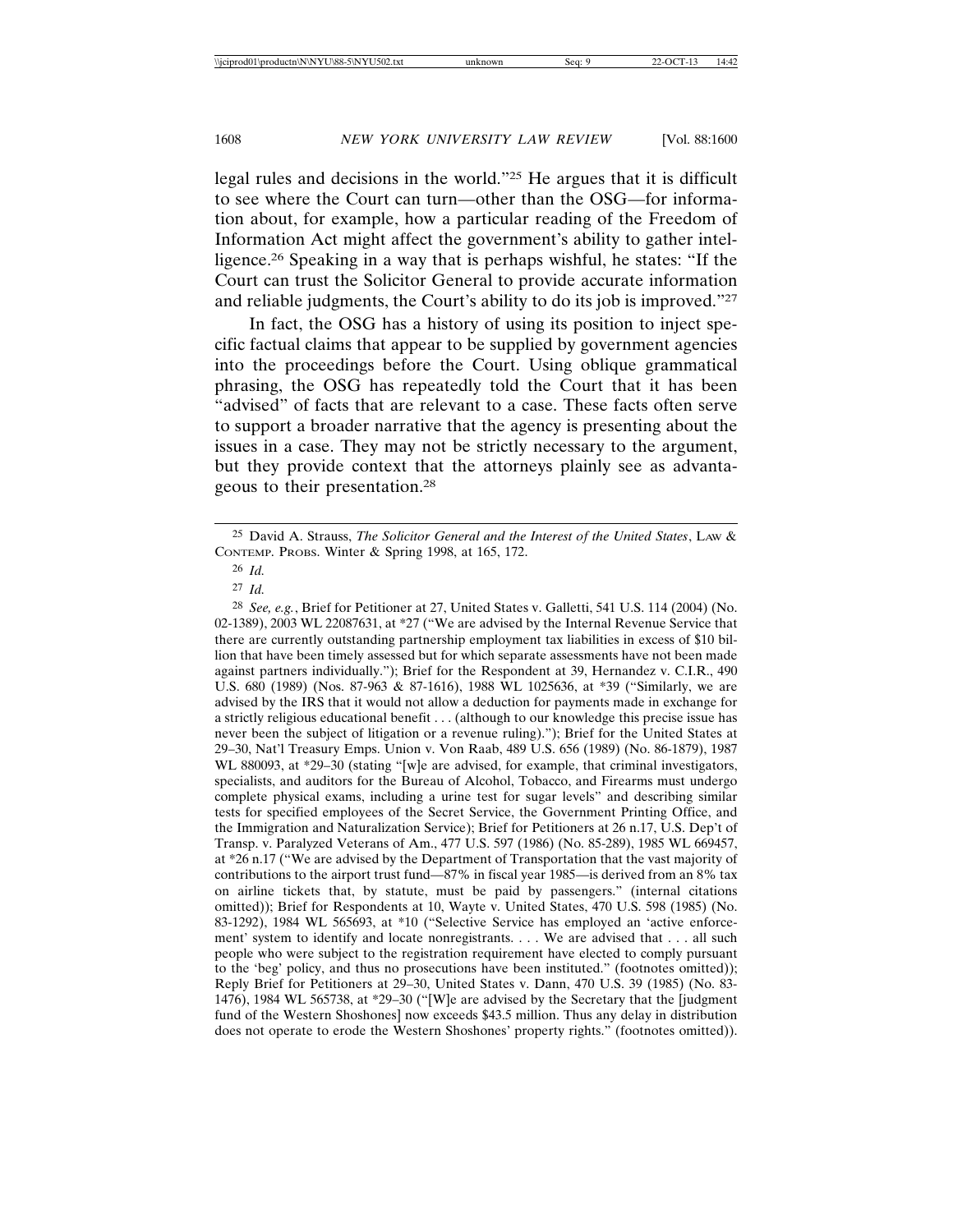A good example of the OSG's practice of inserting governmentprovided facts into proceedings occurred in *Atkins v. Parker*, 29 one of the few instances in which this behavior drew a rebuke from the Court. In *Atkins*, the question was whether food stamp recipients were entitled to individualized notice of their food stamp calculations in the context of "mass changes" in food stamp rules.30 The OSG argued that due process did not require individualized notice of legislative reductions in benefits, and that in any event the notices provided by Massachusetts met constitutional requirements. In its brief, the OSG stated in its usual vague phrasing: "We are advised that the reductions involved did not exceed \$6 per month for a four-member household if the household remained eligible for benefits."31 Later in the brief, the OSG employed this unsupported statistic to distinguish the importance of the private interest in *Atkins* from that in *Goldberg v. Kelly*, stating that "this case involves, for most recipients, only a modest (at most, \$6 per month per four-person household) reduction in benefits. (Only comparatively well-off households at the margin of eligibility were terminated as a result of the change)."32 The OSG's reliance on these statements served to minimize the value of more robust notice procedures based upon facts that had not been gathered in the proceeding below, but instead were proffered by the government at the highest appellate stage.

As Lincoln Caplan noted in his study of the OSG,<sup>33</sup> the factual statements in *Atkins* drew criticism from Justice Stevens. In a footnote, Justice Stevens remarked, "The Government states that it is 'advised that the reductions involved did not exceed \$6 per month for a four-member household if the household remained eligible for benefits.' It does not indicate where in the record this information is located; nor does it indicate the source of the 'advice.'"34 Despite this chiding, the OSG has proceeded to make similar statements since *Atkins*. 35

The OSG also makes factual statements directly, without the telltale passive construction "we are advised."36 For example, in *Demore*

<sup>29</sup> 472 U.S. 115, 118 (1985).

<sup>30</sup> *Id.* at 118, 120.

<sup>31</sup> Brief for the Federal Respondent Supporting Reversal at 7, Atkins v. Parker, 472 U.S. 115 (1985) (Nos. 83-1660 & 83-6381), 1984 WL 565462, at \*7.

<sup>32</sup> *Id.* at 36 n.32.

<sup>33</sup> CAPLAN, *supra* note 21, at 24.

<sup>34</sup> *Parker*, 472 U.S. at 118 n.8 (internal citation omitted).

<sup>35</sup> *See supra* note 28 (collecting examples).

<sup>36</sup> Such claims can be made either in briefs or at oral argument. *See, e.g.*, Catherine M. Sharkey, *Against Categorical Preemption: Vaccines and the Compensation Piece of the Preemption Puzzle*, 61 DEPAUL L. REV. 643, 666–67 (2012) (discussing a factual claim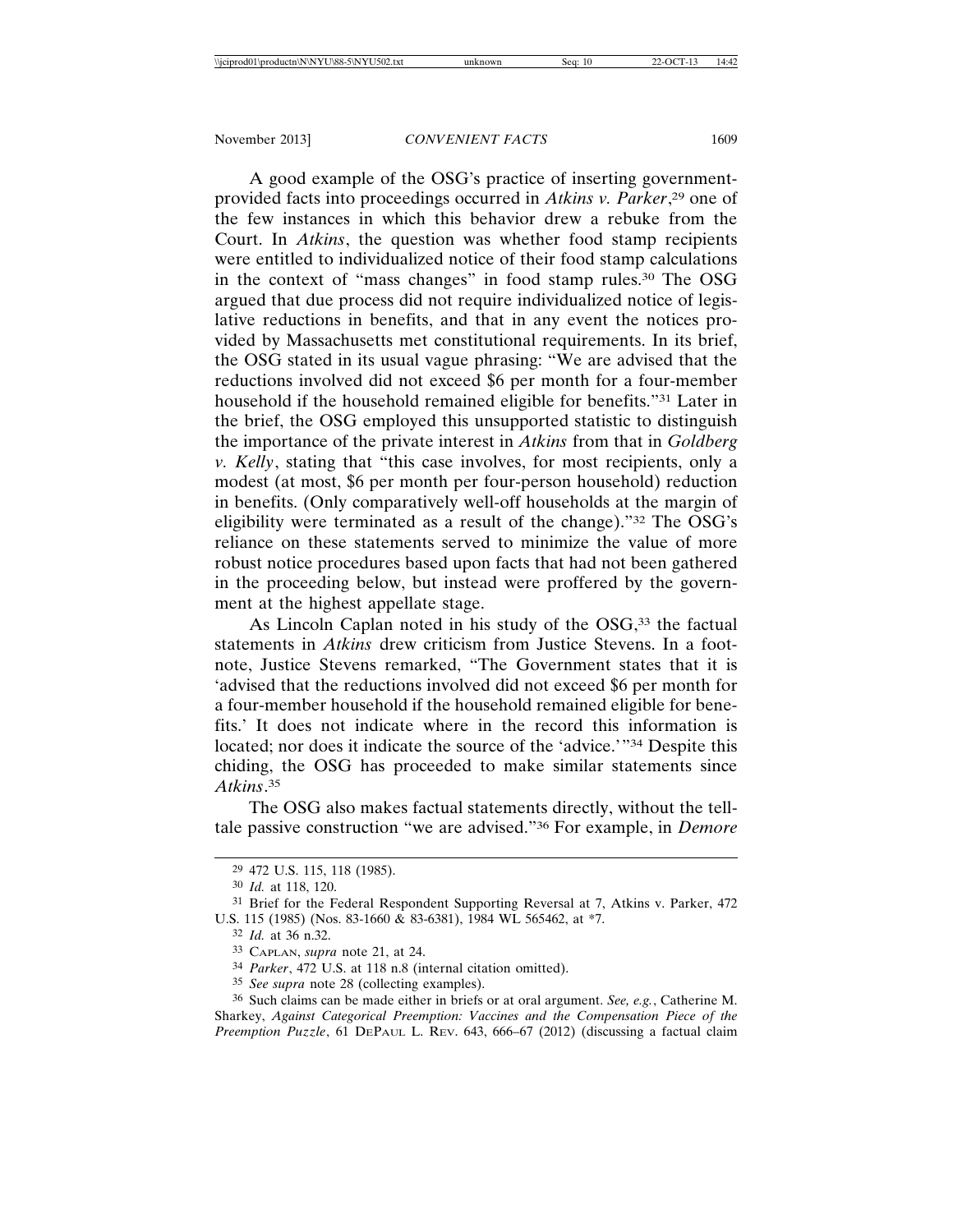*v. Kim*, 37 the Supreme Court rejected a constitutional challenge to laws that require the detention of some immigrants during their removal proceedings. The government argued that the case was a facial challenge. But it also proceeded to defend the legality of a nobond regime through reference to the difference between postremoval-order detention (which the Court had limited to a six-month period) and pre-removal-order detention.38 To do so, it argued not just about the purposes of the two detention regimes, but also about the factual question of whether detention prior to removal was prolonged. The OSG's brief stated:

The actual implementation of [mandatory detention for preremoval cases] reinforces this fundamental statutory difference [between detention post-removal order and pre-removal order]. The Executive Office for Immigration Review has calculated that, in cases where the alien is charged with being removable on grounds that trigger mandatory detention under Section 1226(c), its immigration judges complete removal proceedings in an average time of 47 days and a median time of 30 days—both far below the sixmonth period that this Court determined was presumptively reasonable for detention after a final order of removal. *See Zadvydas*, 533 U.S. at 701. . . . In the relatively small percentage of cases that are appealed to the BIA, the average time required for disposition of the appeal—from the filing of the appeal through the BIA's issuance of its decision—is approximately four months. The median time is slightly shorter (114 days).<sup>39</sup>

The government's brief did not cite any publicly available statistics. The internal statistics it did provide left many questions. Did they include the time in detention from the time of arrest? Apparently no. Did they include people who agreed to a removal order on their first appearance before the judge? Apparently yes. These two considerations alone suggest that the statistics were highly misleading. For example, if eighty percent of persons arrested and detained immediately agreed to removal, and the remaining twenty percent challenged

made by the Solicitor General at argument about a conscious "choice" made during agency proceedings, when the record of those proceedings was not fully presented to the Court and it was unclear whether the agency had the necessary information to make such a choice).

<sup>37</sup> 538 U.S. 510 (2003).

<sup>38</sup> In *Zadvydas v. Davis*, 533 U.S. 678, 701 (2001), the Court concluded that, because indefinite detention would raise serious constitutional questions, it was appropriate to read the statute to limit the length of authorized detention. It therefore ruled that detention following a removal order was generally permissible for only six months, which the Court concluded was a reasonable time for the government to enforce a removal order. *Id.*

<sup>39</sup> Brief for Petitioners at 39–40, *Demore*, 538 U.S. 510 (No. 01-1491), 2002 WL 31016560, at \*39–40.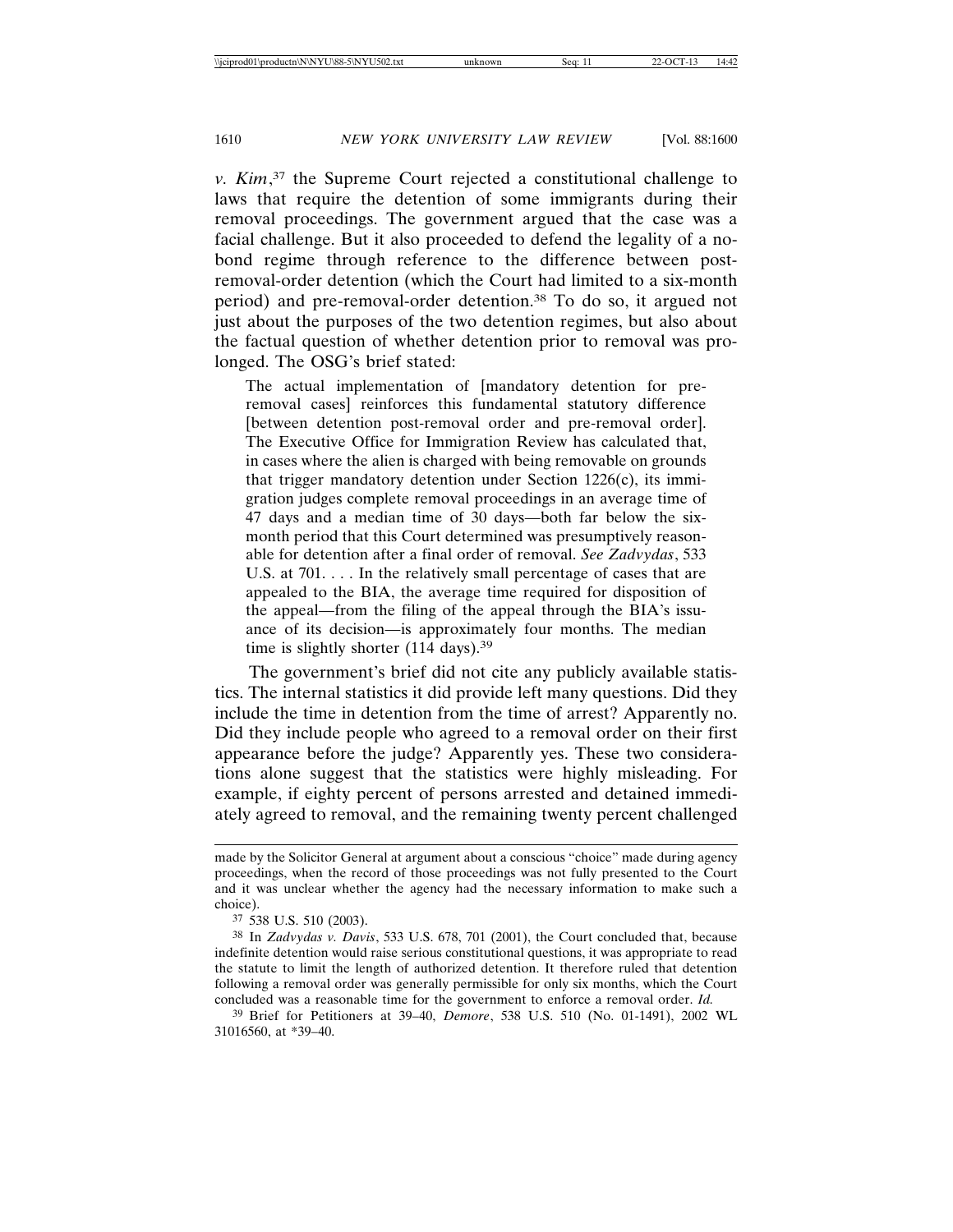their deportation and did not receive a final hearing decision for six months, the "average" detention time would be approximately 36 days (and the median would be zero). But the statistic of 36 days of detention would not represent the experience of any person and would provide very little insight into how detention operated.

Kim's lawyers offered some critique of the government's statistics. But because the government never revealed the methodology or data set for its statistics, Kim's lawyers and amici faced a difficult task. One amicus brief questioned the OSG statement regarding the time for resolution of BIA appeals, stating: "In the experience of amici, appeals which are not quickly dismissed for procedural default typically take far longer than this average."40 Meanwhile, Kim's lawyers, recognizing that they did not have access to the data necessary to challenge the presentation of the statistics, emphasized those aspects of the statistics presented by the government that supported their points.41 They also identified some of the shortcomings in the statistics, such as the fact that they did not appear to measure beginning from the time of arrest.42 Finally, they noted that Kim himself had been held for five weeks without any opportunity for bond before appearing in front of an immigration judge.43

In its reply brief, the OSG took advantage of the difficulty that Kim's lawyers faced in challenging the internal government statistics. The OSG reply brief repeatedly spoke of its statistics as "undisputed," relying on the government's original representations and the inability of Kim's lawyers to disprove those numbers.44 It is of course easy for statistics to be undisputed when there is no genuine opportunity to dispute them.

*Demore v. Kim* was decided five to four, and the majority cited the statistics offered by the OSG at length as support for the proposition that detention was likely to be brief and therefore constitutional.45 No one can know how important those facts were to the

<sup>40</sup> Brief of Citizens and Immigrants for Equal Justice et al. as Amici Curiae Supporting Respondent at 26 n.28, *Demore*, 538 U.S. 510 (No. 01-1491), 2002 WL 31455513, at \*26 n.28.

<sup>41</sup> *See* Brief for Respondent at 26–27, *Demore*, 538 U.S. 510 (No. 01-1491), 2002 WL 31455525, at \*26–27 (showing that the average time for an immigration judge hearing and the average time for an appeal added up to approximately six months).

<sup>42</sup> *Id.* at 27 n.20.

<sup>43</sup> *Id.*

<sup>44</sup> *See* Reply Brief for Petitioners at 14–16, *Demore*, 538 U.S. 510 (No. 01-1491), 2002 WL 31969024, at \*14–16 ("Respondent does not dispute that the duration of Section 1226(c) detention is, on average, very short. See Gov't Br. 26–27. . . . It is undisputed, however, that only about 15% of removal orders entered by IJs against criminal aliens are appealed. See Gov't Br. 40.").

<sup>45</sup> 538 U.S. at 529–31.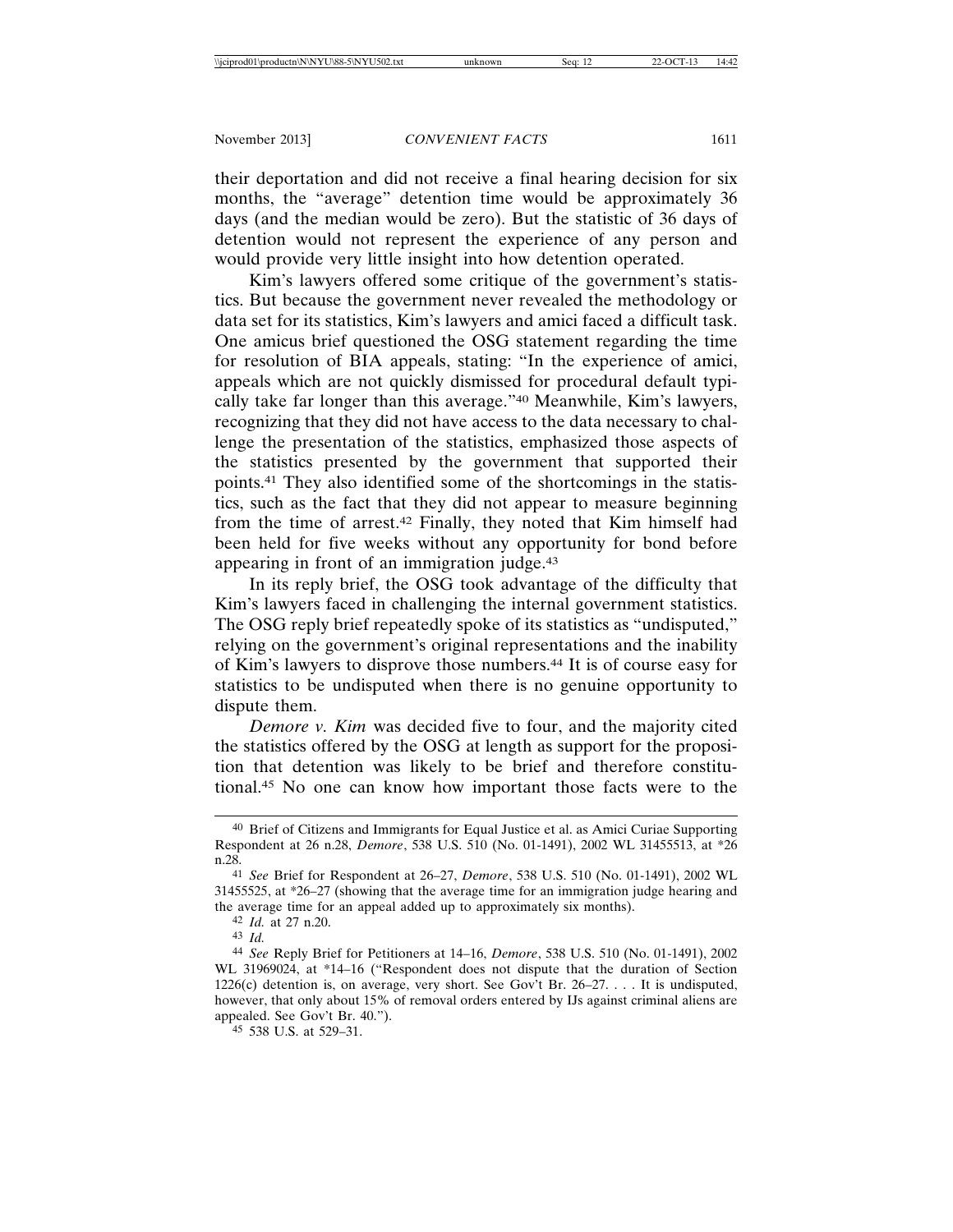disposition of the case. However, the OSG's arguments show that it thought these facts would influence the Court's assessment of the nature of the liberty interests at stake. The Court's ultimate decision suggests that the OSG's assumption was most likely correct.

The ability to introduce facts outside the record obtained through special access to government agencies offers the OSG a clear benefit. As litigators, OSG lawyers seek to offer the Court contextual information that supports their positions. Unlike other litigants, they have enormous access to government information by virtue of the fact that their "client" is the United States government. Absent some countervailing pressure, the temptation to include such information is very powerful, even when the information is filtered through self-interested agency personnel or has not been thoroughly vetted. But because the facts are, by definition, internal government facts, the OSG is unlikely to be held accountable for the way in which it gathers and presents them. Absent extensive historical research (as happened in the internment cases)46 or FOIA litigation (as happened after *Nken*), the OSG is not held accountable for misleading presentations of internal government facts.

#### II

# NKEN: A CASE STUDY OF THE PITFALLS OF OSG PRESENTATIONS OF INTERNAL GOVERNMENT FACTS

*Nken v. Holder* provides an unusual opportunity to study the pitfalls of the OSG's presentation of facts. Because of the FOIA case following *Nken*, the public now has access to the inter-agency discussions that led to the OSG statement of fact in that case, documents on the practices of the relevant office in the Justice Department, as well as documents about the practices of the client agency—DHS—and its sub-agencies. *Nken* also provides a window into what the OSG views as an appropriate solution to problems that arise after erroneous statements have been made to the Court.

The FOIA records in the *Nken* case include the crucial communications that developed internal government facts for presentation to the Supreme Court. E-mail conversations made public through FOIA litigation show what agencies told the OSG and how the OSG did and did not press back for greater clarity about the relevant facts. They also show the gap between what the OSG was told and what it conveyed to the Court. Other FOIA documents show the gap between the agency's actual practices and the way in which the agency described its practices to the OSG. Finally, the subsequent history of

<sup>46</sup> *See supra* note 7 (describing some of that research).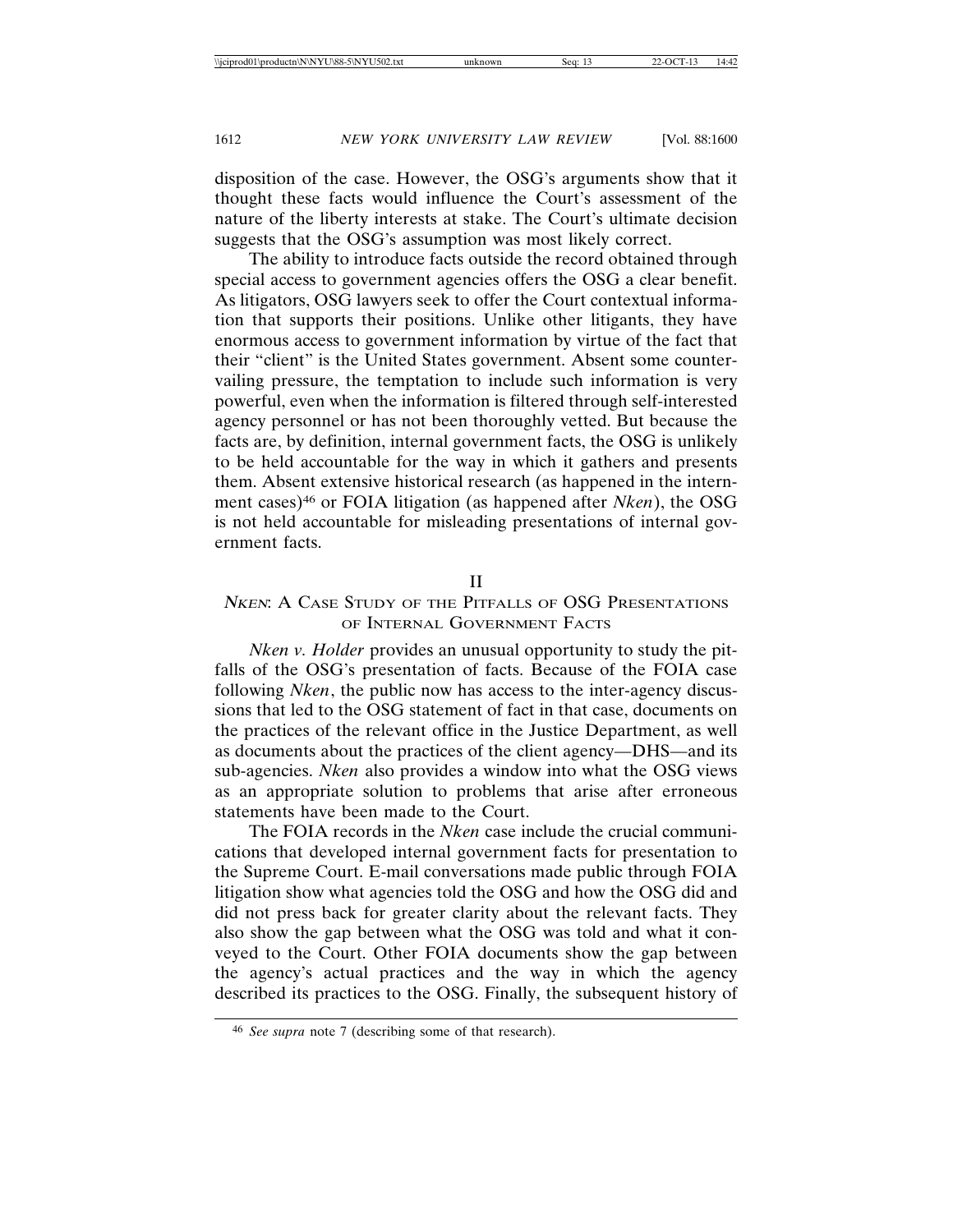the *Nken* case shows just how much pressure is required to uncover OSG misstatements to the Court and how even then, the OSG can dissuade the Court from taking corrective action while Justice Department lawyers continue to benefit from the Court's ill-gotten language.

## *A. The* Nken *Litigation*

In 2008, when it granted certiorari in *Nken v. Holder*, the Court took on a question that had been litigated for twelve years and had split the circuits since 2002.47 The issue presented by *Nken* was the appropriate standard for issuance of a stay on behalf of a noncitizen with a petition for review of a removal order pending before a circuit court. Some lower courts held that, under the 1996 changes to the immigration law, a noncitizen must show clear and convincing evidence that execution of the removal order is *prohibited* as a matter of law.48 Meanwhile, other courts ruled that the clear and convincing evidence test only applied to final injunctions against removal and that temporary stays were subject to the traditional test for a preliminary injunction.49 Under that test, an immigrant had to show irreparable harm and either a likelihood of success on the merits or both serious questions going to the merits and a balance of hardships that warranted the injunctive relief.50

In proceedings before the Fourth Circuit, Jean Marc Nken sought review of an order of the Board of Immigration Appeals (BIA) that denied reopening of his removal order and ordered that he be removed to Cameroon.51 In the underlying case, Nken argued that changed conditions in Cameroon made it likely that he would suffer

50 *See Andreiu*, 253 F.3d at 483–84 (applying preliminary injunction standard and concluding that no stay was warranted).

<sup>47</sup> *See* Kenyeres v. Ashcroft, 538 U.S. 1301, 1303–04 (Kennedy, Circuit Justice 2003) (noting the circuit split on application for a stay).

<sup>48</sup> *See, e.g.*, Teshome-Gebreegziabher v. Mukasey, 528 F.3d 330, 334 (4th Cir. 2008); Weng v. U.S. Att'y Gen., 287 F.3d 1335, 1337 (11th Cir. 2002).

<sup>49</sup> *See, e.g.*, Tesfamichael v. Gonzales, 411 F.3d 169, 176 (5th Cir. 2005); Hor v. Gonzales, 400 F.3d 482, 485 (7th Cir. 2005), *petition granted and remanded*, 421 F.3d 497 (5th Cir. 2005); Lim v. Ashcroft, 375 F.3d 1011, 1011 (10th Cir. 2004); Douglas v. Ashcroft, 374 F.3d 230, 234 (3d Cir. 2004); Arevalo v. Ashcroft, 344 F.3d 1, 9 (1st Cir. 2003), *vacated*, 386 F.3d 19 (1st Cir. 2004); Mohammed v. Reno, 309 F.3d 95, 99–100 (2d Cir. 2002); Bejjani v. INS, 271 F.3d 670, 688 (6th Cir. 2001); Andreiu v. Ashcroft, 253 F.3d 477, 482 (9th Cir. 2001) (en banc).

<sup>51</sup> Nken's petition to the Fourth Circuit sought review of the denial of his motion to reopen his case based on changed country conditions, including a letter from his brother about the dangers he would face in Cameroon, photographs of Nken at a political demonstration, and news articles about increased authoritarianism in Cameroon. Nken v. Holder, 585 F.3d 818, 820 (4th Cir. 2009).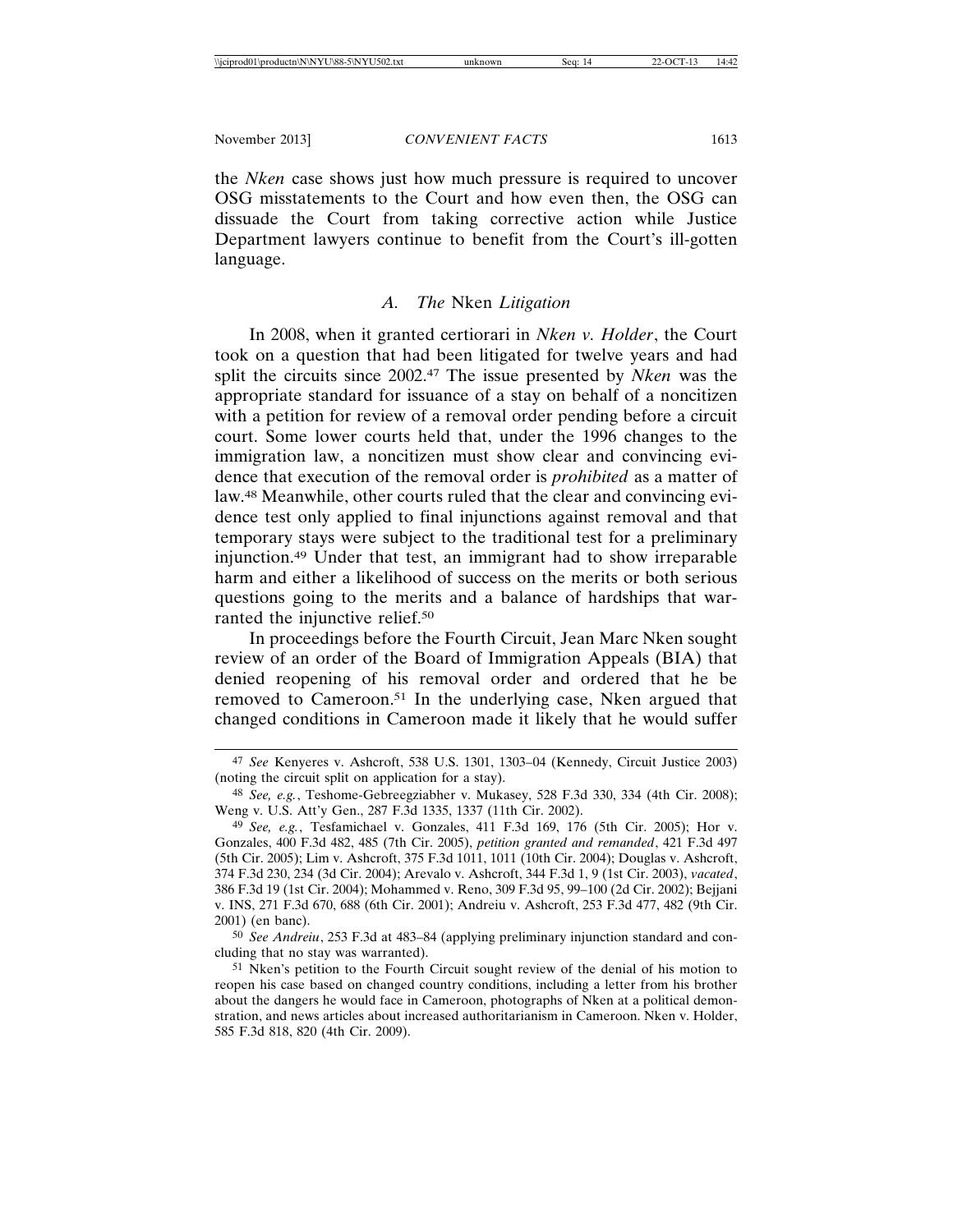persecution if he were deported.52 To prevent his immediate removal during the pendency of the case, Nken's lawyers asked the Fourth Circuit to stay his removal.53 They argued that the court should grant a stay under either test: the clear and convincing evidence test or the traditional preliminary injunction standard.54 The government, in turn, argued that the higher standard was appropriate and that Nken should not be granted a stay.<sup>55</sup> The Fourth Circuit denied Nken's stay shortly after issuing an en banc decision adopting the stricter test.<sup>56</sup>

Nken's lawyers proceeded to seek an emergency stay before the Supreme Court.<sup>57</sup> In the alternative, they asked the Court to grant certiorari and stay removal pending the outcome of their decision.58 In their papers, Nken's lawyers set out the conflict among the circuits on the proper standard for a stay.59 They also argued that their client would prevail under the traditional stay standard.<sup>60</sup> The OSG responded that although there was a split among the circuits, Nken's case was not a suitable vehicle for resolving the issue. They argued that his case lacked merit and that he had not shown that the "equities" warranted a stay.61

In the course of this discussion, the OSG argued that removal does not constitute irreparable harm in light of Congress's judgment that it is generally appropriate to require noncitizens to pursue challenges to removal orders from outside the United States.62 The OSG did not make any factual arguments to support this position, relying instead on the fact that Congress had deleted the previous automatic

62 *Id.* at 26.

<sup>52</sup> *Id.*

<sup>53</sup> *Id.* at 821.

<sup>54</sup> Nken's arguments to the Fourth Circuit are described in his subsequent emergency motion to the Supreme Court after his motion to the Fourth Circuit was denied. *See* Emergency Motion for a Stay of Removal Pending Adjudication of the Petition for Review in the Fourth Circuit, or in the Alternative, Petition for Certiorari and a Stay of Removal Pending Resolution of the Petition at 4, Nken v. Mukasey, 555 U.S. 1042 (2008) (No. 08A413) (on file with author), *opinion after grant of cert. sub nom.* Nken v. Holder, 556 U.S. 418 (2009).

<sup>55</sup> *Id.* at 5. The government did not make an argument about the proper application of the traditional test for a stay.

<sup>56</sup> *Id.* at 5–6.

<sup>57</sup> *Id.*

<sup>58</sup> *Id.* at 14–16.

<sup>59</sup> *Id.* at 6–8.

<sup>60</sup> *Id.* at 9–16.

<sup>61</sup> Memorandum for the Respondent in Opposition at 21–29, Nken v. Mukasey, 555 U.S. 1042 (2008) (No. 08A413) (on file with author), *opinion after grant of cert. sub nom.* Nken v. Holder, 556 U.S. 418 (2009).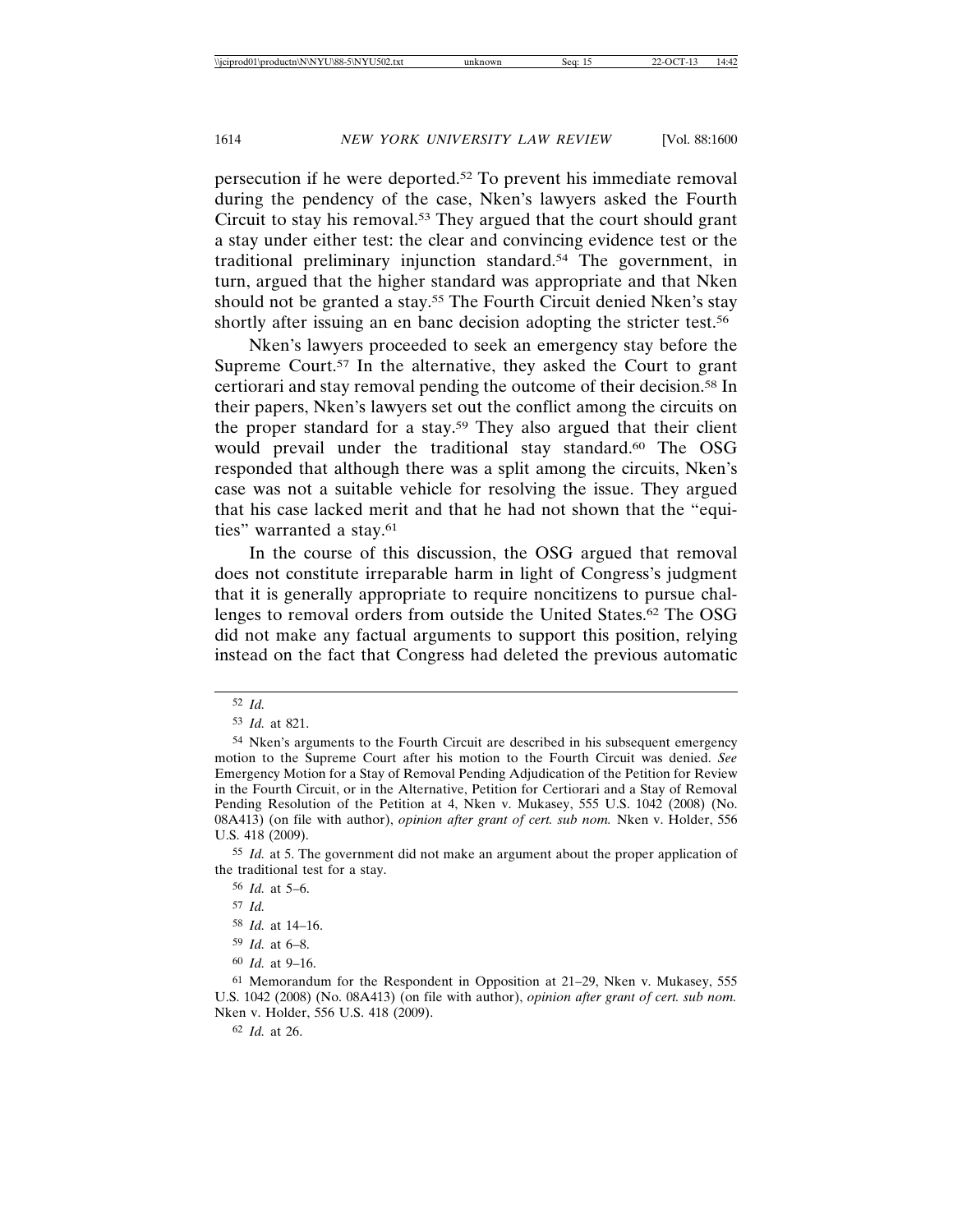stay provisions from the statutory scheme for judicial review.63 The reply brief focused on facts concerning irreparable harm that were particular to Mr. Nken's situation and the persecution he would face if deported to Cameroon.64

The Court granted certiorari and temporarily stayed removal during the pendency of the case.<sup>65</sup> Its order stated that review was limited to the legal question of the proper standard for a stay of removal.66

The briefing before the Court focused on the proper standard for a stay, but both the briefs of the parties and of amici addressed the implications of the choice of standard.67 It was in connection with these discussions about the implications of the different standards that the OSG sought to use internal government information to shore up its argument for applying a tough stay standard.

Mr. Nken's lawyers submitted a brief focusing on the question of the choice of stay standard. The brief explored the text of the provision, the structure of the immigration statute, and the statute's legislative history. The brief further argued that application of the higher stay standard would lead to absurd results. The brief noted that while a noncitizen "technically" is entitled to return to the United States,

65 Nken v. Mukasey, 555 U.S. 1042, 1042 (2008), *opinion after grant of cert. sub nom.* Nken v. Holder, 556 U.S. 418 (2009).

66 *Id.* 

67 *See* Brief for Petitioner at 7, Nken v. Holder, 556 U.S. 418 (2009) (No. 08-681) ("The choice of the proper standard is critical to a petitioner's ability to obtain a stay of his final order of removal."); Brief for Respondent at 31, *Nken*, 556 U.S. 418 (No. 08-681) ("IIRIRA's elimination of automatic stays and its addition of a statutory standard for injunctive relief make plain Congress's intention to render it more difficult for aliens to remain in the United States after the agency has rejected their claims."); Reply Brief for Petitioner at 17–18, *Nken*, 556 U.S. 418 (No. 08-681) ("Imposing a high standard for injunctions in the direct review context ensures that in all but the most extraordinary cases, the relief available . . . is limited to stays, vacaturs, and the granting of their petition for review."); Brief for Amici Curiae American Immigration Lawyers Ass'n, et al. Supporting Petitioner at 3–4, *Nken*, 556 U.S. 418 (No. 08-681) (arguing that the heightened standard would lead to removal of petitioners with meritorious challenges to their removal orders while their cases are still pending); Brief Amicus Curiae of Law Professors in Support of Petitioner at 4, *Nken*, 556 U.S. 418 (No. 08-681) (arguing that the Fourth Circuit's interpretation imposed impermissible obstacles to relief); Brief of Wash. Legal Found. & Allied Educational Found. as Amici Curiae in Support of Respondent at 2, *Nken*, 556 U.S. 418 (No. 08-681) (arguing that sufficient checks in the system would prevent improper removals even under the heightened standard).

<sup>63</sup> *Compare* 8 U.S.C. § 1252(b)(3)(B)(2012) (no automatic stay), *with* 8 U.S.C.  $§ 1105a(a)(3)$  (1994) (repealed 2006) (automatic stay absent an aggravated felony conviction).

<sup>64</sup> Reply in Support of Emergency Motion for a Stay of Removal Pending Adjudication of the Petition for Review in the Fourth Circuit, or in the Alternative, Petition for Certiorari and a Stay of Removal Pending Resolution of the Petition at 8–10, *Nken*, 555 U.S. 1042 (No. 08A413) (on file with author).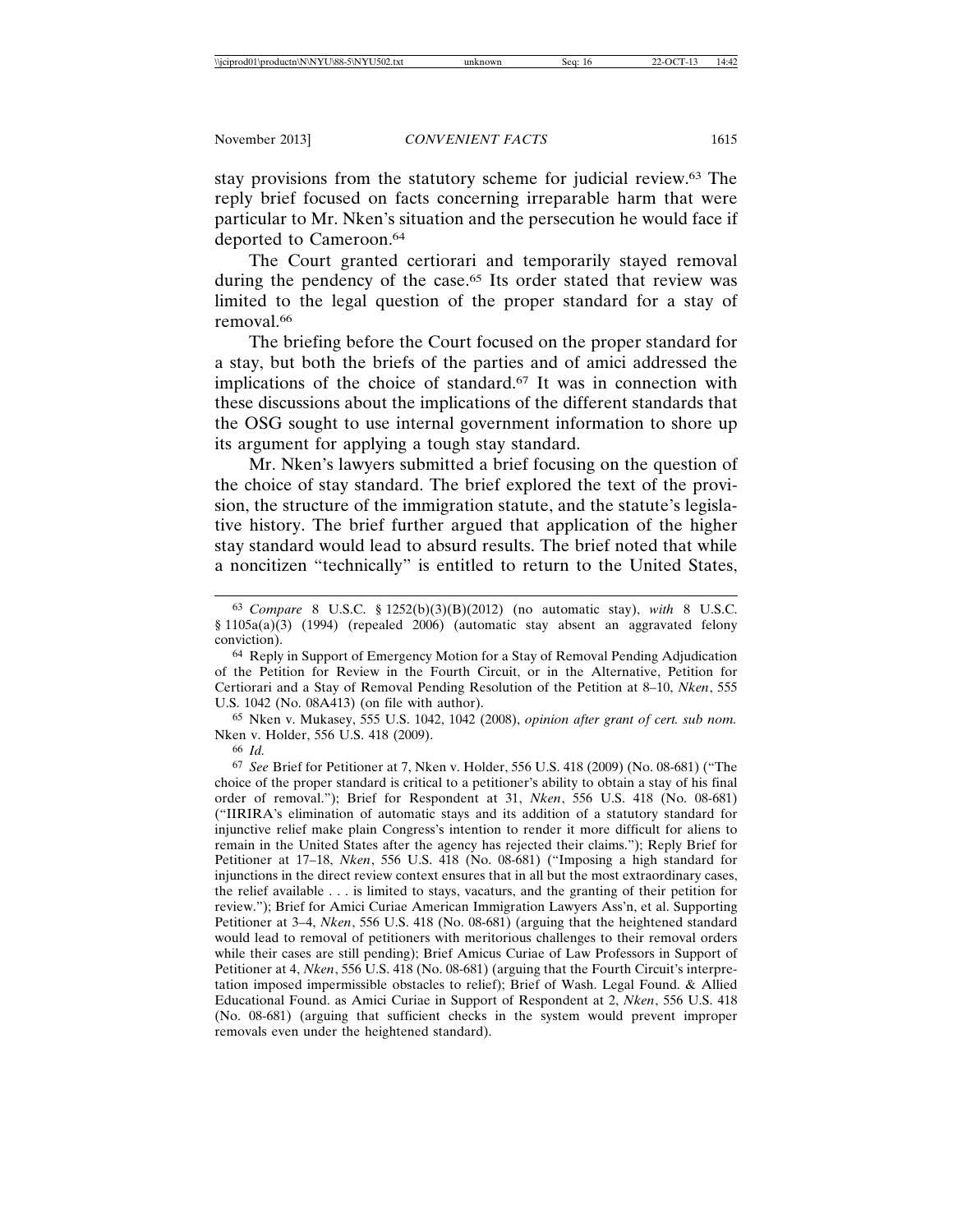many in Mr. Nken's position would be maimed or murdered in their home countries before they could return.<sup>68</sup> It also noted a separate danger: that the heightened standard could lead to the removal of United States citizens.69

Two amicus briefs were filed in support of Mr. Nken. In one, law professors argued that the high stay standard would constitute an unconstitutional suspension of the writ of habeas corpus.70 This brief argued that to meet the minimum requirements of the Suspension Clause, a statutory limitation on judicial review could not interfere with the courts' ability to grant effective relief.<sup>71</sup> The brief provided several examples of situations in which the high stay standard would deny effective relief.72

In a second brief, immigrant rights organizations argued that the government's high standard "would place petitioners who present meritorious challenges to their removal orders at risk of irreparable harm and would be unduly burdensome on both petitioners and courts."73 The brief showed that under the government's preferred standard, persons with meritorious claims would be denied stays prior to winning their cases. It cited five examples of such cases from the Eleventh Circuit, which had adopted the higher stay test.74 In each of those examples, the individual was denied a stay but later prevailed in the challenge to removal. The brief also offered evidence of the kinds of harms that noncitizens would face during the pendency of their cases, and the practical difficulty they would have in meeting the high stay standard in a short time period.75 Finally, the brief argued that removal constituted irreparable harm even for those who did not face direct physical injury during the pendency of their case. In a passage that would prompt a response from the government, the amici stated:

71 *Id.* I was one of the signatories to this brief.

72 *See, e.g.*, *id.* at 18 (describing persons who may be incarcerated on their return to their country of origin for political offenses); *id.* at 19 (describing cases in which a petitioner may face torture or other persecution).

73 Brief for Amici Curiae American Immigration Lawyers Ass'n, et al. Supporting Petitioner at 1, *Nken*, 556 U.S. 418 (No. 08-681).

74 *See id.* at 9 n.7.

75 *See id.* at 21–27 ("Although petitioners would face these obstacles under any standard, the application of § 1252(f)(2)'s standard would make them considerably more arduous.").

<sup>68</sup> Brief for Petitioner at 42, *Nken*, 556 U.S. 418 (No. 08-681).

<sup>69</sup> *Id.* at 45 (arguing that under the government's reading of the statute, the higher stay standard would apply not just to asylum seekers, but also to petitioners claiming that removal is improper because they are United States citizens).

<sup>70</sup> *See* Brief Amicus Curiae of Law Professors in Support of Petitioner at 21, *Nken*, 556 U.S. 418 (No. 08-681) ("Section 1252(f) as construed by the courts of appeals imposes a heightened and inflexible standard for temporary relief that is inconsistent with the core meaning and historical understandings of the Suspension Clause.").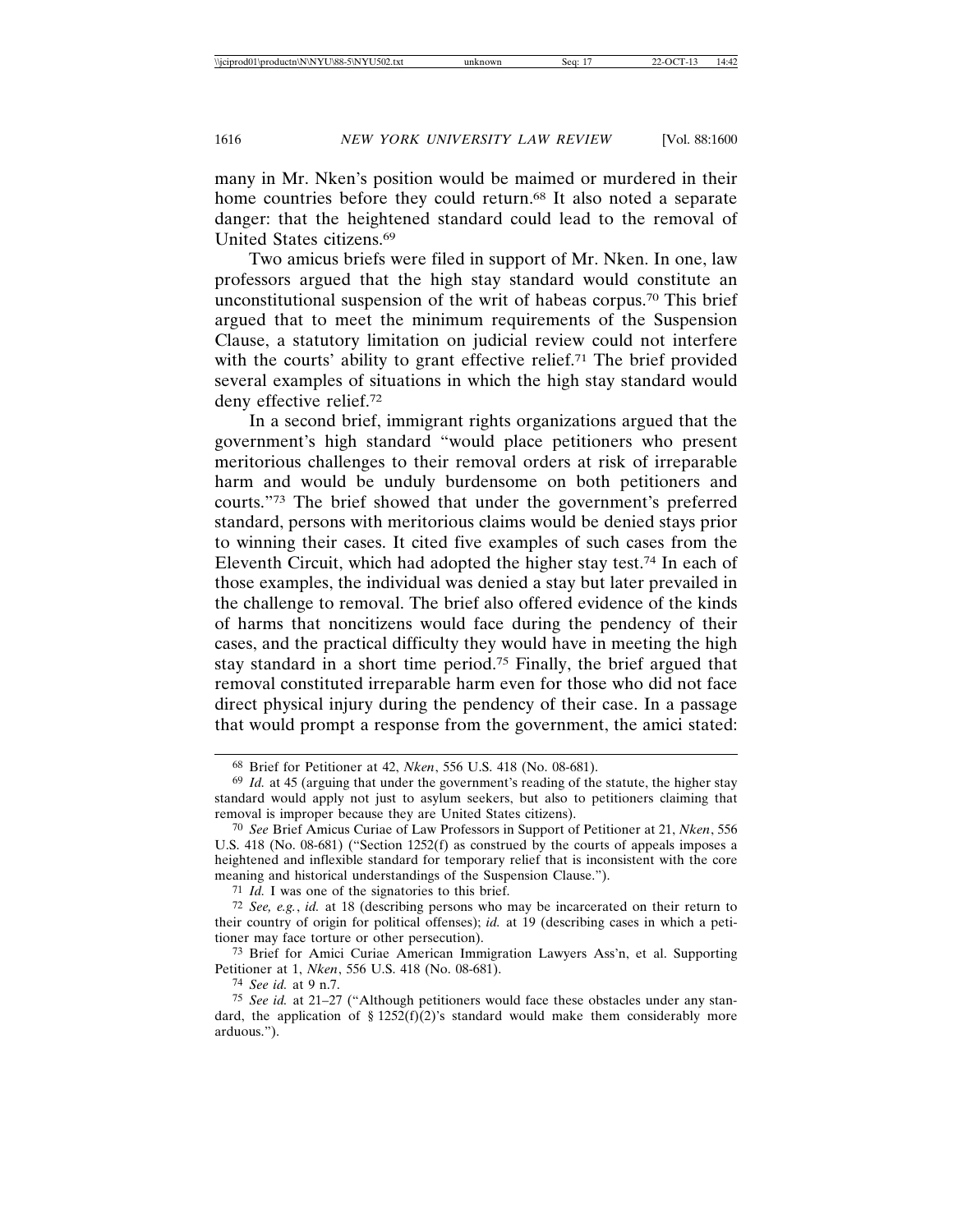[I]n practice it is extremely difficult for an alien to return once he has been deported, even if his petition for review has been successful. There is no class of visa or other formal reentry mechanism available to aliens who have been previously removed but have successfully challenged their removal orders. As a result, trying to obtain travel documentation that will permit a returning alien to reenter the United States can be onerous, extraordinarily timeconsuming, and often entirely improvisatory. Furthermore, the cost associated with return travel and documentation (including the nearly indispensable assistance of counsel in such a difficult endeavor) may be so burdensome that it effectively precludes the petitioner from returning at all. Thus, even an alien who wins his or her case may still be kept out of the country.76

In its answering brief, the OSG contended that the government's preferred standard would not defeat effective relief. The OSG stated:

By policy and practice, the government accords aliens who were removed pending judicial review but then prevailed before the courts effective relief by, *inter alia*, facilitating the aliens' return to the United States by parole under 8 U.S.C. 1182(d)(5) if necessary, and according them the status they had at the time of removal.77

The OSG offered no citation in its brief for this claimed "policy and practice." It did not explain the process used for providing "effective relief" other than "inter alia" awarding parole. Nor did the OSG explain the technical meaning of "parole," which is to allow the person to enter the United States while maintaining the legal fiction that the person remains at the border.78 As would later become clear, the "parole" mechanism used by DHS was a highly imperfect way to return immigrants and had the potential to cause them substantial prejudice.79

The OSG also sought to minimize any losses by asking the Court to reach out and speak to the requirements for a stay under the traditional test.80 It argued that even under the traditional test, Mr. Nken's stay should be denied.<sup>81</sup> Mr. Nken's reply protested the OSG's effort

<sup>76</sup> *Id.* (citing AM. IMMIGRATION L. FOUND., PRACTICE ADVISORY: RETURN TO THE UNITED STATES AFTER PREVAILING ON A PETITION FOR REVIEW 1 (2007)).

<sup>77</sup> *Id.* at 44.

<sup>78</sup> *See* David A. Martin, *A Defense of Immigration-Enforcement Discretion: The Legal and Policy Flaws in Kris Kobach's Latest Crusade*, 122 YALE L.J. ONLINE 167, 175 (2012), http://yalelawjournal.org/2012/12/20/martin.html ("Under a legal fiction, a parolee remained constructively at the border and would be treated as an applicant for admission once again (thus subject to the exclusion grounds and procedures) whenever the parole ended.").

<sup>79</sup> *See infra* notes 163–64 and accompanying text.

<sup>80</sup> *See* Brief for Respondent at 46, *Nken*, 556 U.S. 418 (No. 08-681) (asking the Court to address the showing demanded by the four-part test).

<sup>81</sup> *Id.*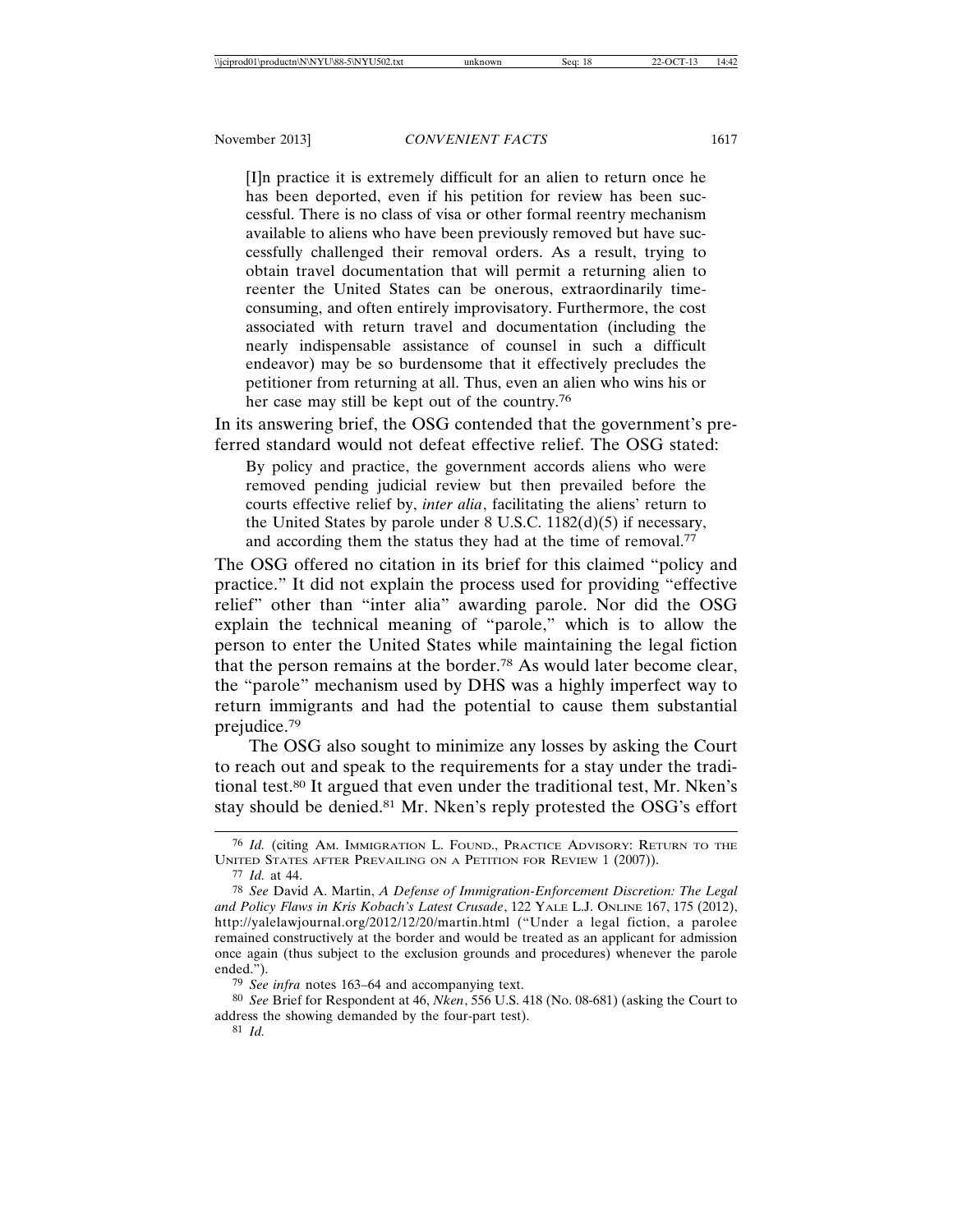to expand the issues, noting that the scope of the traditional test for a stay was not part of the question presented.82

In its opinion, the Court rejected the government's proposed standard and then proceeded to discuss the requirements under a traditional stay test.83 The Court made a blanket declaration that "the burden of removal alone cannot constitute the requisite irreparable injury,"84 and justified this assertion on the grounds that "[a]liens who are removed may continue to pursue their petitions for review, and those who prevail can be afforded effective relief by facilitation of their return, along with restoration of the immigration status they had upon removal."85 For this proposition, the Court cited only the factual statements about agency practice in the OSG's brief.86 Thus, the bare representation of government lawyers in a brief became the basis for the Court's pronouncement that deportation pending resolution of an appeal could not serve as irreparable harm.

*Nken* should have been a victory for the immigrant rights community. It rejected the government's proposed high standard and preserved the ability to make an individualized showing that a stay is appropriate under the factual circumstances of particular cases. But the Court's language about the irreparable harm prong of the "traditional" test immediately led to litigation about the scope of the traditional test. Before long, some lower courts concluded that *Nken* had changed the traditional standard for a stay and that removal during the pendency of a case could not constitute irreparable harm.87 These changes to stay case law can be attributed to the Court's decision to

86 *Id.*

<sup>82</sup> Reply Brief for Petitioner at 26, *Nken*, 556 U.S. 418 (No. 08-681) (stating that the government's argument that Mr. Nken was not entitled to a stay under the traditional standard was "not fairly within this Court's limited grant of certiorari, which asks only which standard should apply").

<sup>83</sup> The Court ignored the petitioner's objection that this was not part of the question presented. *See Nken*, 556 U.S. at 433 (discussing the traditional standard despite petitioner's objection). It reasoned that because the parties had characterized the traditional test differently, the scope of this test was properly before the Court. *Id.* (noting that the "parties dispute what the [traditional test] is").

<sup>84</sup> *Id.* at 435.

<sup>85</sup> *Id.*

<sup>87</sup> *See, e.g.*, Maldonado-Padilla v. Holder, 651 F.3d 325, 328 (2d Cir. 2011) (denying stay and citing *Nken* for the proposition that removal is not "categorically irreparable"); Leiva-Perez v. Holder, 640 F.3d 962, 965 (9th Cir. 2011) (granting stay, but noting that "[*Nken*] rais[ed] the irreparable harm threshold"); *see also* Lezama-Garcia v. Holder, 666 F.3d 518, 537–38 (9th Cir. 2011) (citing *Nken* for the proposition that aliens may continue to effectively pursue their claims after removal); Luna v. Holder, 637 F.3d 85, 88 (2d Cir. 2011) (same); Rodriguez-Barajas v. Holder, 624 F.3d 678, 681 & n.3 (5th Cir. 2010) (same); Villajin v. Mukasey, No. CV 08-0839, 2009 WL 1459210, at \*4 (D. Ariz. May 26, 2009) (same).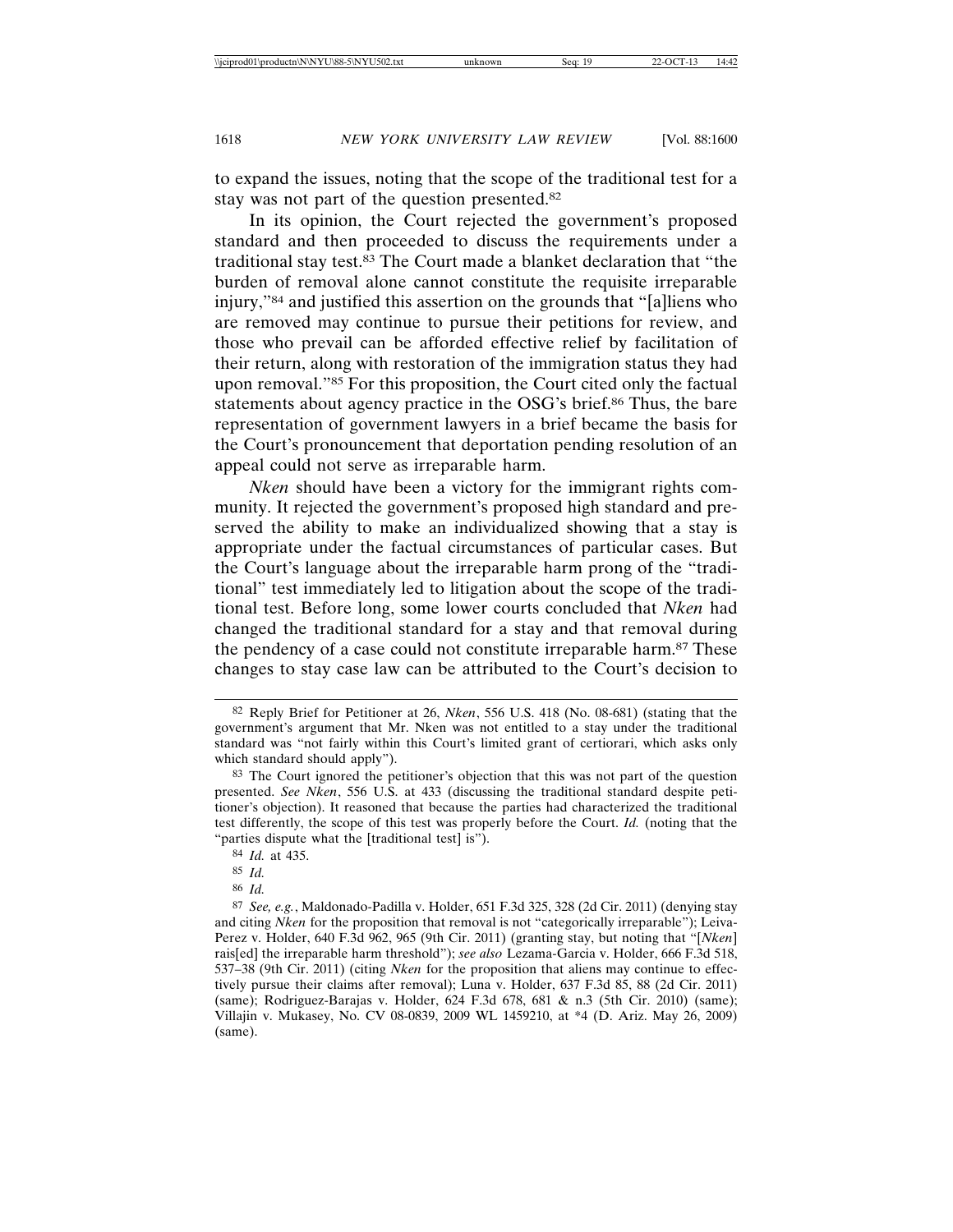treat the OSG's unsubstantiated statement about agency practice as fact.

#### *B. Uncovering the Factual Basis for the Statement in* Nken

At the time the OSG made its statement in *Nken* about the process for returning immigrants who prevail before the courts, there was good reason to question whether it represented the facts on the ground. Indeed, amici had cited an advisory which spelled out the difficulties that counsel may have in returning a client who had been deported and proposed methods for bringing litigation to return a client who had succeeded in the court of appeals.<sup>88</sup> The immigration bar and the public were left to wonder whether there was any basis for the OSG's factual statements.

Ordinarily, such a question would never be answered. But in *Nken*, the gap between the factual statement and the reality faced by deported immigrants sparked litigation under FOIA.89 As a result, there is a body of detailed documentation about what the OSG knew and did not know about agency practice. That record illustrates the twin dangers of the Court's reliance on statements by government counsel based on internal information: (1) the OSG may repackage unreliable and equivocal information that it receives from agencies in ways designed to support its litigation position; and (2) the information that interested agencies and divisions of the Justice Department provide to the OSG may be selective and inaccurate. In addition, the *Nken* experience shows how hard it is to expose such unreliable information. Although the FOIA litigation ultimately led the OSG to partially recant its statement to the Court, the road to that result was long and the ultimate recantation did not alter the Court's published statements. Rather than showing that existing systems work to correct past misstatements, the *Nken* story illustrates the need for reform.

# *1. The Office of the Solicitor General*

As a result of FOIA litigation,<sup>90</sup> the OSG released a set of e-mail correspondence that plainly shows the gap between what it knew about agency policy and practice and what it represented to the Court when it briefed and argued *Nken*. The e-mails show that the OSG was concerned about how to defend against the charge that an immigrant who is deported will have difficulty returning. They also show that the

<sup>88</sup> *See* AM. IMMIGRATION L. FOUND., *supra* note 76, at 6 (suggesting that litigation may be necessary to obtain return).

<sup>89</sup> 5 U.S.C. § 552 (2012); *see also supra* note 4 and accompanying text (discussing the *Nken* FOIA litigation).

<sup>90</sup> *See supra* note 4 and accompanying text (describing FOIA litigation).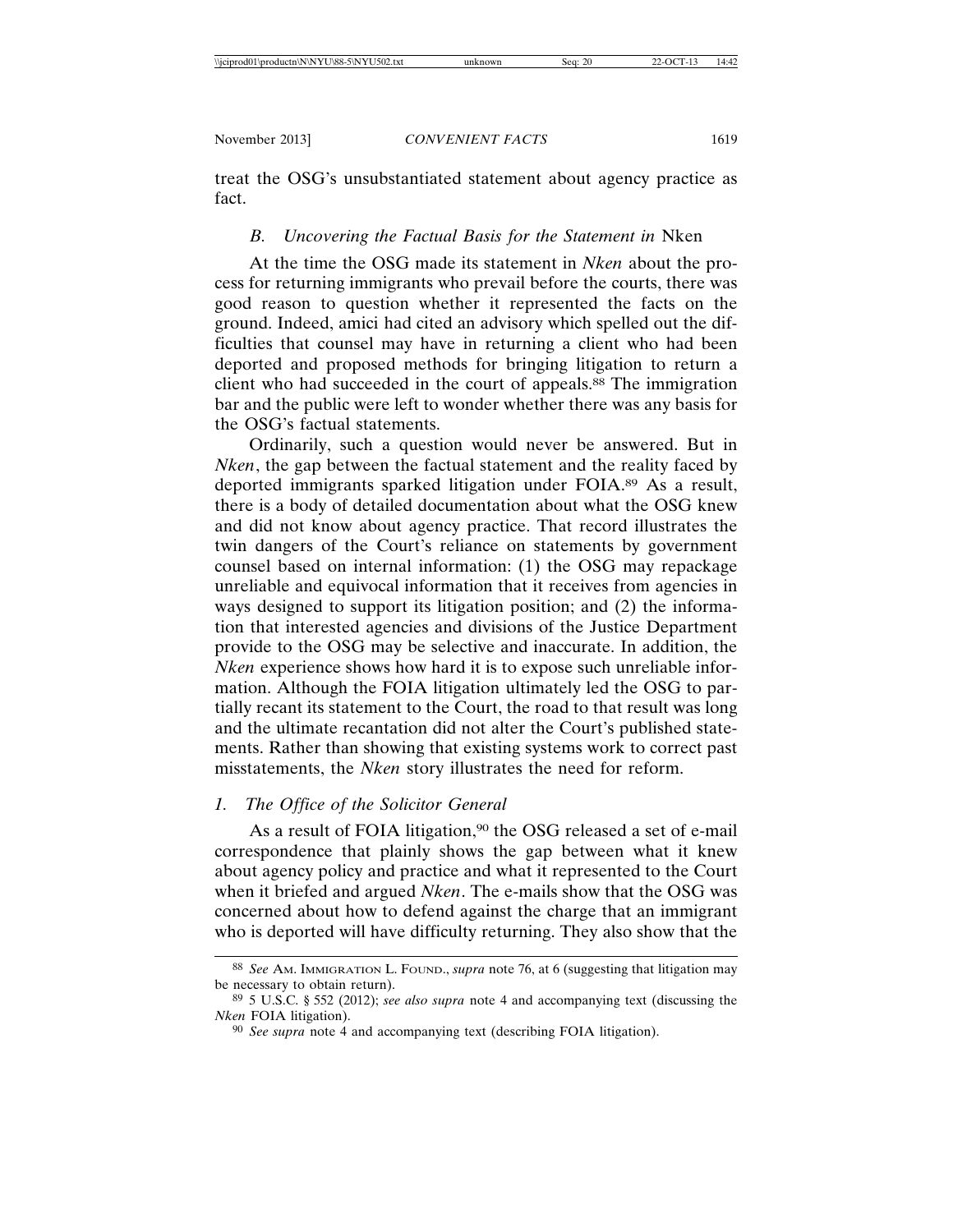OSG was sufficiently concerned about this question that it sought repeatedly to clarify the agency's practice and to obtain more information. Nonetheless, the e-mails show that the OSG presented the Court with a rosy picture of a "policy and practice" of return despite being informed that the agency had no set procedure and was not committed to returning all immigrants who prevailed in their cases, including the party in *Nken*.

The disclosed e-mails indicate that, from the start, the OSG was concerned about answering the charge by amici that those deported did not have an effective method for returning after prevailing in their cases. The released e-mails start on December 31, 2008, when a lawyer at DHS wrote to a lawyer at the Justice Department's Office of Immigration Litigation (OIL) to answer a question about how DHS deals with prevailing noncitizens who have been deported.91 The OIL lawyer who received the answer forwarded the e-mail to the OSG on January 2, 2009 with the subject heading, "Nken request for information – reentry of aliens with successful PFR [petition for review]."92 In answering the question about "how an alien returns if he is removed during the adjudication of his [petition for review] and is ultimately successful," DHS stated:

[T]he consensus is that the alien is paroled back in. Here's the comment I got back from [Enforcement Law Division], but I also checked with [Customs and Border Protection (CBP)] and they concur with this process.

As we all know there is no statute that directly addresses the issue and given that CBP will not simply let the person pass through inspection based on the [petition for review] grant, we have relied on parole under 212(d)(5). I don't believe that [Immigration and Customs Enforcement (ICE)] has a "procedure" per se, but has handled them on a case by case basis. The process is generally that ICE grants the parole and sends a cable to the consulate or embassy nearest to the alien with instructions to issue a travel document/ boarding letter to the alien. The alien must supply his/her own transportation to the U.S., and if the alien was in detention prior to deportation, the alien is returned to detention upon arrival at the [port of entry].93

<sup>91</sup> E-mail from undisclosed attorney, Dep't of Homeland Sec., to Melissa Neiman-Kelting, Attorney, U.S. Dep't of Justice (Dec. 31, 2008, 5:13 PM). This e-mail and all other e-mails without Bates numbers cited below are available online at http://www.national immigrationproject.org/legalresources/NIPNLG\_v\_DHS/OSG%20and%20DHS%20 Email%20Communications%20in%20Nken%20-%20May%2010,%202012.pdf.

<sup>92</sup> E-mail from Melissa Neiman-Kelting, Attorney, U.S. Dep't of Justice, to Nicole A. Saharsky, Assistant to the Solicitor Gen. (Jan. 2, 2009, 7:24 AM).

<sup>93</sup> E-mail from undisclosed attorney, *supra* note 91.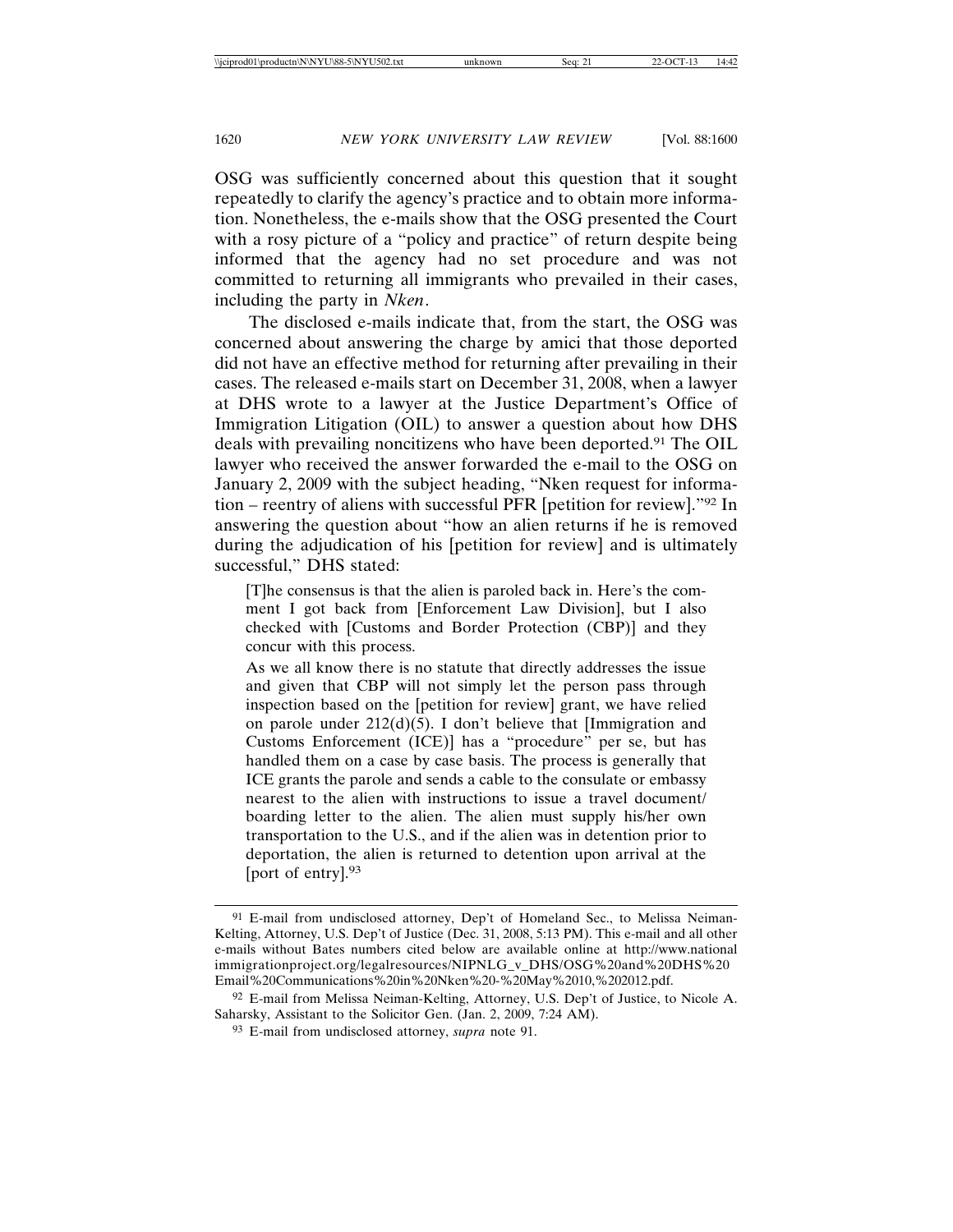The language of this e-mail offered many clues suggesting that its author lacked definite knowledge of agency practice. The e-mail did not refer to any regulation, directive, or other procedure. It stated that there was no "'procedure' per se." The person answering the question was providing a "consensus." By any evidentiary standard, the e-mail statement offered little reason for confidence that the e-mail's author was a reliable source.<sup>94</sup> The e-mail also made clear that the agency policy, to the extent it existed, was one that varied "case by case." This "case by case" approach was not a policy and practice that promised return. Instead, it involved discretion on the part of ICE and required clearance with CBP.

Although the OSG ultimately failed to verify the credibility of the factual statements supplied by DHS, it did attempt to seek clarification of the statements. The OSG lawyer who received this initial agency e-mail wrote back the same day with a follow-up question, directed not to whether the evidence of a policy was sufficient, but instead to the scope of the policy's application.95 She inquired about whether the policy applied only when there was an outright win at the circuit stage, or whether it applied as well when cases were remanded to the agency.96 The answer was forwarded to the OSG by the OIL point of contact who, while attaching the DHS response, also commented: "It appears that the process is followed in any case where a successful petitioner wants to return to the US . . . . "97 The attached DHS answer was more equivocal, however:

There is not a large volume of these cases and we generally handle them on a by request basis. But, anytime the BIA decision is vacated I would believe the alien could ask to come back to the US to have the former status restored. It should be noted that most of these cases involve criminal aliens. We return the alien to the custody situation from which the alien was removed. There have been several cases I've been involved in where the alien opts to reside outside the US to continue proceedings.98

<sup>94</sup> For example, the Federal Rules of Evidence require that a witness have personal knowledge or be qualified as an expert in order to testify. *See* FED. R. EVID. 602 (requiring personal knowledge of lay witnesses); FED. R. EVID. 702 (allowing witnesses to testify without personal knowledge only if qualified as an expert witness).

<sup>95</sup> E-mail from Nicole A. Saharsky, Assistant to the Solicitor Gen., to Melissa Neiman-Kelting, Attorney, U.S. Dep't of Justice (Jan. 2, 2009, 1:40 PM).

<sup>96</sup> *Id.*

<sup>97</sup> E-mail from Melissa Neiman-Kelting, Attorney, U.S. Dep't of Justice, to Nicole A. Saharsky, Assistant to the Solicitor Gen. & Edwin S. Kneedler, Deputy Solicitor Gen. (Jan. 2, 2009, 2:29 PM).

<sup>98</sup> E-mail from undisclosed attorney, Dep't of Homeland Sec., to Melissa Neiman-Kelting, Attorney, U.S. Dep't of Justice (Jan. 2, 2009, 2:13 PM).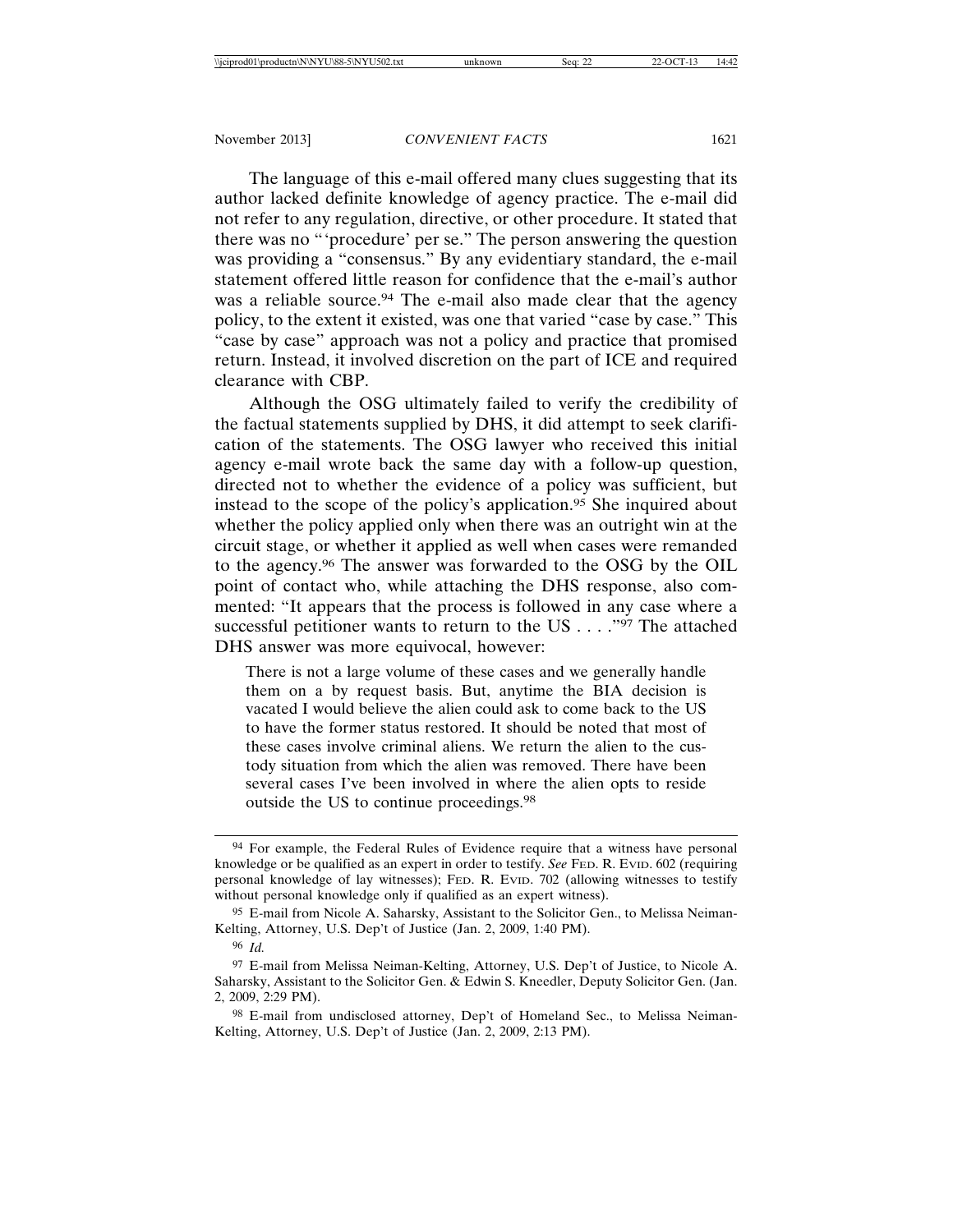Such generalizations are poor evidence of agency practice by any standard. The DHS lawyer offered merely a "belief" about how things would work. The basis of the belief, and how it would be achieved, was not stated. In addition, the responder made clear that the process was "by request," a clear sign that pro se litigants would have great difficulty returning after winning their cases. Rather than offer support for the claims, the writer sought to diminish the importance of the question by suggesting that the successful litigant would choose not to return due to detention policies.

Given the weak response from DHS, the OIL lawyer acting as a go-between followed up on January 5, 2009, with an e-mail to DHS saying that absent further support, OSG would prefer to remove a passage from the draft brief claiming that an immigrant who was deported and later won his or her case would be returned to the same status he or she had prior to deportation.99 The OSG lawyer involved in the discussion added that if DHS could be more concrete or provide a citation, they would leave in the statement about successful immigrant litigants being returned to their pre-removal status.<sup>100</sup> Without such a citation, however, the OSG "[did not] want to open [them]selves up to trouble."101 The DHS lawyer then responded that it was fine to remove the language.102 On receiving these e-mails, the OSG attorney wrote to her supervisor that in her opinion there was a need to rework the language.103

<sup>99</sup> E-mail from Melissa Neiman-Kelting, Attorney, U.S. Dep't of Justice, to undisclosed attorney, Dep't of Homeland Sec. (Jan. 5, 2009, 5:47 PM).

<sup>100</sup> E-mail from Nicole A. Saharsky, Assistant to the Solicitor Gen., to Melissa Neiman-Kelting, Attorney, U.S. Dep't of Justice (Jan. 5, 2009, 5:54 PM).

<sup>101</sup> *Id.*

<sup>102</sup> E-mail from undisclosed attorney, Dep't of Homeland Sec., to Nicole A. Saharsky, Assistant to the Solicitor Gen., et al. (Jan. 5, 2009, 6:32 PM).

<sup>103</sup> E-mail from Nicole A. Saharsky, Assistant to the Solicitor Gen., to Edwin S. Kneedler, Deputy U.S. Solicitor Gen. (Jan. 5, 2009, 6:44 PM). Meanwhile, the OIL lawyer circulated the draft brief to colleagues within OIL. One colleague wrote back stating that in his experience DHS would facilitate return "if the petitioner's counsel presses the matter." But he added that since "the alien is brought back on parole . . . it is not correct in my experience to say that the alien is accorded the former status he had at the time of removal." E-mail from David V. Bernal, Assistant Dir., Office of Immigration Litig., to Melissa Neiman-Kelting, Attorney, U.S. Dep't of Justice, et al. (Jan. 5, 2009, 3:26 PM) (Bates stamped DOJ Civil 000007) (on file with author). All documents referenced by Bates number were produced as a result of the National Immigration Project FOIA litigation, *supra* note 4. The Bates numbers on these documents were assigned by the agency producing the documents. Those labeled "DOJ Civil" were produced by the Office of Immigration Litigation (OIL) within the Department of Justice. Those labeled "2010FOIA" were produced by Immigration and Customs Enforcement (ICE), a division of the Department of Homeland Security (DHS). E-mails without Bates numbers were produced by OSG. The documents sometimes include the position of the author and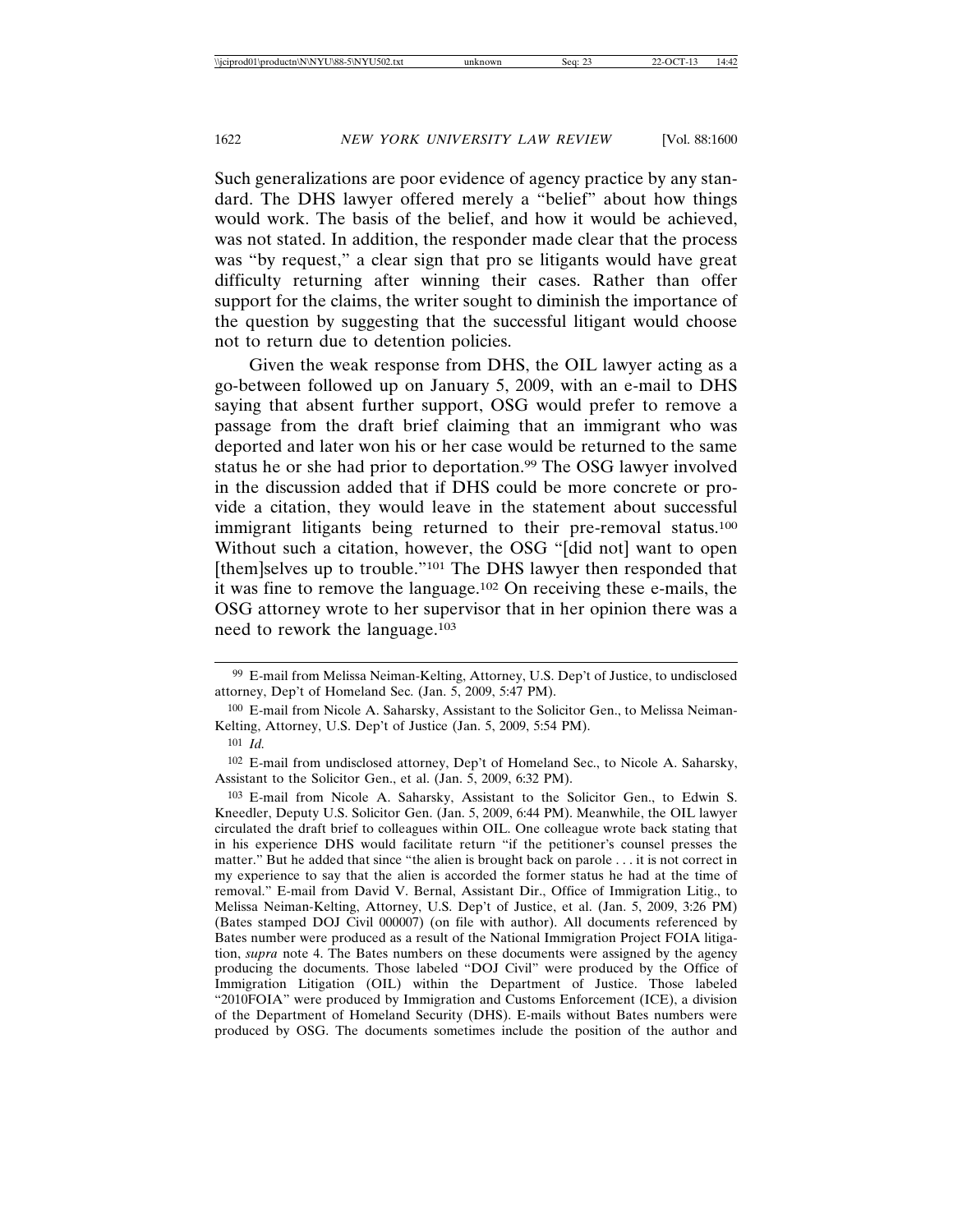The OSG continued to press DHS for more information about what actually happens in practice to those who are deported and later win their cases. On January 6, 2009, one day before it filed its brief, the OSG asked DHS to provide a chart that would address what actually happened to five individuals listed in one of the amicus briefs104 who had prevailed after losing their request for a stay under the tough standard that the OSG endorsed.105 The OSG asked DHS to answer whether the person was deported, whether the case involved an asylum issue, the ultimate disposition of the case, and whether the person was returned to the United States.106

DHS's answers about the actual cases on the chart looked very different from the vague and general comments they had previously provided. Specifically, the answers in the chart provided no evidence of a working, comprehensive system for the safe return of immigrants who had won their appeals. The chart showed that of the five individuals for whom the court had denied the stay, three had actually been removed.107 Of those three, not one had returned to the United States at the time the chart was prepared in early 2009, even though all of their cases were remanded from the courts of appeals at least a year earlier.108 In one case, the court of appeals had granted a remand on June 21, 2007, a year and a half before the *Nken* briefs were filed.109 On remand in that case, the immigration judge stated that addressing relief was "meaningless as respondent's stay of removal was denied by the 11th [C]ircuit and respondent has been removed."110 In a second case, the court of appeals remanded the case on October 15, 2007,

105 E-mail from Nicole A. Saharsky, Assistant to the Solicitor Gen., to undisclosed attorney, Dep't of Homeland Sec. (Jan. 6, 2009, 11:19 AM).

106 *Id.*

107 E-mail from undisclosed attorney, Dep't of Homeland Sec., to Nicole A. Saharsky, Assistant to the Solicitor Gen. (Jan. 6, 2009, 5:19 AM).

recipients. That information is included in citations where it is available. In the case of OIL, any person whose title is not in the e-mails is listed as "attorney."

<sup>104</sup> The e-mail referred to six cases. The count of cases that fit the description in the email was mistaken since one of the six persons on the chart was listed in the amicus brief as having been granted a stay (due to the government's non-opposition) and then prevailing before the court of appeals. *See* Brief for American Immigration Lawyers Ass'n et al. as Amici Curiae Supporting Petitioner at 8 n.7, Nken v. Holder, 556 U.S. 418 (2009) (describing one case in which a stay was granted and the individual prevailed and five cases in which the stay was denied and the petitioner prevailed).

<sup>108</sup> *Id.*

<sup>109</sup> *Id.*

<sup>110</sup> *Id.* The precise form of relief is redacted in the e-mails. The immigration judge also stated that the court had not received any communication from counsel for the respondent. Under agency practice, counsel does not remain on the case absent a new filing of a notice of appearance.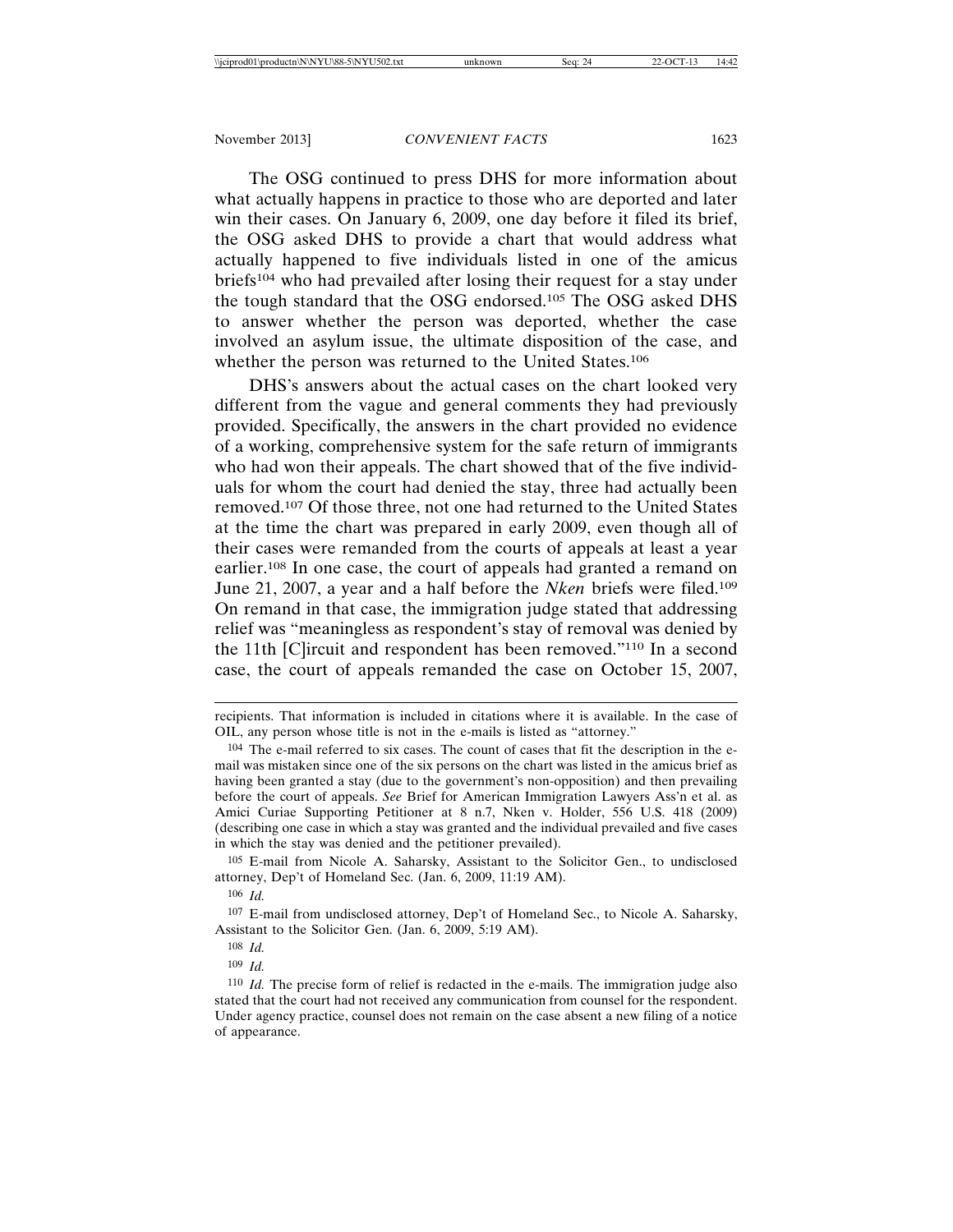over a year before the chart was prepared.111 The chart states the agency would pick up the individual for a hearing, but gave no indication of the reasons for the delay, or whether the agency would have returned the individual absent the inquiry from the OSG about the case.112 In the third case, remanded sometime before June 2007, DHS stated that the immigration judge had decided that no testimony was necessary.113 DHS claimed that the individual would have been brought to the hearing had the immigration judge found it necessary.114

The chart seems to have given the OSG pause about the fate of Mr. Nken in the event of his victory. On January 7, 2009, the day that the government brief was due to the Supreme Court, the OSG sought clarification from OIL about the most salient aspect of the DHS policy: What would happen to Mr. Nken himself if he won his case?<sup>115</sup> The OIL lawyer proceeded to ask her DHS contact for more details:

OSG would like me to confirm that if Nken succeeds in his petition for review before the Fourth Circuit and the case is remanded to the Board [of Immigration Appeals], DHS will parole him back in whether or not the remand provides for a new hearing before the IJ (at which he would be entitled to appear). Put another way, are there circumstances under which Nken would succeed on his [petition for review], have his case remanded to the Board, but DHS would be unwilling to parole him back into the US?<sup>116</sup>

The OSG did not wait to receive a response to this direct inquiry before filing its brief.117 But by the time of filing, the OSG already had confirmation of several caveats to any claim that there existed a "policy" of return. The OSG knew that there was, at best, a "case by case," "on request" practice that was not reduced to writing, and that may not even apply to Mr. Nken himself (although there had not yet been a response to the inquiry about Mr. Nken's specific case). The OSG also knew that DHS policy was to require deported immigrants to pay for any return transportation.

Despite the evidence suggesting that no policy existed, the OSG proceeded to file a brief containing a confident statement about the

<sup>111</sup> *Id.*

<sup>112</sup> *Id.*

<sup>113</sup> *Id.*

<sup>114</sup> *Id.*

<sup>115</sup> *See* E-mail from Melissa Neiman-Kelting, Attorney, U.S. Dep't of Justice, to undisclosed attorney, Dep't of Homeland Sec. (Jan. 7, 2009 12:11 PM) (conveying request from the OSG).

<sup>116</sup> *Id.*

<sup>117</sup> *See* Brief for Respondent at 44, Nken v. Holder, 556 U.S. 418 (2009) (No. 08-681) (referencing the policy and practice).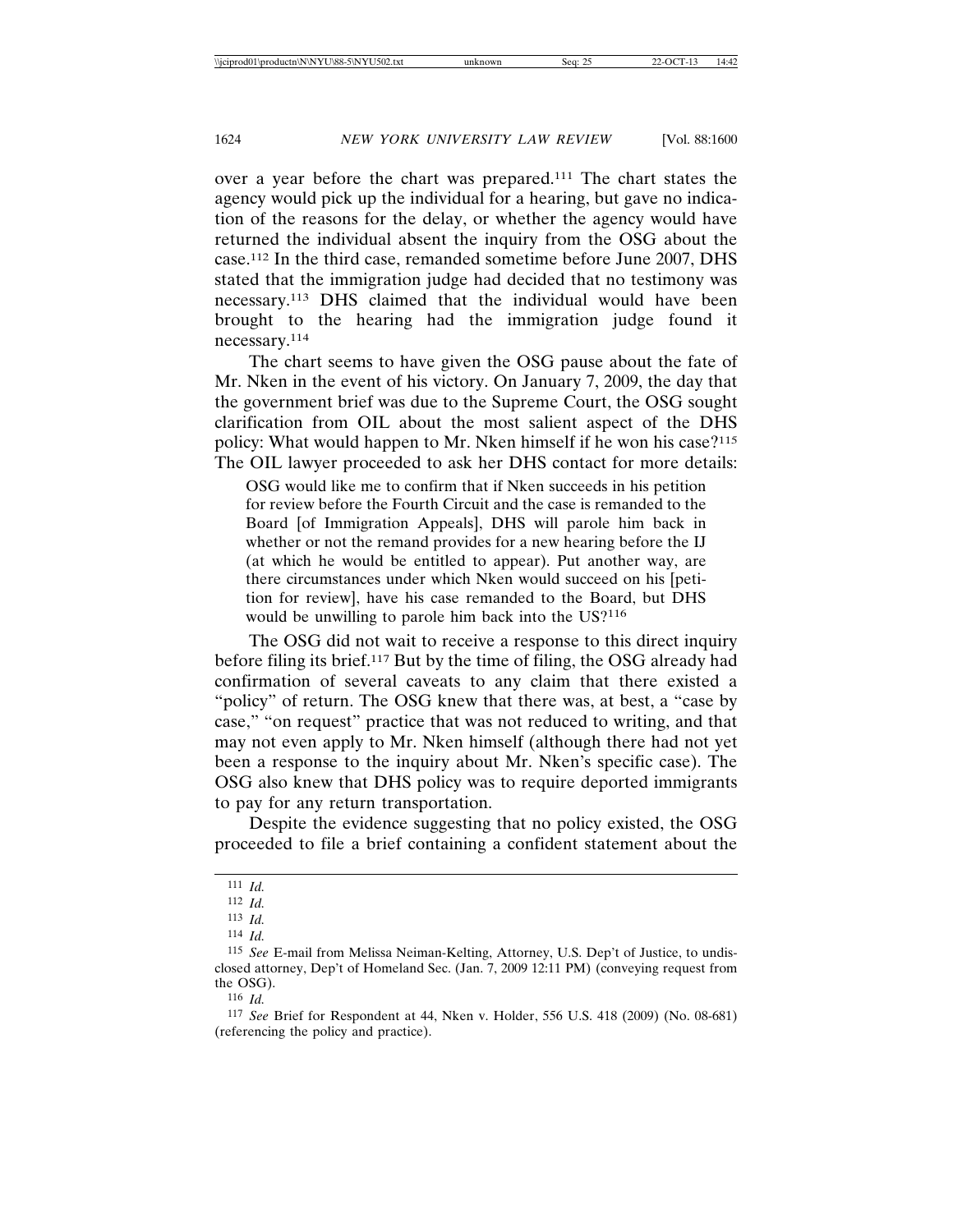ability of immigrants to return after succeeding in their cases. Setting aside prior concerns that such language might create "trouble," the final brief stated:

By policy and practice, the government accords aliens who were removed pending judicial review but then prevailed before the courts effective relief by, *inter alia*, facilitating the aliens' return to the United States by parole under 8 U.S.C. 1182(d)(5) if necessary, and according them the status they had at the time of removal.<sup>118</sup>

Disregarding the many concerns in the e-mail chain, the OSG statement clearly implied the existence of a set of procedures that would "accord aliens who were removed . . . effective relief," the key to answering the Suspension Clause argument raised by the law professor amici. The statement also implied that the agency actively facilitated returns, as opposed to acting only on a "by request" basis and placing the monetary costs of return on the person who won the case. The OSG had made only two changes from the initial draft of the paragraph: It added "if necessary" after the reference to parole, and it moved the citation to parole to the middle of the paragraph.<sup>119</sup>

As the day of oral argument approached, DHS revised its description of its return policy. DHS sent another e-mail providing the "latest answer on the issue of returning aliens who are removed while a PFR is pending."120 This time, DHS was more explicit about how it limits return based on the prevailing party's prior status and the necessity of return. Specifically, DHS stated that it would facilitate return "if the alien was lawfully residing in the US, or the alien's presence is required for continued proceedings . . . . But, where cases can be resolved without the alien's return, then we don't facilitate the alien's return . . . ."121 None of these important caveats were conveyed to the

<sup>118</sup> *Id.*

<sup>119</sup> The day after the brief was filed, OIL forwarded the DHS response to the question of whether Mr. Nken himself would benefit from the return policy if he won his case in the circuit court. The DHS lawyer said, "the short answer is yes." DHS proceeded to provide examples that presumed that the question applied to the time on remand before the Board of Immigration Appeals reopened the case and sent it back to an immigration judge. During this time, they noted, Mr. Nken would be subject to removal in the absence of a stay so it might not be appropriate to return him. The clear implication was that once Mr. Nken's case was remanded to an immigration judge, he would fall within the broader group of persons who would be returned. But an examination of the prior chart showed cases in which a person's case had been sent back to an immigration judge and the individual was not returned. *See* E-mail from undisclosed attorney, Dep't of Homeland Sec., to Nicole A. Saharsky, Assistant to the Solicitor Gen., Melissa Neiman-Kelting, Attorney, U.S. Dep't of Justice, et al. (Jan. 7, 2009, 12:29 PM).

<sup>120</sup> E-mail from undisclosed attorney, Dep't of Homeland Sec., to Nicole A. Saharsky, Assistant to the Solicitor Gen., Melissa Neiman-Kelting, Attorney, U.S. Dep't of Justice, et al. (Jan. 16, 2009, 11:54 AM).

 $121$  *Id.*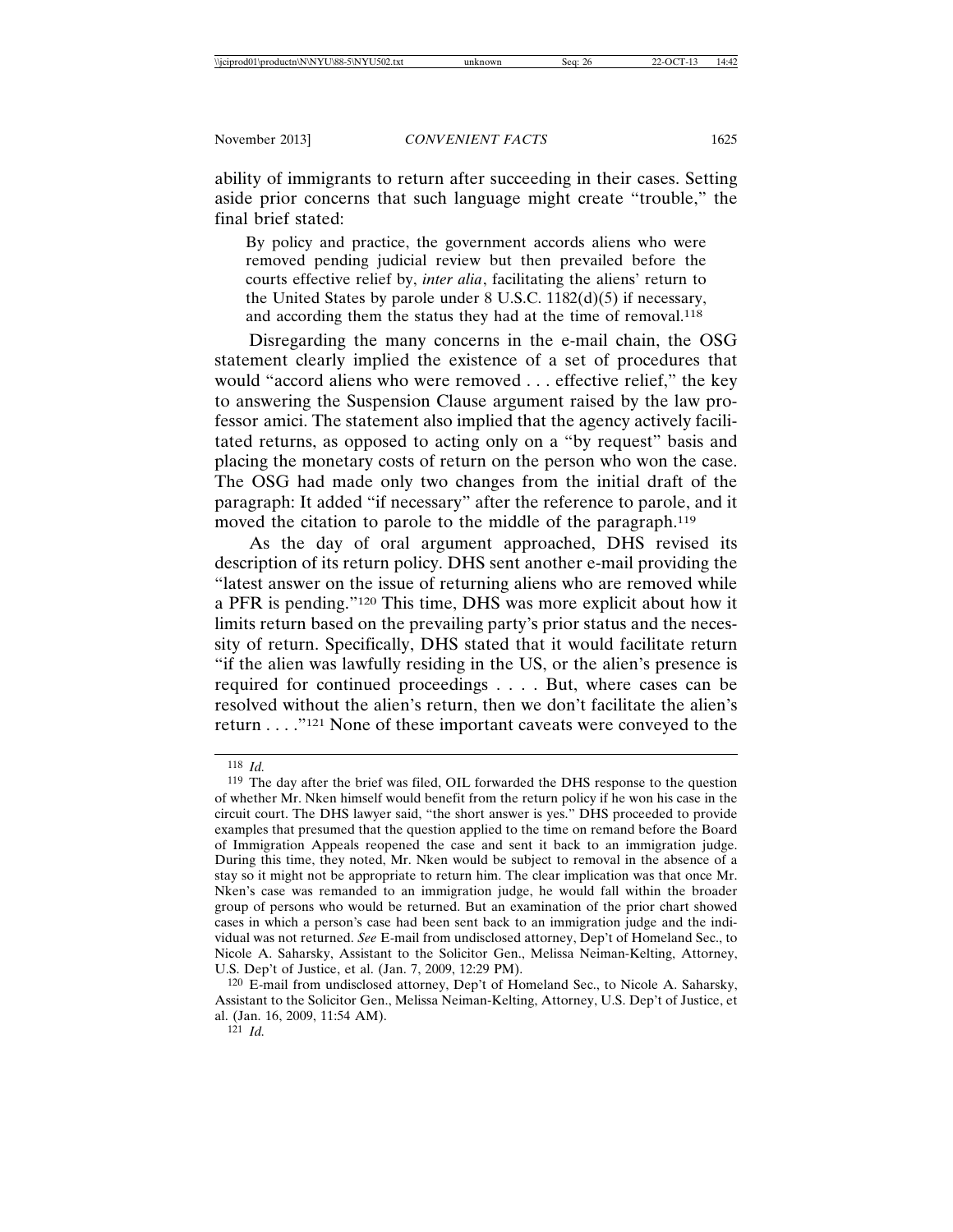Court.122 This failure to inform the Court was especially troubling because the caveats pertained directly to Mr. Nken, who lacked lawful status at the time the government was seeking his removal.

The issue of return policies did not arise during oral argument, and the OSG did not choose to clarify the representation in its brief. As discussed in Part II.A, *supra*, the Court proceeded to rely on the government's statements in its brief as fact, and it used them as the basis for claiming that removal alone could not be irreparable harm. The OSG did nothing, either before or after argument, to correct the Court's misimpression prior to the district court order in the FOIA litigation that required disclosure of its e-mail conversations, three years after the Court's judgment in *Nken*.

#### *2. The Office of Immigration Litigation*

Along with the OSG, OIL appeared on the brief before the Court. It also served as the conduit for information to the OSG. Much of OIL's role is described in the e-mails to the OSG. But the FOIA documents also show that OIL failed to convey some of what it knew and that OIL did not act to develop a better understanding of what happened to immigrants who won their cases. As the office that represents the government in most of the thousands of immigration cases before the courts of appeals each year,123 OIL had an opportunity to bring its experience to bear. Instead, it downplayed the consequences for immigrants of deportation prior to a court victory.

Early on, OSG's OIL point-of-contact on the brief sought to imply that no one who lost a stay motion ever won his or her case in the court of appeals. She circulated proposed language to OIL supervisors stating that

[a]mici have failed to point to any particular instance in which an alien applied for and was denied a stay of removal under any standard, was removed from the United States, and subsequently obtained a ruling [in] his or her favor—even in those courts of appeals that have applied Section  $1.252(f)(2)$ 's standard—and respondent's attorneys are unaware of any such instances."124

<sup>122</sup> *See* Brief for Respondent at 44, *supra* note 117 (presenting no such limitations to the government's policy and practice).

<sup>123</sup> *See Office of Immigration Litigation: Appellate Section*, UNITED STATES DEPARTMENT OF JUSTICE, http://www.justice.gov/civil/oil/as/oil-app.html (last visited July 2, 2013) (reporting that in fiscal year 2009 the section handled over 7500 petitions for review).

<sup>124</sup> E-mail from Melissa Neiman-Kelting, Attorney, U.S. Dep't of Justice, to Thorn Hussey, Civil Div., U.S. Dep't of Justice, David J. Kline, Civil Division, U.S. Dep't of Justice (Jan. 2, 2009, 1:26 PM) (Bates stamped DOJ Civil 000015) (on file with author).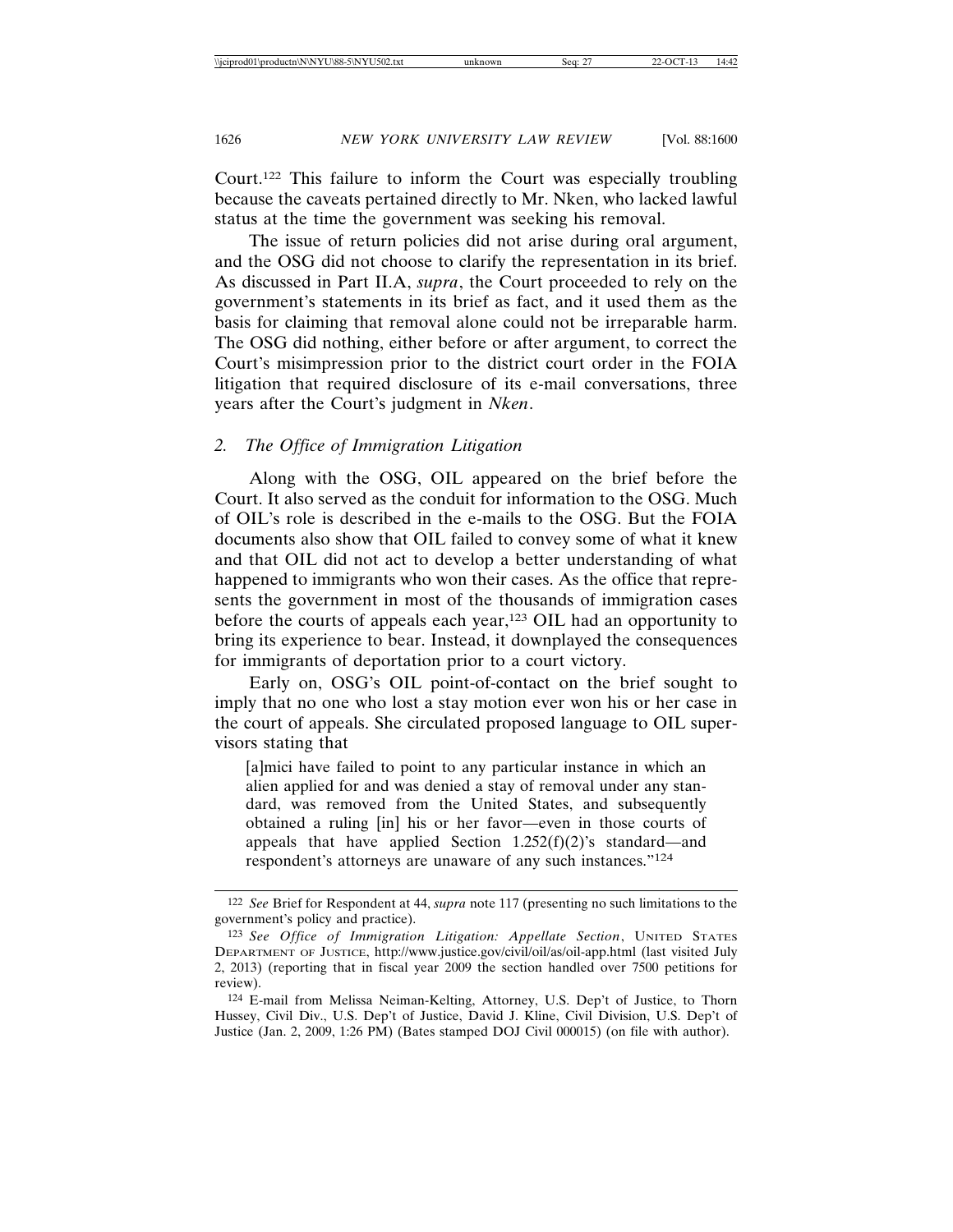The FOIA productions do not include a response, but as the OSG later recognized, the American Immigration Lawyers Association amici had in fact offered such examples in their brief.125 Despite the information before it, OIL did not take responsibility for identifying what happened to those who were denied stays.

After government lawyers circulated a draft brief, one OIL staff attorney raised concerns about the claim that immigrants returned on parole would be returned to their pre-removal status. The attorney explained: "The alien is brought back on parole, while further proceedings may be pending before the agency. Thus it is not correct in my experience to say that the alien is accorded the former status he had at the time of removal."126 The attorney also stated that return depended on "the petitioner's counsel press[ing] the matter with the OIL attorney or DHS."127 The OIL point-of-contact for Nken replied that she had forwarded a DHS e-mail to the OSG that stated "I would believe the alien could ask to come back to the US to have the former status restored."128 There is no sign in the e-mails released through the FOIA litigation that OIL passed on the OIL attorney's concern about the implications of parole to the OSG. The status of parole means legally treating a person as though he or she is at the border.129 Thus, as the OIL staff attorney implied, parole is only a return to a person's original status if their status prior to removal was that of a person at the border. According to the documents released as part of the FOIA litigation, however, none of this salient information was conveyed to the OSG.

In fact, at the same time that OIL was offering reassurance to the OSG, it was involved in cases where it knew that DHS did not allow litigants with remanded cases to return. In one case, DHS wrote that if a case can be resolved on remand at the Board of Immigration Appeals, "we typically don't allow the return."130 DHS further

127 *Id.*

128 E-mail from Melissa Neiman-Kelting, Attorney, U.S. Dep't of Justice, to David V. Bernal, Assistant Dir., Office of Immigration Litig. et al. (Jan. 5, 2009, 4:18 PM) (Bates stamped DOJ Civil 000007) (on file with author).

129 *See* Martin, *supra* note 78, at 175 (explaining the concept of immigration parole).

130 E-mail from undisclosed attorney, Dep't Homeland Sec., to Stuart Nickum, Civil Division, U.S. Dep't of Justice (Nov. 20, 2008, 11:47 AM) (Bates stamped DOJ Civil 000147) (on file with author).

<sup>125</sup> *See* E-mail from Nicole A. Saharsky, Assistant to the Solicitor Gen., to undisclosed attorney, Dep't of Homeland Sec. (Jan. 6, 2009, 11:19 AM) (asking for information on the amici example cases).

<sup>126</sup> E-mail from David V. Bernal, Assistant Dir., Office of Immigration Litig., to Melissa Neiman-Kelting, Attorney, U.S. Dep't of Justice, Donald E. Keener, Attorney, Office of Immigration Litig., et al. (Jan. 5, 2009, 3:26 PM) (Bates stamped DOJ Civil 000007) (on file with author).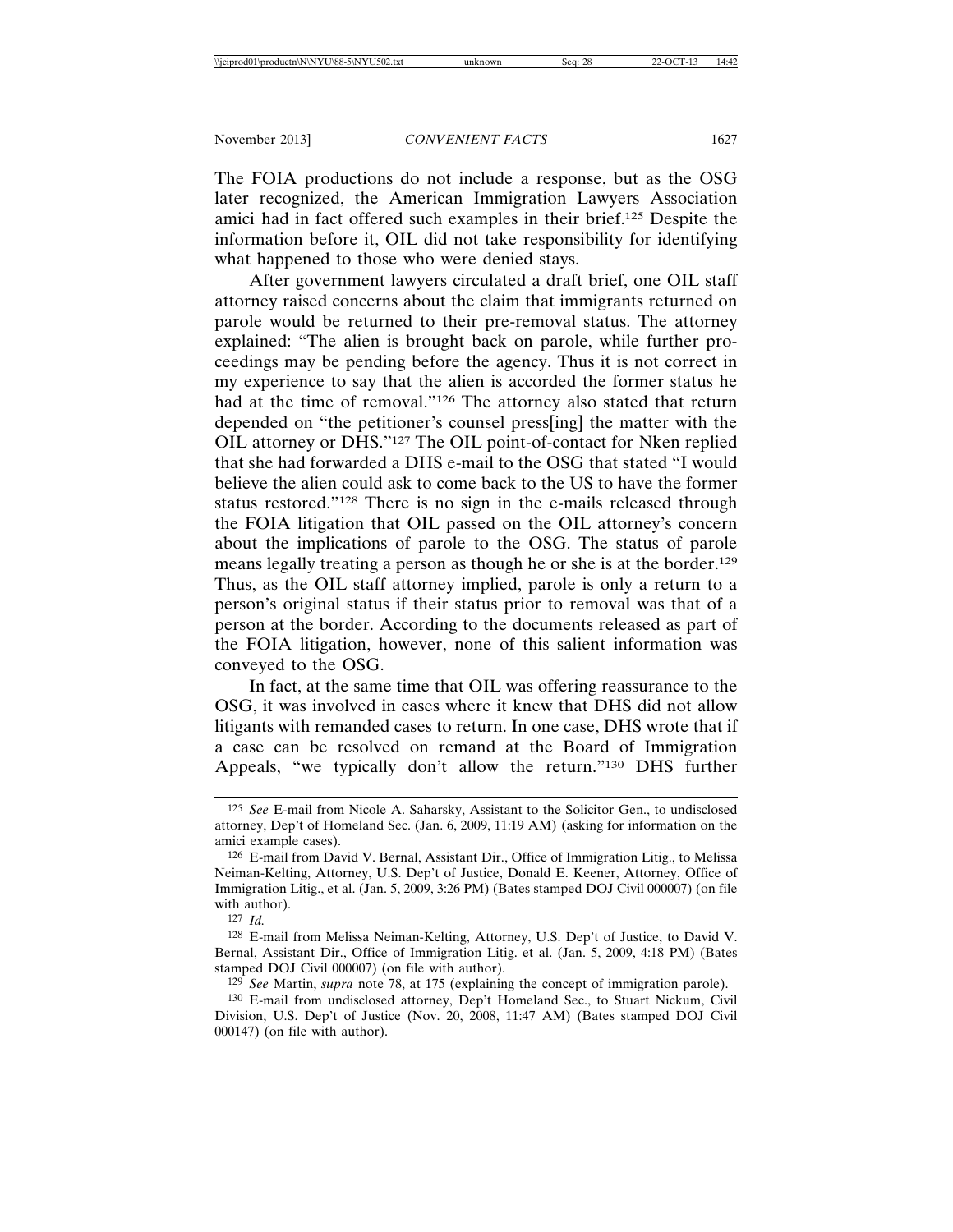explained that if the case has to go back to an immigration judge they would explore a telephonic hearing, although "that's often quite a hassle and we end up letting the alien back in."131 DHS ended by saying the decision to return an alien "would be Phoenix's call," demonstrating that there was no uniform national practice that local offices would be required to follow.132

Moreover, had the OIL lawyers on *Nken* drawn on the experience of their own office, they would have informed the OSG that the Justice Department itself had impeded the return of successful litigants. Prior to *Nken*, there were several cases in which lawyers sought to return their clients through contempt motions or other actions in the courts that had reversed their clients' removal orders.133 In these cases, the government lawyers did not respond initially by correcting the error. Instead they worked to defend the failure to return deported noncitizens.

For example, Joe Hohenstein, a lawyer in Philadelphia, handled two cases before the United States Court of Appeals for the Third Circuit prior to the *Nken* briefs in which he sought court intervention to obtain the return of his clients. In the first case, he represented Anderson Okeke, a Nigerian national who was ordered removed, and was deported prior to winning his case before the court of appeals.<sup>134</sup> After that victory, Hohenstein contacted government counsel to arrange his client's return. He was told that because his client had been lawfully removed, the government had no obligation to return him and that Hohenstein should work with the embassy in Nigeria instead.135 Hohenstein proceeded to schedule an interview with the embassy, which denied a visa based on the very legal issue on which the agency had lost at the Third Circuit.136 Hohenstein next filed a contempt motion in the Third Circuit.137 The government opposed the motion saying that only the State Department could issue the necessary visa.<sup>138</sup> Once the contempt motion was filed, however, the government lawyers began working with the consulate to facilitate a

<sup>131</sup> *Id.*

<sup>132</sup> *Id.*

<sup>133</sup> *See, e.g.*, Okeke v. Gonzales, 407 F.3d 585 (3d Cir. 2005); Ytem v. Immigration & Naturalization Serv., No. 03-3333, slip op. at 6 (3d Cir. May 20, 2004) (per curiam); Gerbier v. Holmes, 280 F.3d 297 (3d Cir. 2002).

<sup>134</sup> *See Okeke*, 407 F.3d at 591 (granting Okeke's petition for review).

<sup>135</sup> Declaration of Joseph Hohenstein ¶ 6, Nat'l Immigration Project of the Nat'l Lawyers Guild v. U.S. Dep't of Homeland Sec., 842 F. Supp. 2d 720 (S.D.N.Y. 2012) (No. 11 CV 3235), *available at* http://www.nationalimmigrationproject.org/legalresources/cd\_ NIP\_v.\_DHS\_FOIA\_Complaint\_with\_exhibits.pdf.

<sup>136</sup> *Id.* ¶ 7.

<sup>137</sup> *Id.* ¶ 10.

<sup>138</sup> *Id.* ¶ 11.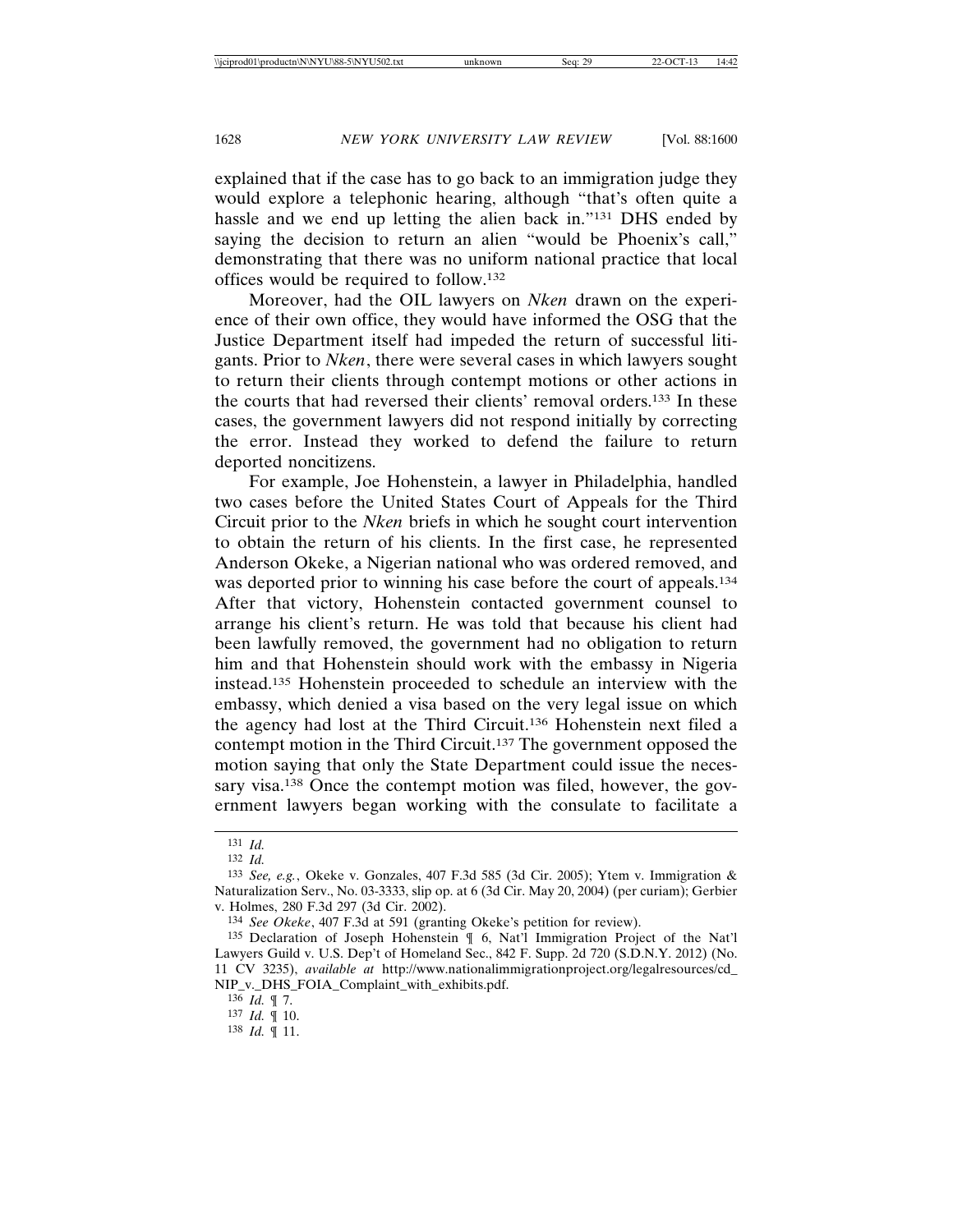boarding letter so that Mr. Okeke could board a plane back to the United States.139 The government refused to pay for the transportation, however.140 Once Mr. Okeke arrived back in the United States the government detained him and refused to set bond, apparently because he was treated as an "arriving alien" ineligible for bond.141 He was not returned to the status that he had prior to his removal, where he would have been subject only to deportability charges and not to inadmissibility rules applied to those seeking a new admission at the border.

Following Hohenstein's success in bringing back Mr. Okeke, the Third Circuit appointed him to represent Ronald Ytem, another immigrant who had prevailed in the Third Circuit.142 Mr. Ytem, like Mr. Okeke, had been deported while his case was pending. The government's sole ground of deportability was a conviction charged as an "aggravated felony."143 In 2004, the Third Circuit ruled that the conviction was misclassified.144 The case was remanded, first to the district court and then to the Board of Immigration Appeals, which terminated the removal proceedings.145 But for Mr. Ytem, that result meant little. He was in the Philippines and needed a way to return. Acting pro se, he sought the assistance of various government agencies to no avail. He was told by Citizenship and Immigration Services that he was inadmissible to the United States for five years simply because he had been deported, without any consideration of the fact that his removal order had been reversed.146 Mr. Ytem turned to the courts, returning to the district court that had first heard his case.

Rather than recognize that something had gone wrong because a successful petitioner was out of the country and had not been able to return for his immigration court hearing on remand, the government tried to throw Mr. Ytem out of court. The government successfully moved to dismiss on jurisdictional grounds.<sup>147</sup> Mr. Ytem then appealed and the Third Circuit requested briefing.148 While Mr. Ytem

<sup>139</sup> *Id.* ¶ 12.

<sup>140</sup> *Id.* ¶ 11.

<sup>141</sup> *Id.* ¶ 14.

<sup>142</sup> Order Appointing Joseph C. Hohenstein, Esq. CJA Counsel to Represent Appellant, No. 06-5023 (3d Cir. June 4, 2007).

<sup>143</sup> Ytem v. Immigration & Naturalization Serv., No. 03-3333, slip op. at 6 (3d Cir. May 20, 2004) (per curiam).

<sup>144</sup> *Id.* at 6.

<sup>145</sup> Declaration of Joseph Hohenstein ¶ 24.

<sup>146</sup> *Id.* ¶ 25.

<sup>147</sup> Ytem v. Immigration & Naturalization Serv., No. 3:06-cv-00535 (M.D. Pa. May 4, 2006).

<sup>148</sup> Order, Ytem v. Immigration & Naturalization Serv., No. 06-5023 (3d Cir. Jan 12, 2007).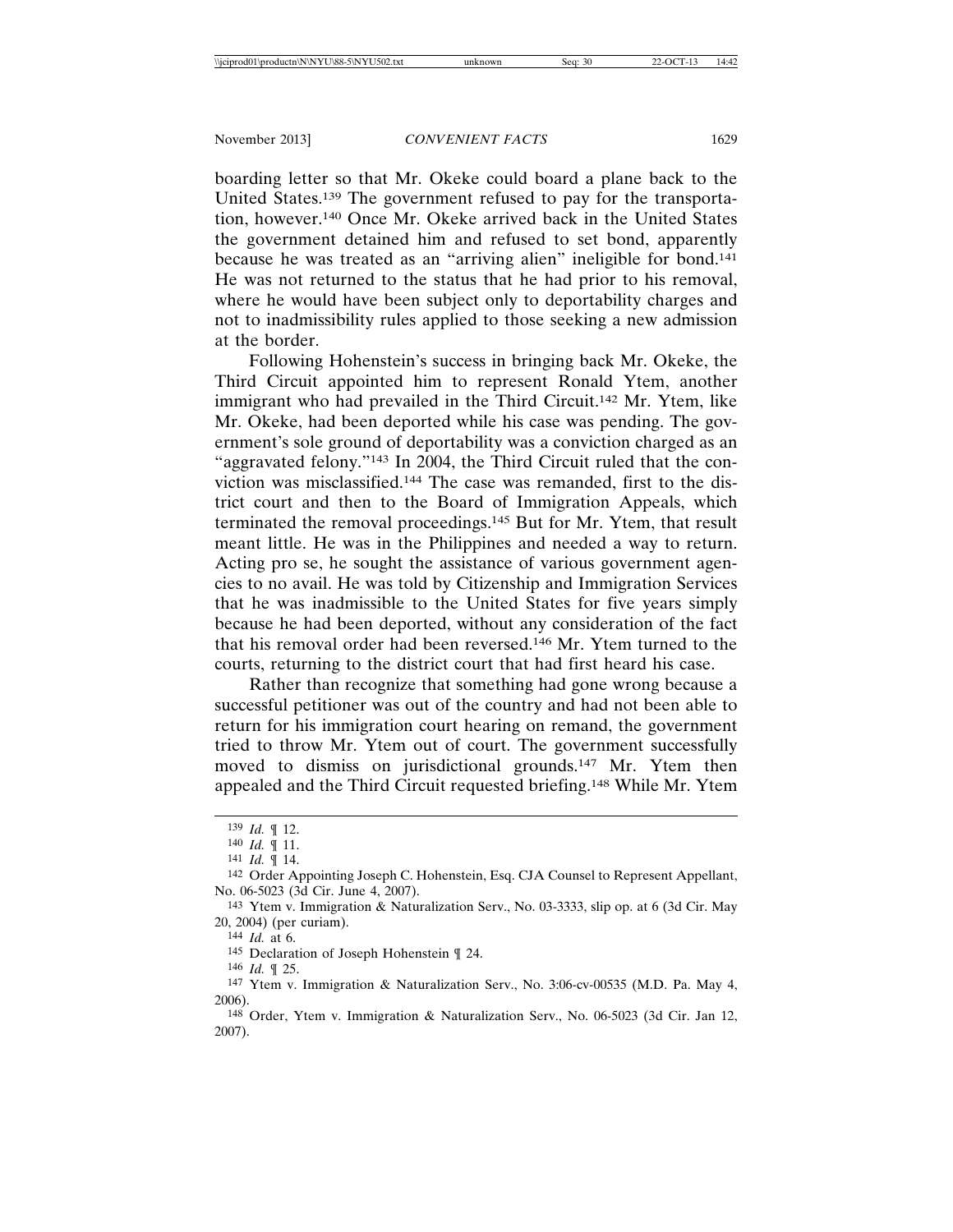was still appearing pro se, the government moved to dismiss on the grounds that there was no final order of removal and that the Court therefore lacked jurisdiction.149 After several adjournments, the Third Circuit appointed Hohenstein to represent Mr. Ytem in June 2007.150 In November the parties reached an agreement for Ytem's return, three years after he had prevailed in the court of appeals.151 As with Mr. Okeke, Mr. Ytem would never have been able to return without the vigorous assistance of counsel*. Ytem* and *Okeke* demonstrate that there was not, in fact, a clear pathway for removed immigrants to return to the United States once the government defeated their request for a stay, even if they later prevailed on the merits.

In both of these cases the government's position and its conduct were a far cry from the "effective relief" by "facilitating the aliens' return" that it described to the Court in *Nken*. 152 The government did not act affirmatively to facilitate the return of prevailing parties. It did nothing to assist a pro se party who had won his case and turned to the courts for help. When the pro se parties sought assistance from the courts, the government responded by filing motions to dismiss. Even when the immigrant was represented, government lawyers disclaimed responsibility. Relief, when it came, arrived years after the initial court victory and only as a result of pressure from court action by represented parties.

Hohenstein's experience returning his clients to the United States matched that of other lawyers around the country. Indeed, lawyers have even had difficulty effectuating the return of clients whose cases reached the Supreme Court. In its 2006 ruling in *Lopez v. Gonzalez*, 153 the Supreme Court rejected the government's argument that a state drug possession conviction is an "aggravated felony" drug trafficking crime if it is a felony under state law.154 By the time the Court ruled, Mr. Lopez had been deported.155 His lawyer tried to make arrangements for his return. At first, the government refused to make any arrangements, arguing that a hearing from Mexico would be

<sup>149</sup> Declaration of Joseph Hohenstein ¶ 28.

<sup>150</sup> Order, No. 06-5023 (3d Cir. June 4, 2007).

<sup>151</sup> Declaration of Joseph Hohenstein ¶ 30. Even after his return, there were complications in Ytem's case. The government insisted that he could be charged with inadmissibility. *Id.*  $\parallel$  28. That meant that he would need a waiver. Ultimately the government backed down on this claim. *Id.* ¶ 34. The government also at first insisted on detention, but later agreed not to detain Ytem upon his return. *Id.* ¶ 33.

<sup>152</sup> Brief for Respondent at 44, Nken v. Mukasey, 555 U.S. 1042 (2008) (No. 08-681), 2009 WL 45980, at \*44.

<sup>153</sup> 549 U.S. 47 (2006).

<sup>154</sup> *Id.* at 59–60.

<sup>155</sup> *Id.* at 52 n.2.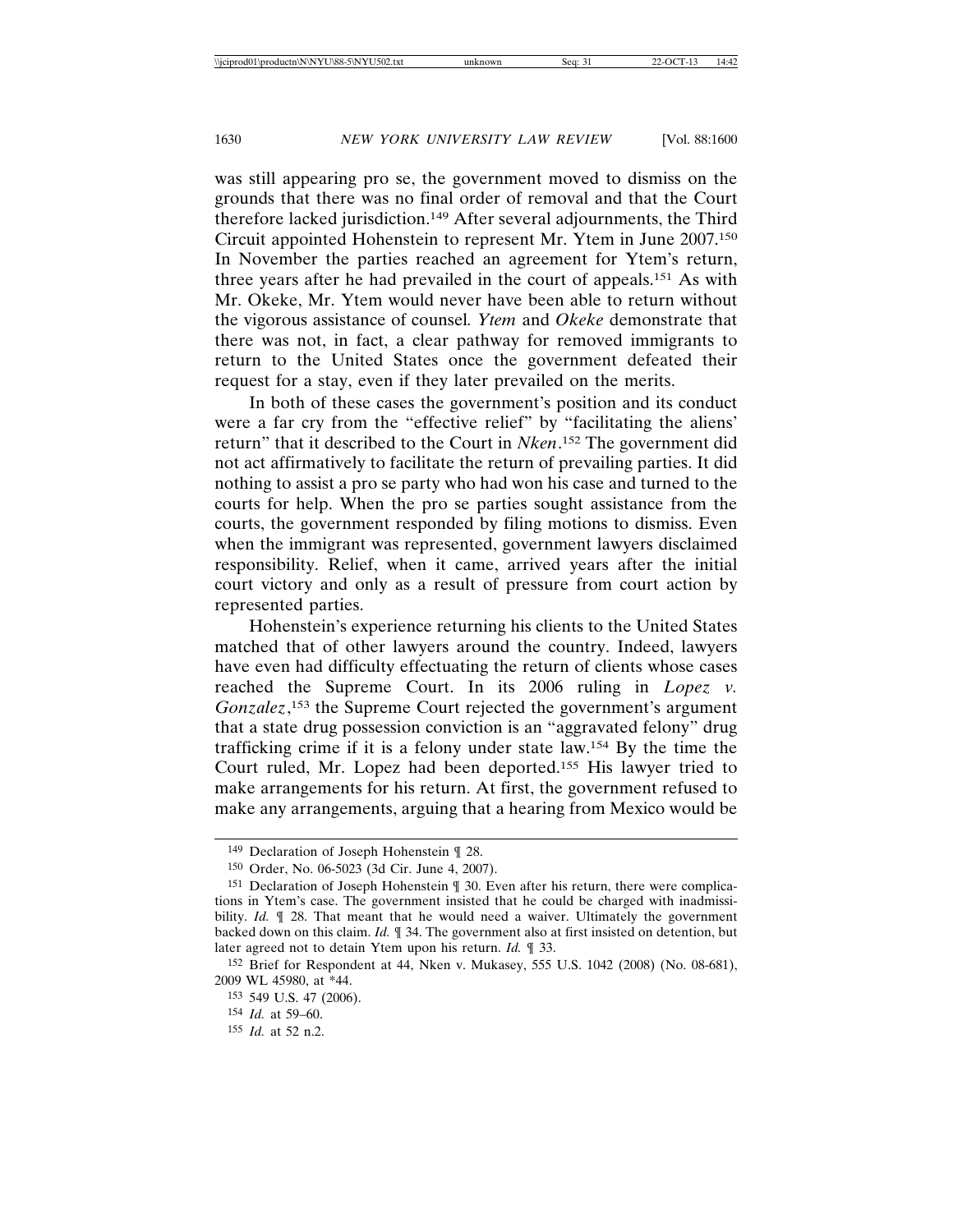sufficient.<sup>156</sup> Later they agreed to Mr. Lopez's return,<sup>157</sup> but there was no effective or uniform mechanism in place to effectuate this return. Mr. Lopez's lawyer arranged for him to come to the border, but border officers told him he could not enter the country due to his past removal order.158 He was eventually able to return several months after his Supreme Court victory as a result of his lawyer's sustained efforts.159

Strikingly, the government action in these cases was not simply that of an Assistant United States Attorney. Mr. Lopez had been before the Supreme Court. And in *Okeke* and *Ytem*, the government was represented by OIL, the same specialized immigration litigation office that later appeared on the brief in *Nken* and which assured the Court in that case that the agency provided "effective relief"for those in Mr. Nken's position. The OSG, however, did not have access to information about cases like *Ytem* and *Okeke* when it submitted its briefs in *Nken*.

## *3. The Department of Homeland Security*

Both the OSG and OIL turned repeatedly to lawyers at DHS, which they treated as the client agency, to answer their questions about agency practice.160 The DHS lawyers were engaged simultaneously in answering questions for the *Nken* litigation and for another case in which an immigrant who had prevailed before the circuit court sought return. The correspondence among these attorneys shows a keen recognition of the fact that deportees who returned via parole did not regain their prior immigration status. However, these internal DHS concerns were not passed on to OIL or the OSG.

Between January 2 and January 14, 2009, during the time of the *Nken* briefing and preparation for oral argument, DHS fielded questions from its Houston office about how to handle cases that the Fifth Circuit had remanded to the Board of Immigration Appeals. This email conversation included the DHS lawyer who was "working on the

<sup>156</sup> Declaration of Patricia Mattos, ¶ 6, Nat'l Immigration Project of the Nat'l Lawyers Guild v. U.S. Dep't of Homeland Sec., 842 F. Supp. 2d 720 (S.D.N.Y. 2012) (No. 11 CV 3235), *available at* http://www.nationalimmigrationproject.org/legalresources/cd\_NIP\_v.\_ DHS\_FOIA\_Complaint\_with\_exhibits.pdf.

<sup>157</sup> *Id.* ¶¶ 7–8.

<sup>158</sup> *Id.* ¶¶ 9–10.

<sup>159</sup> *See* Declaration of Patricia Mattos, *supra* note 156 (detailing the actions taken by Mr. Lopez's attorney).

<sup>160</sup> Although the released OSG e-mails redact the names of the DHS lawyers, the FOIA productions indicate that these documents are from the Office of the Principal Legal Advisor at ICE (a division of DHS). Declaration of Ryan Law, ¶ 14, Nat'l Immigration Project of the Nat'l Lawyers Guild v. U.S. Dep't of Homeland Sec., 842 F. Supp. 2d 720 (S.D.N.Y. 2012) (No. 11 CV 3235).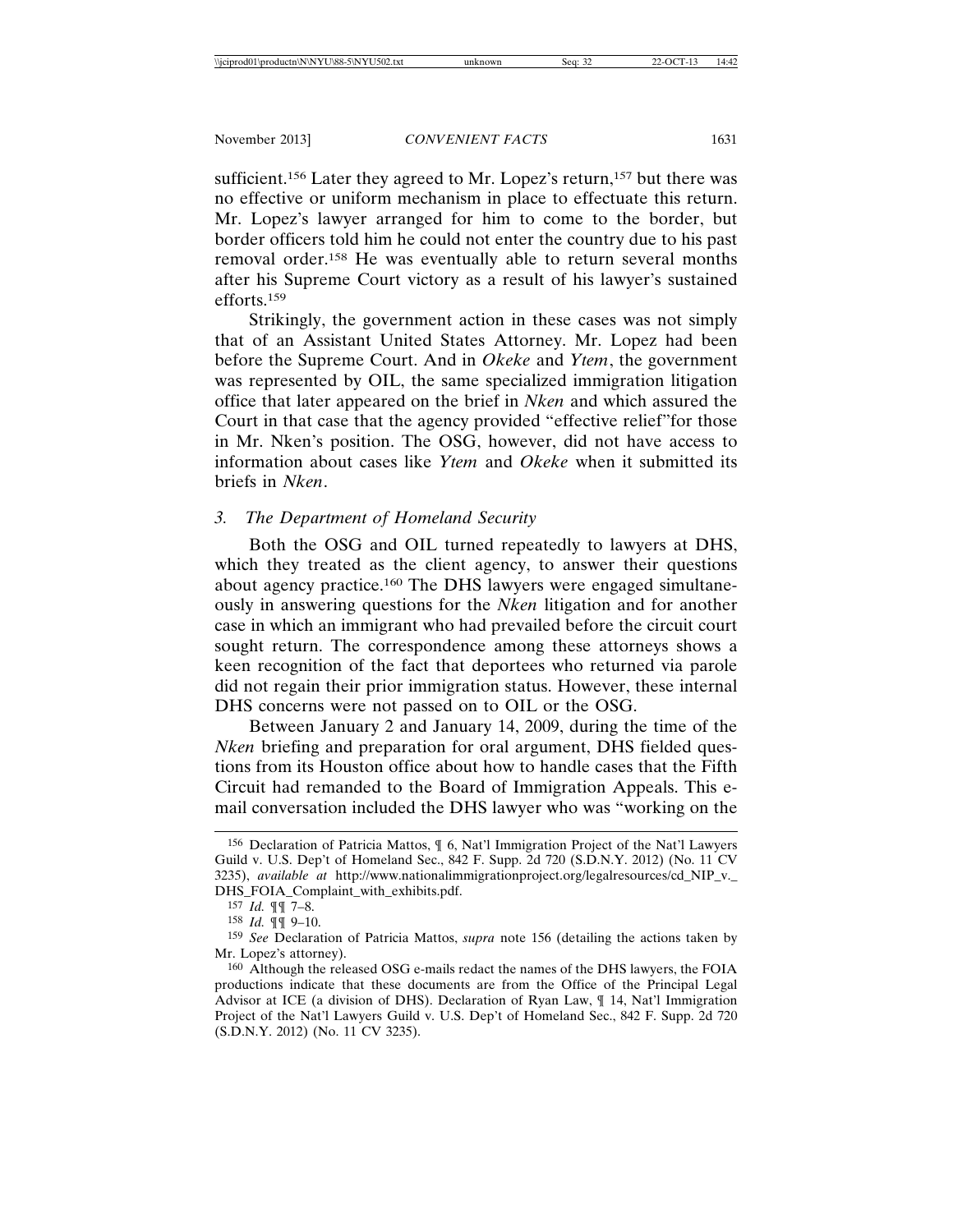big picture question" for the OIL lawyer who was the OSG's point of contact in *Nken*. 161 In the e-mails about the Fifth Circuit cases, the Houston Office argued that it was a mistake to use parole to return a deported immigrant to the United States after winning in the court of appeals.162 The Houston Deputy Chief Counsel argued that if a person were paroled he would not be eligible to adjust his or her status. That would create a major problem in the specific case since the circuit court had remanded to allow an adjustment application. Another lawyer noted that parole opened up "huge issues" relating to bond.163 Both adjustment and bond are examples of issues in which persons who are inside the United States and charged with deportability are treated differently from those who are at the border seeking admission.164 Since parole is a legal fiction that treats the person as being at the border, parole is, by its nature, a change in immigration status from that which a person would have had prior to being deported, unless the individual was already being treated as an "arriving alien."<sup>165</sup>

162 E-mail from Donald W. Cassidy, Deputy Chief Counsel, Office of the Chief Counsel, Immigration & Customs Enforcement, Hous. Office, to Erica McGuirk, Senior Attorney, Office of the Chief Counsel, Immigration & Customs Enforcement, Hous. Office (Jan. 14, 2009, 11:44 AM) (Bates stamped 2010FOIA1959.000106) (on file with author).

163 E-mail from Erica McGuirk, Senior Attorney, Office of the Chief Counsel, Immigration & Customs Enforcement, Hous. Office, to Donald W. Cassidy, Deputy Chief Counsel, Office of the Chief Counsel, Immigration & Customs Enforcement, Hous. Office (Jan. 14, 2009 10:22 AM) (Bates stamped 2010FOIA1959.000107) (on file with author).

164 Under agency regulations, an arriving alien can only seek adjustment of status if he or she is returning on advanced parole if the adjustment application was filed prior to departure, and he or she is seeking review of the prior adjustment application. 8 C.F.R.  $§$  1245.2(a)(1)(ii). An arriving alien can seek release from custody administratively, but cannot obtain release from an immigration judge. 8 C.F.R. § 1003.19(h)(2)(i)(B).

165 Arriving aliens are also subject to grounds of inadmissibility, listed in 8 U.S.C. § 1182 (2012), which are often broader than the grounds of removability that apply to persons in the country. *See* 8 U.S.C. § 1227(a) (2012); Vartelas v. Holder, 132 S. Ct. 1479, 1485 n.3 (2012) (remarking on the different treatment of those seeking admission); Judulang v. Holder, 132 S. Ct. 476, 479 (2011) (describing gap between rules of inadmissibility and rules of deportability).

<sup>161</sup> In discussions with OIL lawyers about individual cases in which prevailing immigrants sought to return, Rachel Silber of DHS stated that she was "working on the big picture question for Melissa," a reference to the OIL point-of-contact in *Nken*. E-mail from Rachel N. Silber, Assistant Dist. Counsel, U.S. Dep't of Justice, to Stuart Nickum, Trial Attorney, Office of Immigration Litig., (Dec. 30, 2008, 11:01 AM) (Bates stamped 2010FOIA1959.000047) (on file with author); *see also* E-mail from Rachel N. Silber, Assistant Dist. Counsel, U.S. Dep't of Justice, to Donald W. Cassidy, Deputy Chief Counsel, Office of the Chief Counsel, Immigration & Customs Enforcement, Hous. Office, & Erica McGuirk, Senior Attorney, Office of the Chief Counsel, Immigration & Customs Enforcement, Hous. Office (Jan. 14, 2009, 11:44 AM) (Bates stamped 2010FOIA1959.000106) (on file with author) (discussing use of parole to return prevailing immigrants).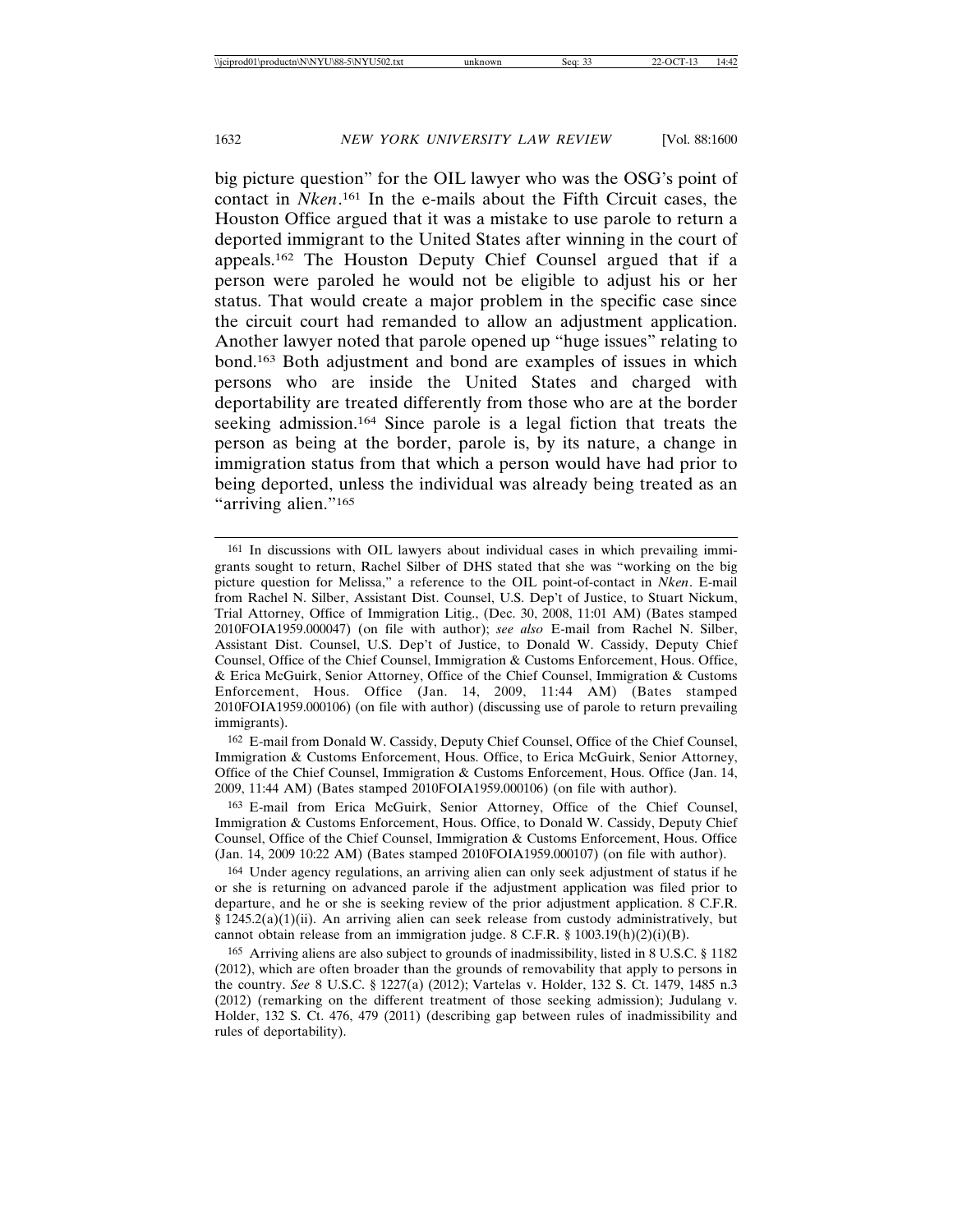The Houston Deputy Chief Counsel argued that it would be better to simply let the person who succeeded in the court of appeals pass through inspection and be treated as though he had never left.166 Other DHS lawyers wrote back that CBP, which handles inspections at the border, would not allow a person to pass through inspection without being admitted or paroled.167 One DHS lawyer commented that there had been a running battle on this question for the six years that CBP had been part of DHS and that the situation was "far from optimal."168 The practical solution, they argued, was to provide parole documentation for the purposes of CBP, but then have ICE treat the person as though he or she had never left the country. The lawyer described ICE's view that the paperwork was a "parole of convenience."169 As one DHS lawyer commented in a separate e-mail chain, "parole is the only method for returning an alien. I wouldn't call it a 'preferred' method."170

When DHS lawyers told OIL and the OSG that the method used for return was "parole," they did not explain that this method depended on a series of actors (from ICE to the immigration courts) treating the person as though the parole had never happened. This method of return, even when a person was successfully returned, was messy and created confusion—not surprisingly, given the conventional understanding that a person who is paroled is to be treated as an arriving alien.171 This fact, however, was not explained to the OSG or the Court.

# *C. Post-*Nken *Failure to Live Up to the OSG's Representations*

After *Nken*, the Court had adopted the OSG's representations as fact, but there were no procedures in place to make the Courtsanctioned "fact" a reality. As courts, lawyers, and the press sought answers, the government deflected questions. Meanwhile, none of the

<sup>166</sup> E-mail from Donald W. Cassidy to Erica McGuirk, *supra* note 162.

<sup>167</sup> E-mail from Rachel N. Silber to Donald W. Cassidy & Erica McGuirk, *supra* note 161 (discussing that the parole option began because "CBP insisted on it").

<sup>168</sup> E-mail from William B. Odencrantz, Dir. of Field Legal Operations, Immigration & Customs Enforcement, to Erica McGuirk, Senior Attorney, Office of the Chief Counsel, Immigration & Customs Enforcement, Hous. Office, et al. (Jan. 14, 2009, 5:11 PM) (Bates stamped 2010FOIA1959.000105) (on file with author).

<sup>169</sup> *Id.*

<sup>170</sup> E-mail from Kyle Hansen, Deputy Chief, Enforcement Law Div., Office of the Principal Legal Advisor, Immigration & Customs Enforcement, to Rachel N. Silber, Assistant Dist. Counsel, U.S. Dep't of Justice, et al. (Jan. 5, 2009, 9:30 AM).

<sup>171</sup> Richard Frankel, *Illegal Emigration: The Continuing Life of Invalid Deportation Orders*, 65 SMU L. REV. 503, 520 n.98 (2012) (describing charge of inadmissibility made by ICE attorney after an immigrant returned to the United States following a successful petition for review).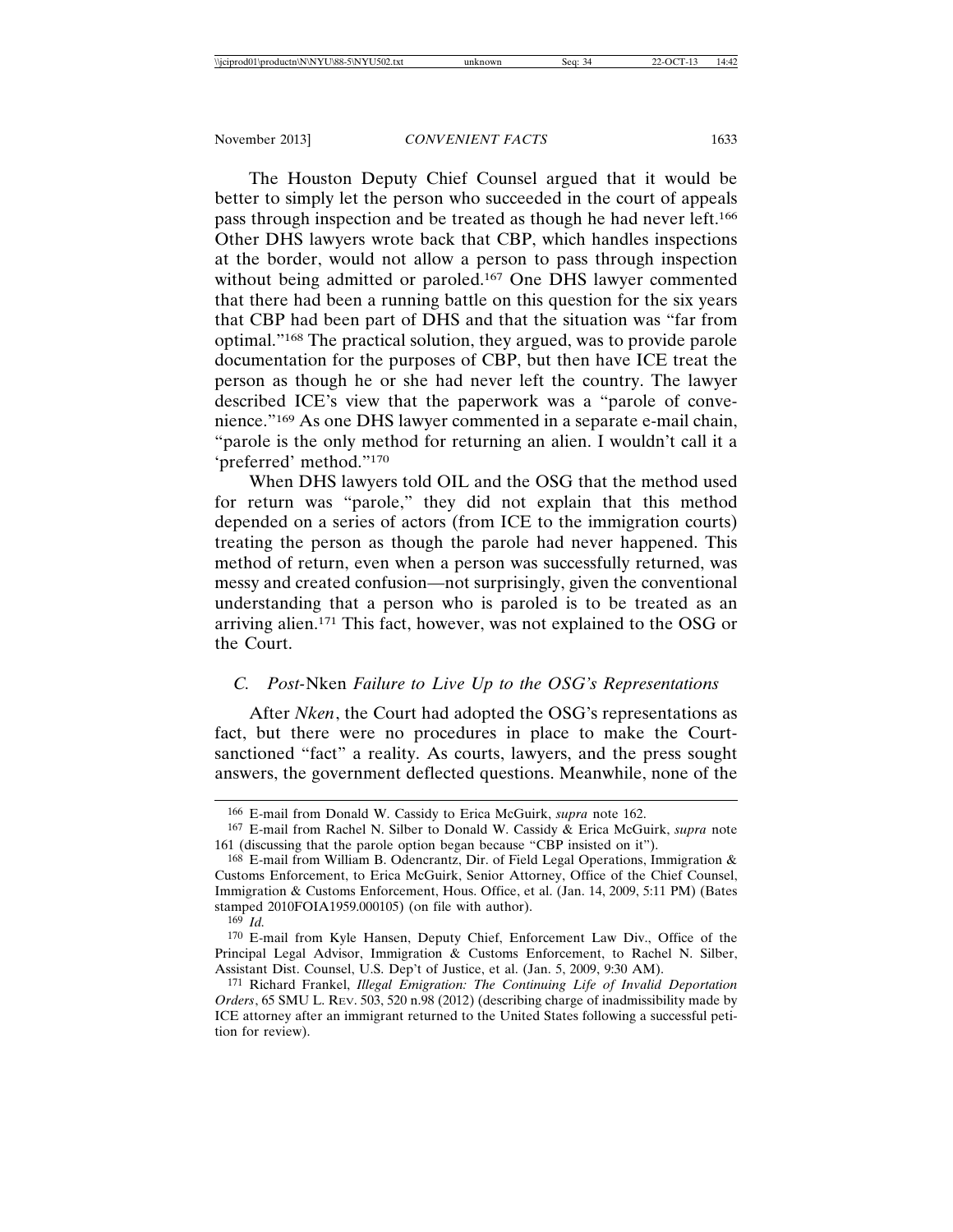relevant agencies took steps to formalize the policy described by the OSG (or to admit to the Court the existence of significant gaps in their stated policy) until forced to do so by the imminent release of the OSG e-mails pursuant to the FOIA litigation.

Shortly after the *Nken* decision, DHS faced questions from the press over its return policy. Sandra Hernandez, a reporter, noted a conflict between the Court's statements in *Nken* and a case she learned of while visiting Haiti on a research project. While in Haiti in 2009, Hernandez met David Gerbier, a lawful permanent resident who had been deported in 2000 and had won his circuit case in 2002.172 Left in Haiti without counsel, Gerbier tried on his own to vindicate his rights. He went to the United States Embassy in Haiti on at least four occasions, only to be turned away.173 By the time Sandra Hernandez reported his story in the *Miami New Times*, Gerbier had been in Haiti for seven years after his victory at the Third Circuit.174

173 Declaration of David Gerbier ¶ 12, Nat'l Immigration Project of the Nat'l Lawyers Guild v. U.S. Dep't of Homeland Sec., 842 F. Supp. 2d 720 (S.D.N.Y. 2012) (No. 11 CV 3235), *available at* http://www.nationalimmigrationproject.org/legalresources/cd\_NIP\_v.\_ DHS\_FOIA\_Complaint\_with\_exhibits.pdf; Hernandez, *supra* note 172.

174 Gerbier's case illustrates how lack of counsel makes it impossible for a person to return to the United States after being deported, even after winning in a court of appeals. Soon after the court's order, Gerbier's original lawyer (who represented him in the court of appeals) petitioned the court to order the government to arrange for Gerbier's return. The government resisted this effort, telling the court that the process for returning Gerbier was "already underway" and that it would be "inane" for the court to order his return. Declaration of Marie Mark ¶ 2, Nat'l Immigration Project of the Nat'l Lawyers Guild v. U.S. Dep't of Homeland Sec., 842 F. Supp. 2d 720 (S.D.N.Y. 2012) (No. 11 CV 3235), *available at* http://www.nationalimmigrationproject.org/legalresources/cd\_NIP\_v.\_DHS\_ FOIA\_Complaint\_with\_exhibits.pdf. The court declined to order Gerbier's return and he remained in Haiti. Lacking the resources, Gerbier no longer had access to counsel to pursue his return. Once Hernandez's story about Gerbier ran in the *Miami New Times*, he obtained counsel, and was eventually able to return. *Id.* ¶¶ 4–22. The process, however, was extremely difficult and illustrated the lack of a set procedure for the return of successful petitioners. The consular section (the part of the embassy responsible for visas) wrote that Gerbier would have to file for a new immigrant visa, wholly ignoring the fact that his deportation order had been reversed. *Id.* ¶ 13. Meanwhile, efforts to reopen his case in immigration court were not successful because the court concluded that it lacked jurisdiction over a case where the person had been deported. *Id.* ¶ 14. The agency eventually began the process for parole back into the United States. *Id.* ¶ 16. Gerbier was required to pay for his own transportation and was detained for three months upon his return. *Id.* ¶¶ 18, 20. After appearing before an immigration judge in June 2010, he was ultimately freed as a lawful permanent resident—ten years after his deportation and eight years after he had won his case in the circuit court. Declaration of David Gerbier ¶ 30,

<sup>172</sup> Sandra Hernandez, *He Can't Come Home Again: Despite a Mention by the Supreme Court, David Gerbier is Locked Out of the United States*, MIAMI NEW TIMES (Sept. 10, 2009), http://www.miaminewtimes.com/2009-09-10/news/he-can-t-come-home-again-davidgerbier-deported-to-haiti/. Following the *Miami New Times* story about David Gerbier, the Immigrant Rights Clinic at New York University School of Law took on his representation and ultimately succeeded in bringing him back to the United States. The author of this Article supervised his case.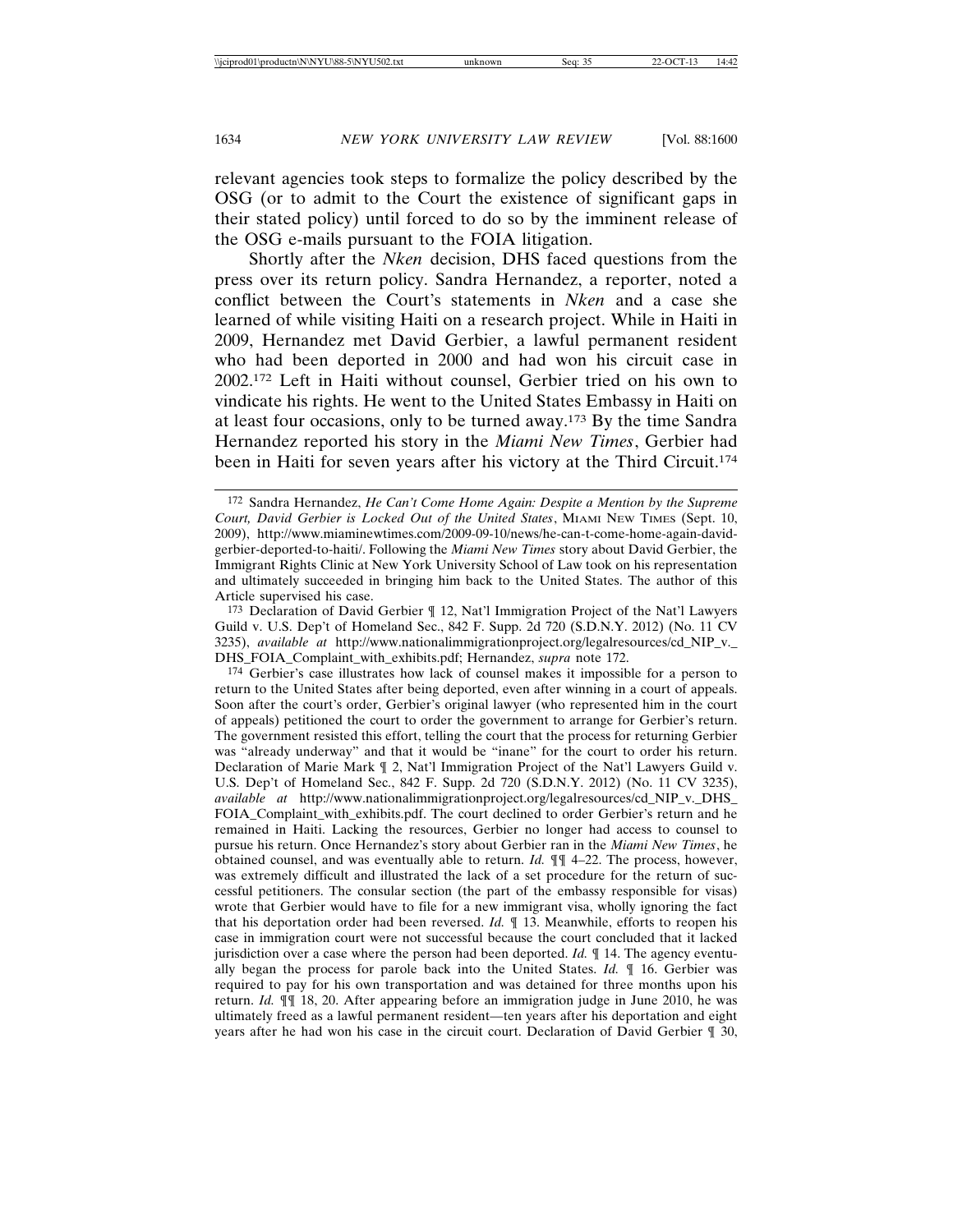While researching her story, Hernandez wrote to the ICE press office seeking information about the government's claim in *Nken* that they had a mechanism for returning successful petitioners to the United States.175 She asked what "exact rules or guidelines are in place to bring back an immigrant who wins [in the court of appeals] after they have been deported."176 Her inquiry led to a flurry of internal e-mails at the ICE office. The Enforcement Law Division of ICE proposed stating that "ICE's role in returning an individual in these situations varies on a case-by-case basis. Where necessary, ICE will assist in the individual's return to the United States."<sup>177</sup> Before answering the reporter, the question was sent up through the ranks because the reporter had mentioned the *Nken* case. The Deputy Chief of the Enforcement Law Division recalled that "the attorney who argued *Nken* before the [S]upreme [C]ourt [may] have specifically talked about this issue." $178$  He proceeded to respond to the e-mail by pasting the statement from the government's brief in *Nken* and cautioning against saying something that would conflict with what was said to the Supreme Court in that case.<sup>179</sup> In response, an ICE Office of the Principal Legal Advisor attorney proposed rewording the answer for the reporter to state that the deported immigrant would be accorded "the status he had at the time of removal."180 But then the Enforcement Law Division recommended against "saying anything

176 *Id.*

177 E-mail from Jo Ellen Ardinger, Office of the Principal Legal Advisor, Immigration & Customs Enforcement, to Michelle M. Ressler et al. (June 9, 2009, 12:30) (Bates stamped PM2010FOIA1959.000050) (on file with author).

178 E-mail from Kyle Hansen, Deputy Chief, Enforcement Law Div., Office of the Principal Legal Advisor, Immigration & Customs Enforcement, to Jo Ellen Ardinger, Office of the Principal Legal Advisor, Immigration & Customs Enforcement (June 9, 2009, 12:43 PM) (Bates stamped 2010FOIA1959.00050) (on file with author).

179 E-mail from Kyle Hansen, Deputy Chief, Enforcement Law Div., Office of the Principal Legal Advisor, Immigration & Customs Enforcement, to Jo Ellen Ardinger, Office of the Principal Legal Advisor, Immigration & Customs Enforcement, et al. (June 9, 2009, 1:08 PM) (Bates stamped 2010FOIA1959.000081) (on file with author).

180 E-mail from Michelle M. Ressler to Kyle Hansen, Deputy Chief, Enforcement Law Div., Office of the Principal Legal Advisor, Immigration & Customs Enforcement, et al. (June 9, 2009, 1:27 PM) (Bates stamped 2010FOIA1959.000134-5) (on file with author).

Nat'l Immigration Project of the Nat'l Lawyers Guild v. U.S. Dep't of Homeland Sec., 842 F. Supp. 2d 720 (S.D.N.Y. 2012) (No. 11 CV 3235), *available at* http://www.national immigrationproject.org/legalresources/cd\_NIP\_v.\_DHS\_FOIA\_Complaint\_with\_exhibits. pdf. Gerbier was represented by the Immigrant Rights Clinic at New York University School of Law and was one of the original requestors in the *Nken* FOIA case. At the time of the request, he was stranded in Haiti and the process, if any, for his return was unclear.

<sup>175</sup> E-mail from Redacted to Ivan L. Ortiz-Delgado, Pub. Affairs Officer, Immigration & Customs Enforcement (June 4, 2009, 12:53 PM) (Bates stamped 2010FOIA1959.00069) (on file with author). In the FOIA materials Hernandez's name is redacted. The name is clear, however, from the subsequent *Miami New Times* story.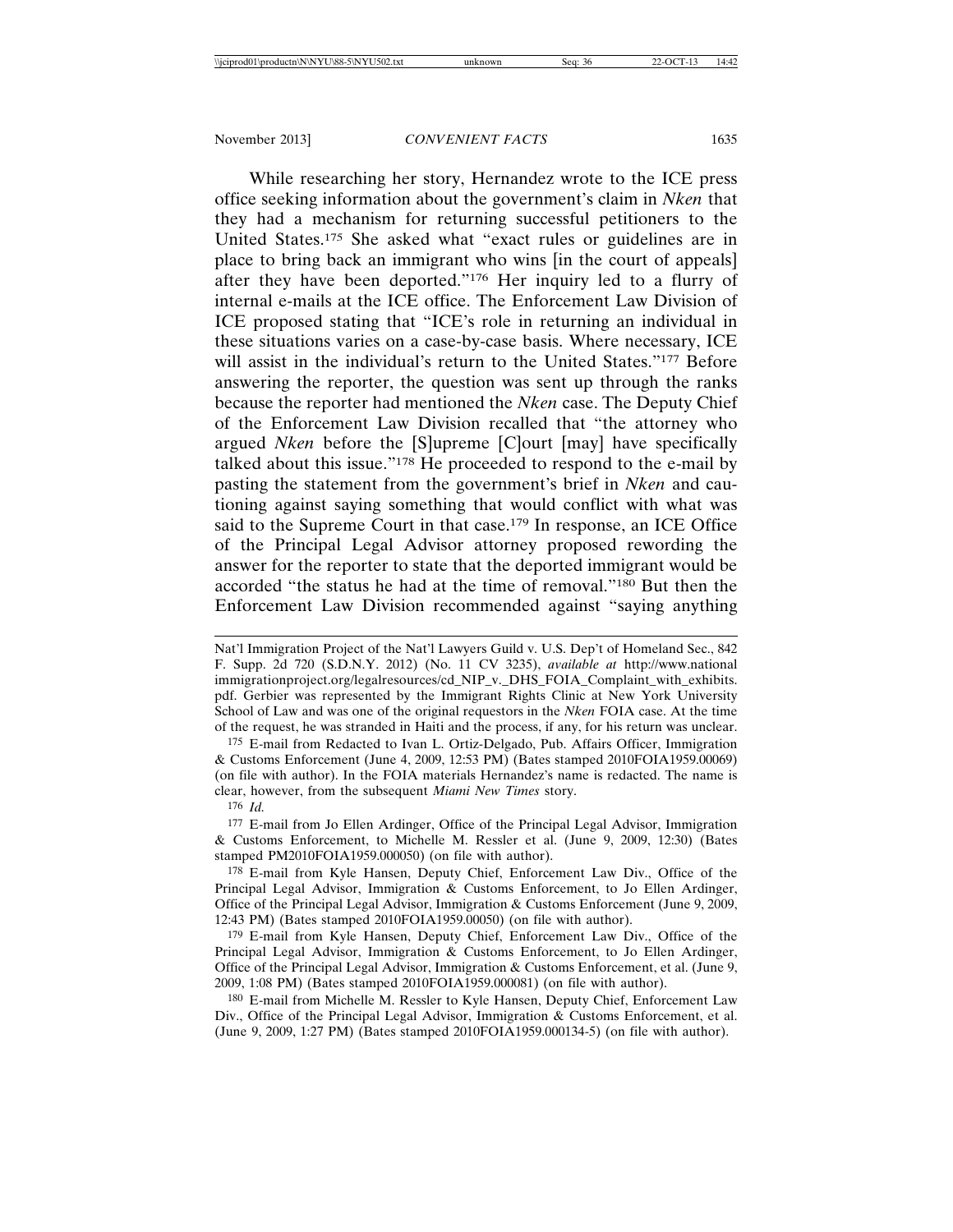about the status an alien may have when he's returned to the U.S."181 One e-mail from the ICE Office of the Principal Legal Advisor notes: "CBP may have one view of the status they obtain when paroled in, while EOIR [the Executive Office of Immigration Review] and ICE [have] another."<sup>182</sup> Another e-mail notes that "the return status has been tricky."<sup>183</sup>

In the *Miami New Times* article, the ICE spokesperson is quoted as saying: "When appropriate, [we] will assist in the individual's return to the United States. However, our role in these cases varies on a case-by-case basis."184 This carefully worded response to the press was a far cry from the robust assertions that had been made to the Supreme Court in *Nken*. 185 Unlike the statement in *Nken*, the statements in the news article left room for the government to deny return on a case-by-case basis, and thereby made clear that removal pending resolution of a petition for review to a circuit court could leave a successful litigant stranded abroad.

The government's failure to live up to the OSG's representations in *Nken* was further illustrated in a series of e-mails circulated throughout OIL in November 2009 with the subject "Response to Mandamus Action to Facilitate Alien's return; Any Circuit." Throughout these e-mails, OIL attorneys debated the extent of their obligations to ensure the return of successful litigants under *Nken*. One e-mail noted that the government's brief in *Nken* did not explain the "extent of 'facilitating'" return.186 The e-mail scoffed at the idea of the government paying to return the person they deported, stating that to do so "would be akin to winning damages in an immigration case."187 At around the same time, another series of e-mails displayed

187 *Id.*

<sup>181</sup> E-mail from Jo Ellen Ardinger, Office of the Principal Legal Advisor, Immigration & Customs Enforcement, to Riah Ramlogan, Dir. of Field Operations, Immigration & Customs Enforcement, et al. (June 9, 2009, 2:28 PM) (Bates stamped 2010FOIA1959.000133) (on file with author).

<sup>182</sup> E-mail from David A. Landau to Jo Ellen Ardinger, Office of the Principal Legal Advisor, Immigration & Customs Enforcement, et al. (June 9, 2009, 2:37 PM) (Bates stamped 2010FOIA1959.000133) (on file with author).

<sup>183</sup> E-mail from Jo Ellen Ardinger, Office of the Principal Legal Advisor, Immigration & Customs Enforcement, to Melody A. Brukiewa, Chief Counsel, Immigration & Customs Enforcement, Balt. Office, et al. (June 9, 2009, 2:00 PM) (Bates stamped 2010FOIA1959.000566) (on file with author).

<sup>184</sup> Hernandez, *supra* note 172 (alteration in original) (quoting Ivan Ortiz).

<sup>185</sup> *See supra* note 77 and accompanying text (quoting and discussing the OSG's position that the government "facilitat[es] the aliens' return to the United States").

<sup>186</sup> E-mail from Michael Heyse, Civil Div., U.S. Dep't of Justice, to David Kline, Deputy Dir., Office of Immigration Litig., Civil Div., U.S. Dep't of Justice, & Thom Hussey, Dir., Office of Immigration Litig., Civil Div., U.S. Dep't of Justice (Nov. 19, 2009, 4:16 PM) (Bates stamped DOJ Civil 000071) (on file with author).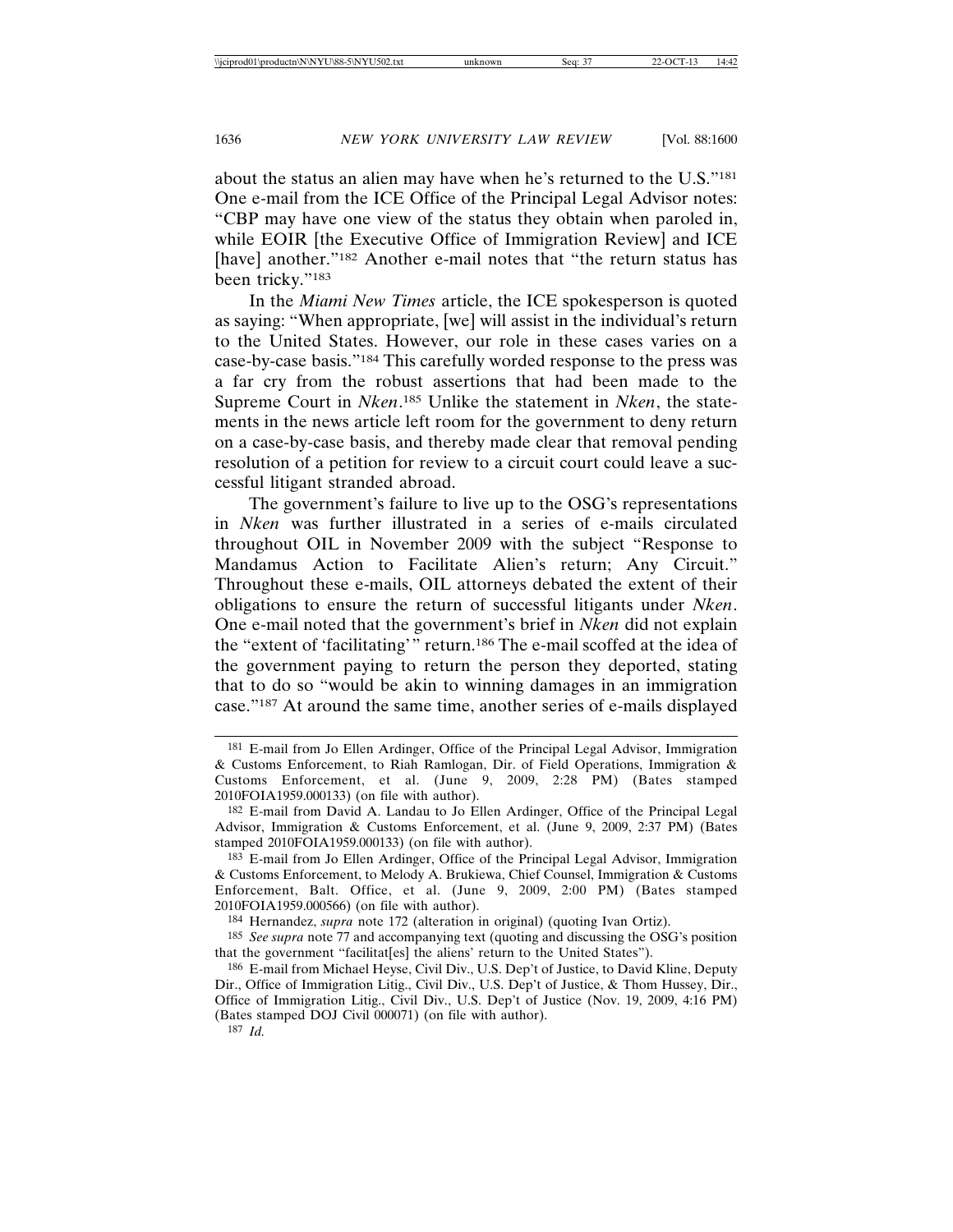an OIL attorney's surprise that DHS did not agree with a position that he believed was uncontroversial: that return was available after a successful circuit court case whether or not the petitioner had sought a stay.188 Instead, it turned out that some members of ICE took the position that they would only consider returning a person who had previously sought a stay and had it denied.189

The pressing need for a policy on return became even more evident after the Supreme Court's decision in *Carachuri-Rosendo v. Holder*. 190 While *Carachuri* was pending, several other cases were held in abeyance at the Supreme Court,<sup>191</sup> with countless more under consideration at the circuit courts.192 As soon as the Court issued its unanimous ruling in *Carachuri* that a second simple drug possession conviction is not an aggravated felony that mandates deportation,<sup>193</sup> OIL faced the question of what return policy, if any, would apply to the many cases implicated. It quickly became apparent that no guidance was forthcoming, much to the chagrin of an OIL attorney heavily involved with *Carachuri* remands.194 He later explained: "There's no policy to speak of, except for the statement in the gov[ernment] brief in *Nken* that the government will cooperate with opposing counsel to facilitate an alien's return if the alien's removed and then prevails in a case."195 In another e-mail, he explained that there had been no general guidance mainly because "it's really more a

190 130 S. Ct. 2577 (2010).

191 *See* Lopez-Mendoza v. Holder, 130 S. Ct. 3463 (2010) (mem.) (vacating and remanding for reconsideration in light of *Carachuri-Rosendo*); Alexis v. Holder, 130 S. Ct. 3462 (2010) (mem.) (same); Alvarez v. Holder, 130 S. Ct. 3461 (2010) (mem.) (same); Garbutt v. Holder, 130 S. Ct. 3460 (2010) (mem.) (same); Young v. Holder, 130 S. Ct. 3455 (2010) (mem.) (same); Cardona-Lopez v. Holder, 130 S. Ct. 3452 (2010) (mem.) (same); Escobar v. Holder, 130 S. Ct. 3451 (2010) (mem.) (same); Fernandez v. Holder, 130 S. Ct. 3451 (2010) (mem.) (same).

192 *See, e.g.*, Heredia-Arroyo v. Holder, 403 F. App'x 881 (5th Cir. 2010) (granting petition for review and remanding in light of *Carachuri-Rosendo*); Castro-Rodriguez v. Holder, 399 F. App'x 906 (5th Cir. 2010) (same); Salazar-Rodriguez v. Holder, 399 F. App'x 878 (5th Cir. 2010) (same); Cortinovis v. Holder, 396 F. App'x 62 (5th Cir. 2010) (same); Thompson v. Holder, 394 F. App'x 131 (5th Cir. 2010) (same); Cardona-Lopez v. Holder, 392 F. App'x 286 (5th Cir. 2010) (same).

193 *Carachuri*, 130 S. Ct. 2577.

194 E-mail from Manning Evans, Civil Div., U.S. Dep't of Justice, to Jeff Leist, Civil Div., U.S. Dep't of Justice (June 25, 2010, 4:32 PM) (Bates stamped DOJ Civil 000055) (on file with author) ("[A]las, I don't expect the guidance will address the issue of returns.").

195 E-mail from Manning Evans, Civil Div., U.S. Dep't of Justice, to Robert Markle, Senior Litig. Counsel, Appellate Attorney, U.S. Dep't of Justice (Oct. 19, 2010, 1:31 PM) (Bates stamped DOJ Civil 000021) (on file with author).

<sup>188</sup> E-mail from Bryan Beier, Civil Div., U.S. Dep't of Justice, to Donald Keener, Civil Div., U.S. Dep't of Justice (Nov. 19, 2009, 9:59 AM) (Bates stamped DOJ Civil 000069) (on file with author).

<sup>189</sup> *Id.*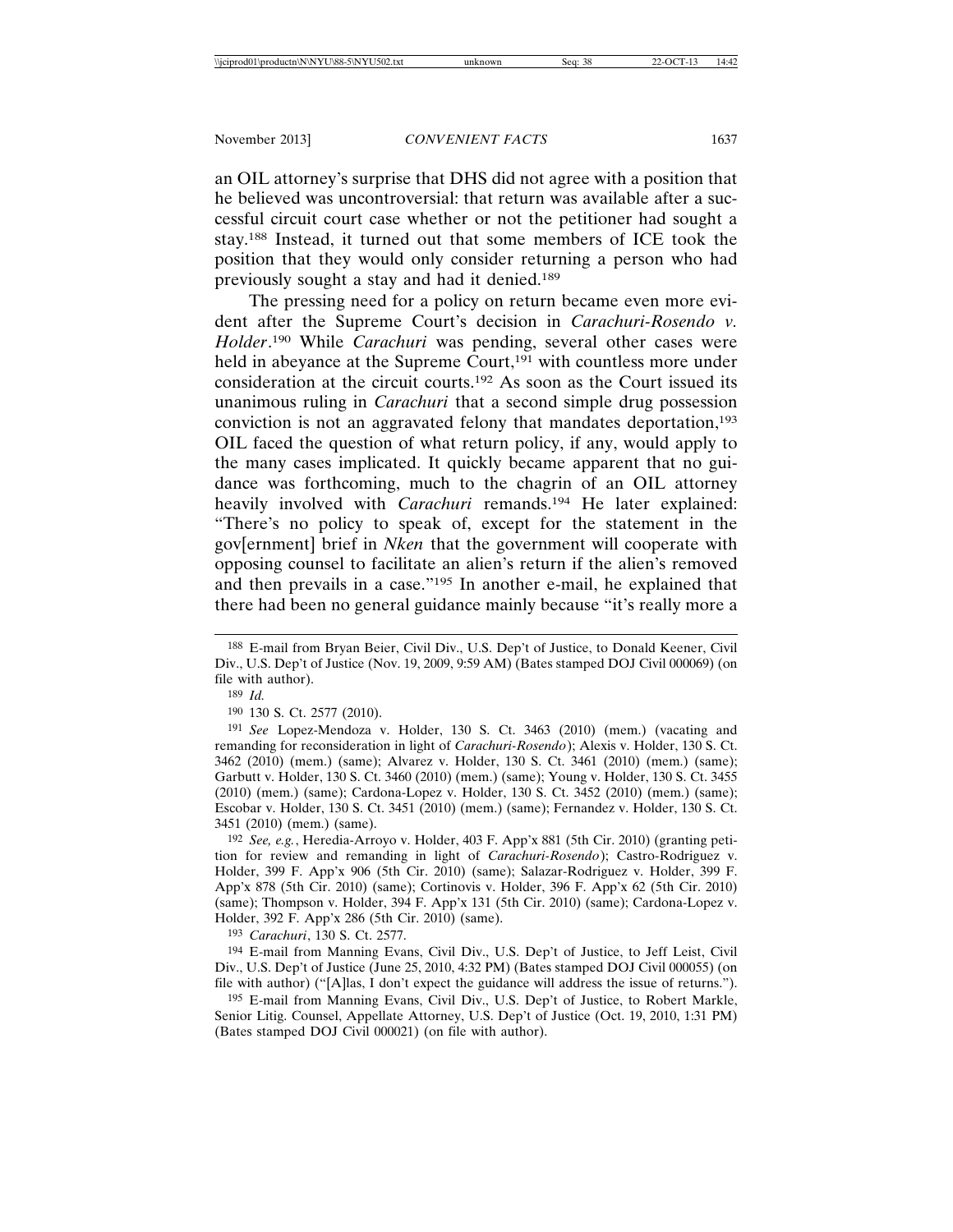matter for DHS than [OIL] (at least in the first instance) and also it tends to be case-specific."196 He proceeded to comment on DHS's approach: "I'm not sure, but I'm under the impression that DHS prefers to put off facilitating the return of aliens at least until it is clear that there is a need for their return."197 He advised OIL to "bow out but monitor the situation with DHS. I think that would meet our obligations under representations made in our *Nken* [Supreme Court] brief that the government would work with opposing counsel to facilitate aliens' return when appropriate."198 He concluded by saying that "obviously it would be preferable to keep any issue about returning an alien out of the courts, so if it looks like it's coming to that, we and others should consult further. Also, of course we don't want to say anything about general policies."199 In other words, the OIL lawyer who appears from the FOIA documents to have been the main contact on *Carachuri* remands understood the obligation under *Nken* to be nothing more than to work with opposing counsel to facilitate return "when appropriate" and to do so primarily to keep the issue out of the courts.200

DHS documents confirm the reluctance of the prosecuting agency to allow those it had deported to return, even in the wake of *Nken*. In one e-mail from January 2010, for example, a DHS lawyer commented that the ICE Office of Chief Counsel in Baltimore (which plays the role of prosecutor in immigration court) "does not want to let the guy back in the US."201 The response explains that in the specific case, DHS expected the immigration court to order that the immigrant must be present at the hearing, so DHS discussed granting parole.202 In other words, unless the immigration court on remand deemed the immigrant's presence to be necessary, DHS would not permit return. Meanwhile, in immigration courts around the country, DHS lawyers lacked guidance about how to handle these cases. In some cases,

<sup>196</sup> E-mail from Manning Evans, Civil Div., U.S. Dep't of Justice, to Jamie Dowd, Civil Div., U.S. Dep't of Justice (Oct. 18, 2010, 4:53 PM) (Bates stamped DOJ Civil 000019) (on file with author).

<sup>197</sup> *Id.*

<sup>198</sup> *Id.*

<sup>199</sup> *Id.* 

<sup>200</sup> *Id.*

<sup>201</sup> E-mail from Paul E. Gleason, Office of the Principal Legal Advisor, Immigration & Customs Enforcement, to Kyle Hansen, Deputy Chief, Enforcement Law Div., Office of the Principal Legal Advisor, Immigration & Customs Enforcement (Jan. 7, 2010, 3:34 PM) (Bates stamped 2010FOIA1959.000464) (on file with author).

<sup>202</sup> E-mail from Kyle Hansen, Deputy Chief, Enforcement Law Div., Office of the Principal Legal Advisor, Immigration & Customs Enforcement, to Paul E. Gleason, Office of the Principal Legal Advisor, Immigration & Customs Enforcement (Jan. 8, 2010, 10:33 AM) (Bates stamped 2010FOIA1959.000464) (on file with author).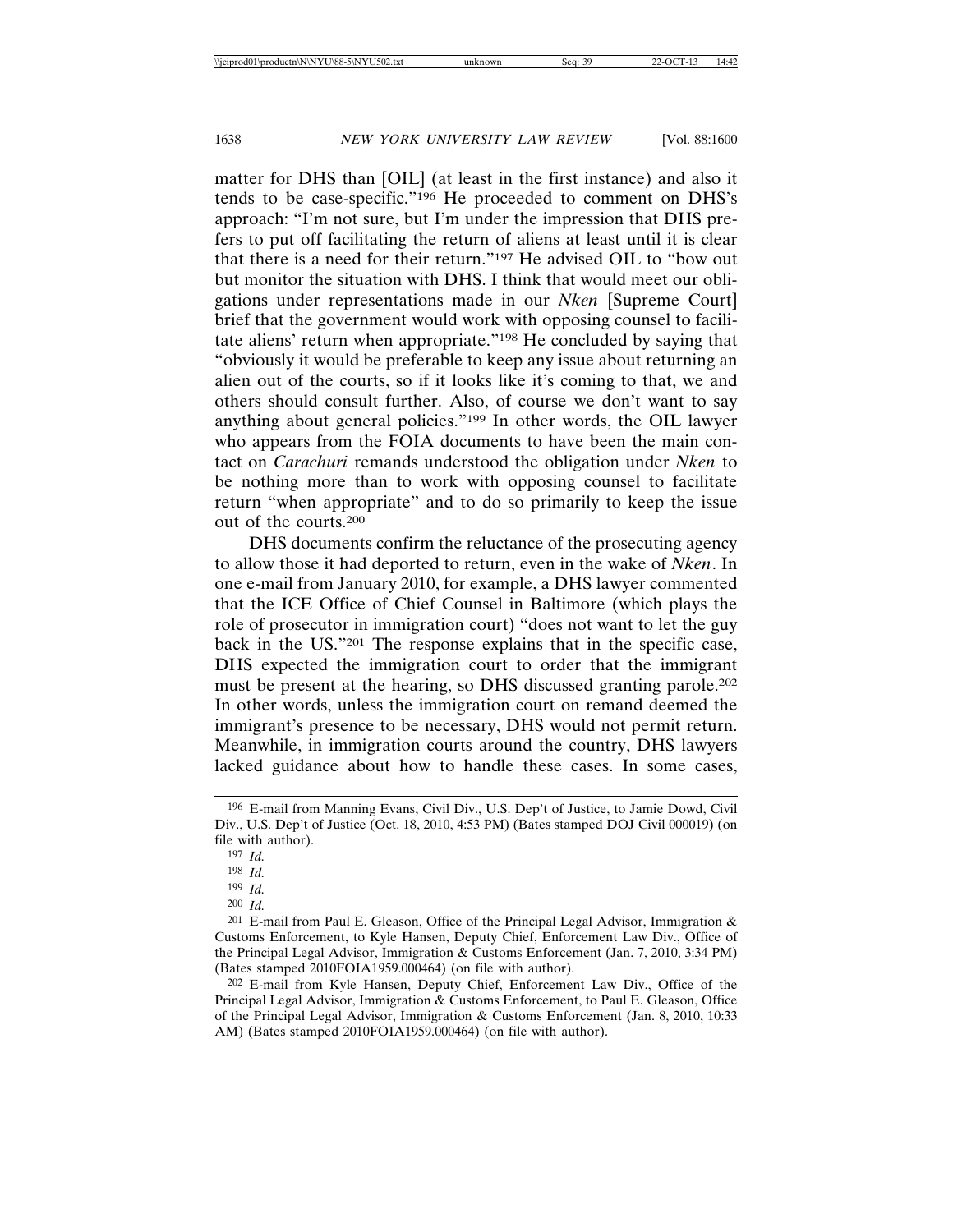attorneys for DHS argued that persons who had been returned following *vacatur* of a removal order should be treated as "arriving aliens" thereby subjecting persons who won their cases to new grounds of removability.203 Thus, even when returned, immigrants faced the very real prospect of not being returned to the same status that they had possessed at the start of their cases.

# *D. Prelude to the OSG's Confession of Error*

In *Nken*, as with *Hirabayashi* and *Korematsu*, the OSG did not act on its own to uncover its past misstatements or to confess error. Instead, the confession of error came only after external advocates discovered information that embarrassed the OSG. The story of *Nken* thus leaves no reason for confidence that internal regulation at the OSG will uncover and fix misstatements in the future.

The OSG was not a willing or active participant in the efforts to uncover the misstatements in *Nken*. In June 2010, the Justice Department's FOIA officer routed the FOIA request seeking the basis of the OSG's *Nken* fact statement to the OSG office.204 That office responded to the request a month later by supplying a copy of the government's brief in *Nken*. 205 The requestors appealed, questioning the adequacy of the search and asking for notes, documents, or whatever other support there might be for the government's factual assertions in *Nken*. 206 Six months later, the OSG wrote back identifying four pages of potentially responsive records, but withholding the records on grounds of privilege.207

In May 2011, the FOIA requestors filed their action in federal district court.208 The action sought the withheld documents from the OSG as well as other agency documents that would show the purported policy and practice on providing relief to those who are deported prior to winning their case. Attached to the complaint was documentation of the difficulty of immigrants—including Gerbier,

<sup>203</sup> *See* Frankel, *supra* note 171, at 533 (discussing how DHS has argued this when aliens were abroad for 180 days).

<sup>204</sup> Plaintiff's 56.1 Statement of Uncontested Material Facts ¶ 14, Nat'l Immigration Project of the Nat'l Lawyers Guild v. U.S. Dep't of Homeland Sec., 842 F. Supp. 2d 720 (S.D.N.Y. 2012) (No. 11 CV 3235), *available at* http://www.nationalimmigrationproject.org/ legalresources/cd\_NIP\_v.\_DHS\_FOIA\_Complaint\_with\_exhibits.pdf.

<sup>205</sup> *Id.* ¶ 15.

<sup>206</sup> *Id.* ¶ 16.

<sup>207</sup> *Id.* ¶ 17.

<sup>208</sup> *See* Complaint, Nat'l Immigration Project of the Nat'l Lawyers Guild v. U.S. Dep't of Homeland Sec., 842 F. Supp. 2d 720 (S.D.N.Y. 2012) (No. 11 CV 3235), *available at* http://www.nationalimmigrationproject.org/legalresources/cd\_NIP\_v.\_DHS\_FOIA\_ Complaint\_with\_exhibits.pdf.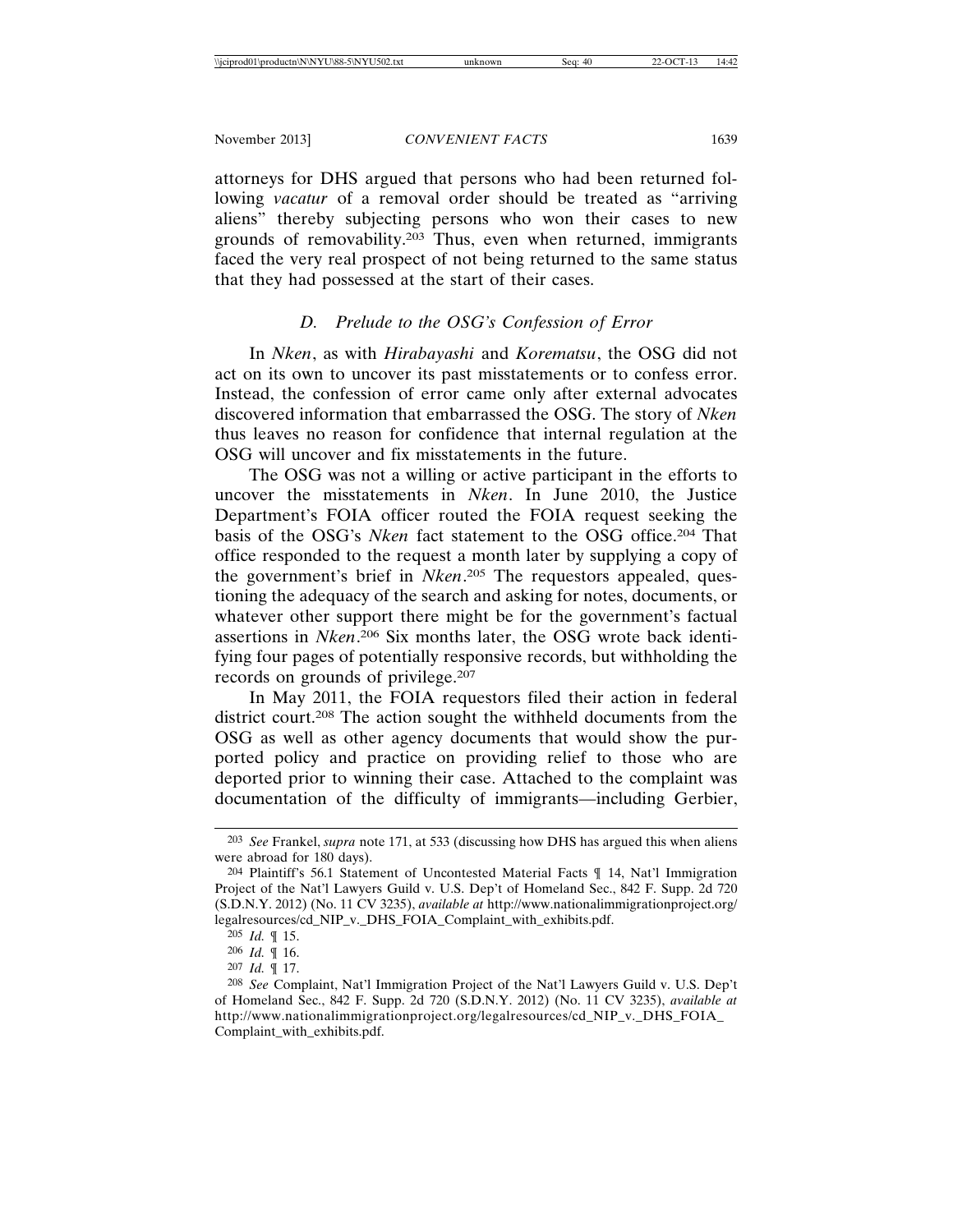Ytem, Okeke, and others—in returning to the United States after winning their cases.209

According to the OSG's subsequent letter to the Supreme Court, it was only after the OSG lost its bid in federal district court to keep the agency communications secret that the OSG began any investigation into the accuracy of its statements in *Nken*. 210 None of the preliminary steps leading to the district court order—including the administrative requests to the OSG office, the federal complaint that detailed examples that disproved the government's confident statements, or the agency documents disclosed in the summary judgment papers before the district court—served to prompt any agency examination of whether its representations had been accurate. Those materials alone, as the OSG later admitted, "raised questions about the promptness and consistency" of any policy to allow return, and showed that some immigrants who won their cases "encountered substantial impediments in returning."211 But that evidence was not sufficient to prompt an internal review by the OSG. The review happened instead after the Department of Justice lost its effort to block public access to the e-mails and the district court ordered that the communications be made public.212

In finally deciding to release the documents and confess its error, the OSG faced considerable pressure. In addition to the district court decision, the government faced adverse publicity and an inquiry from the Chair of the Senate Judiciary Committee.213 An appeal to the court of appeals to prevent disclosure also would have placed increased focus on the veracity of the OSG's statements, and would have required a balancing of the equities on the need for a stay. On the day on which it would have had to file an appeal (and a further request for a stay), the government released its confession of error.214

<sup>209</sup> *See generally id.*

<sup>210</sup> *See* Dreeben Letter, *supra* note 5, at 1 n.1 ("The government undertook a review of the accuracy of [its] statement to the Supreme Court in *Nken* following a district court decision in Freedom of Information Act (FOIA) litigation seeking the basis for the government's statement.").

<sup>211</sup> *Id.* at 3.

<sup>212</sup> Nat'l Immigration Project of the Nat'l Lawyers Guild v. U.S. Dep't of Homeland Sec., 842 F. Supp. 2d 720 (S.D.N.Y. 2012).

<sup>213</sup> *See* Jess Bravin, *Government's Error Leads to Shift in Deportation Practices*, WALL ST. J., Apr. 25, 2012, at A6 (quoting Senator Leahy, Chair of the Senate Judiciary Committee, as stating "[i]f the Solicitor General spoke in error, it must correct the record"); Lyle Denniston, *Regrets, But No Apology*, SCOTUSBLOG (Apr. 25, 2012, 7:51 PM), http://www.scotusblog.com/2012/04/regrets-but-no-apology.

<sup>214</sup> Dreeben Letter, *supra* note 5.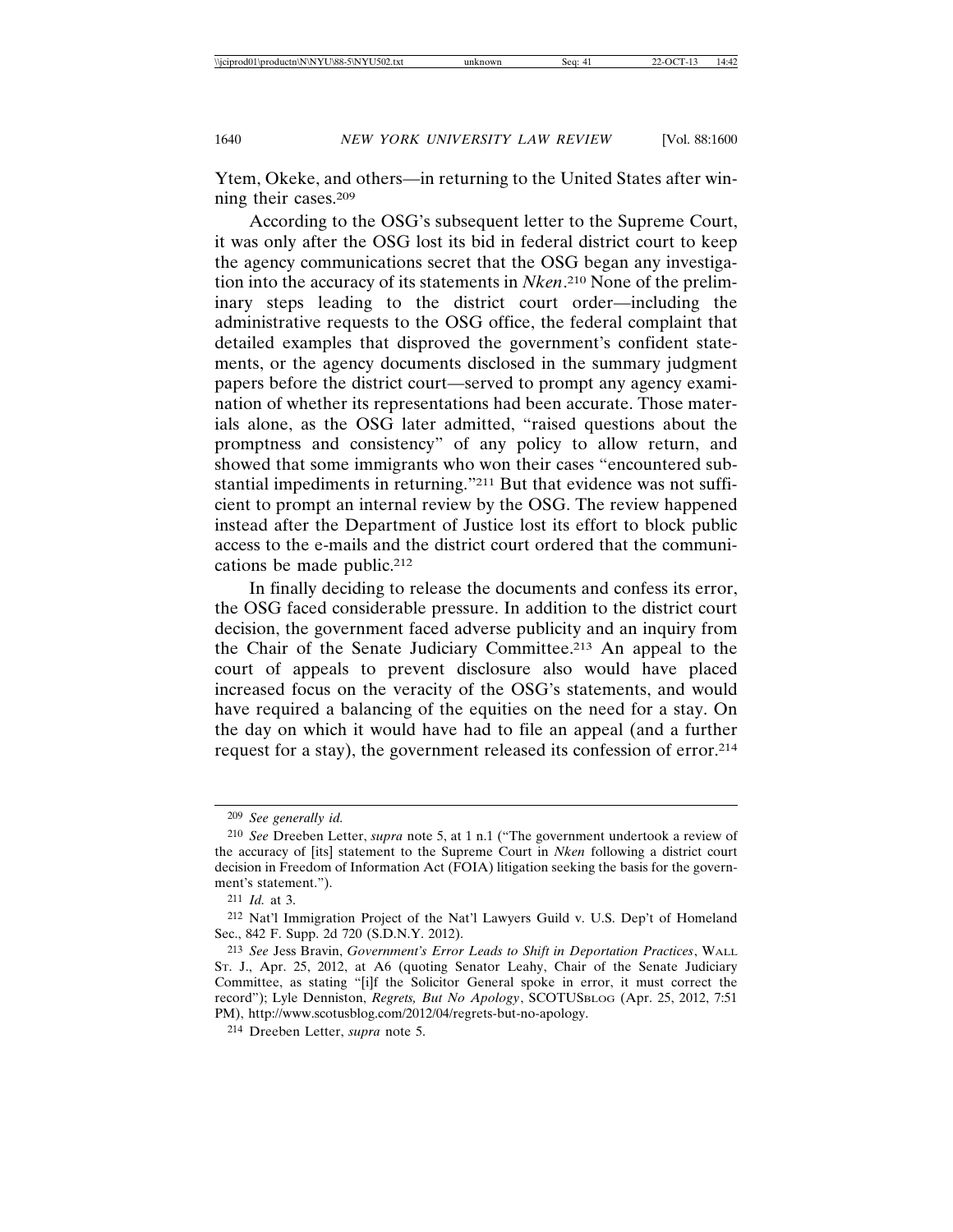# *E. Spinning the Confession of Error*

The OSG's ultimate confession of error sought to leave in place the ill-gotten language in the Supreme Court's opinion. Although the OSG stated that the letter was intended to "clarify and correct" its past statement,<sup>215</sup> it structured its letter to assure the Court that its past statements were inadvertent and that the government had put policies in place that would implement an effective system for the return of successful litigants going forward. It ended its confession by reasserting its "special obligation to provide this Court with reliable and accurate information at all times" but stated its view that no action was required on the part of the Court.216

The first part of the letter addressed the information that the OSG had at the time of its representation and the intentions of the attorneys in their presentation to the Court. The OSG summarized the amalgam of agency practices presented in the e-mails.217 It then stated that its "policy and practice" statement to the Court had been intended to "encapsulate the core aspects" of the information in the emails.218 But the OSG's statement to the Court buried the fact that under any reading of the e-mails, there was no policy that provided for the return of persons in the same position as Mr. Nken, the petitioner whose case was before the Court.<sup>219</sup>

Although a careful reading of the letter showed that immigrants such as Mr. Nken would only be allowed to return if the agency deemed return necessary to future proceedings, the OSG did not

219 The OSG described the underlying e-mails as saying that whether a successful immigrant would be returned could depend on the nature of the judicial relief and "whether the alien's presence was necessary for further administrative proceedings on remand." *Id.* at 2. This description of the e-mails appears to have been designed to conform the past e-mails to the policy that the agency claimed to be putting in place in conjunction with its confession. But in fact, the e-mail discussion about Mr. Nken never indicated that return depended on a judgment about whether return was "necessary." Instead, the e-mails raised two potential obstacles to the return of Mr. Nken: (1) whether his underlying removal order would be vacated by the BIA, which suggested that return might be delayed pending BIA action; and (2) the reasons why the BIA might ultimately vacate the removal order, including whether it acted on procedural grounds (which presumably would be less likely to lead to allowing the individual to return). E-mail from undisclosed sender, DHS to Melissa Neiman-Kelting, Attorney, Department of Justice (Jan. 7, 2009, 12:29 PM). Thus the letter mischaracterized the e-mails so as to better conform to the policy that the agency was willing to implement going forward—a policy where a successful immigrant (other than a lawful permanent resident) would only be returned if ICE deemed it "necessary." In any event, both the e-mail description and the later statement to the Supreme Court in the OSG's confession were a far cry from the assurance of return that the OSG included in its *Nken* brief.

<sup>215</sup> *Id.* at 1.

<sup>216</sup> *Id.* at 6.

<sup>217</sup> *Id.* at 2.

<sup>218</sup> *Id.* at 3.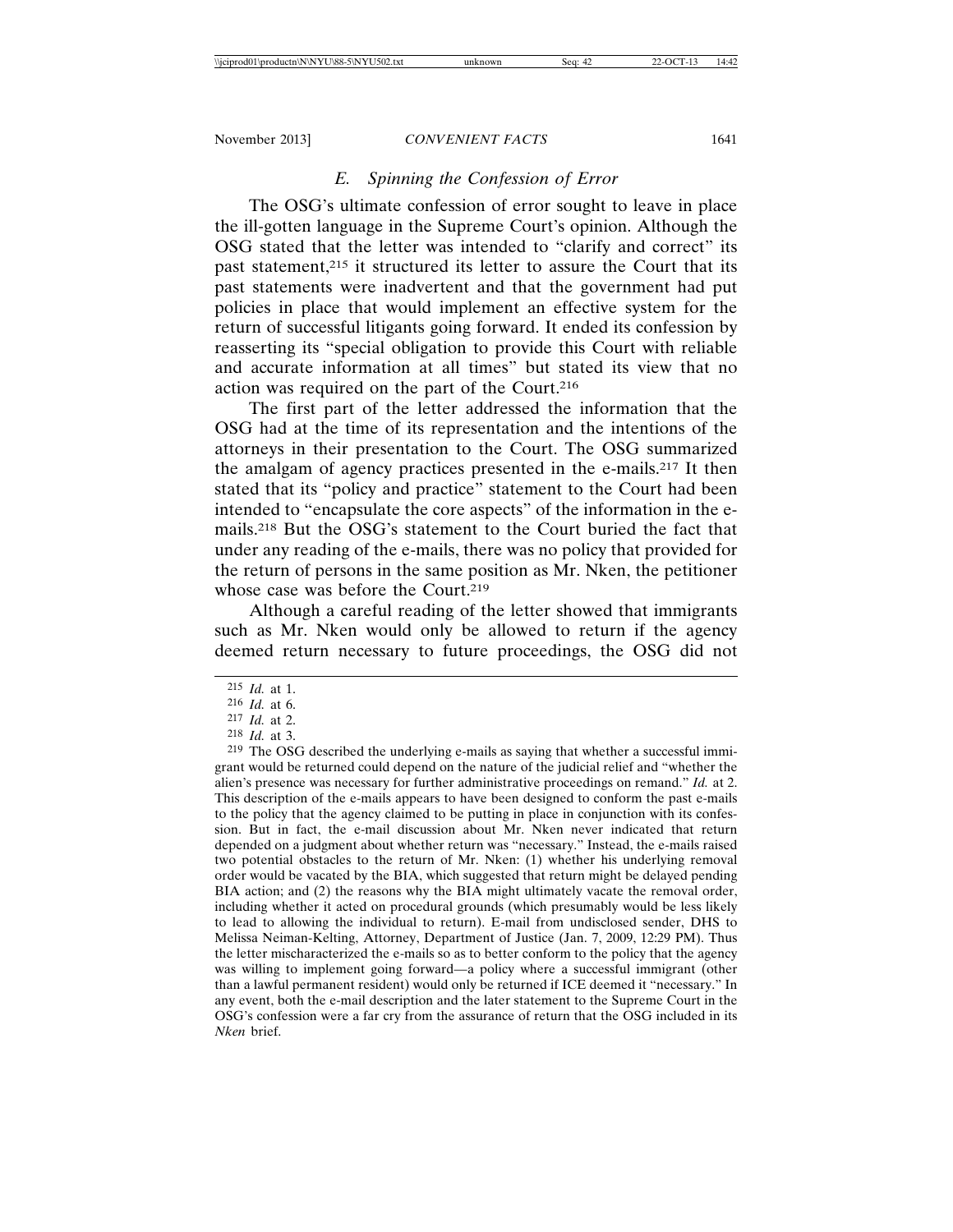connect the dots or provide the Court with the e-mails that made that fact clear. The OSG's description also ignored the plain relevance of the details of the agency policy for the legal issue the Court had addressed in *Nken*. The Court, after all, had said that the policies for return meant that deportation per se is not irreparable harm. If those policies were contingent and full of loopholes, the legal issue would be quite different.220

The letter proceeded to characterize the Court's statements in a way that was compatible with the information the OSG had at its disposal, thereby burying the implications of its statement to the Court. The OSG quoted the Court as "correct" when it said that a successful deported immigrant "can be afforded effective relief,"221 implying that the Court's only concern was whether it was theoretically possible for such relief to be accorded. Such a theoretical possibility could never have been sufficient to support the Court's statements that removal does not constitute irreparable harm. For example, it is difficult to imagine a situation in which a court would deny a preliminary injunction because it was theoretically possible for the plaintiff to be made whole after winning, with no clear mechanism for achieving that result and with the keys to the remedy in the hands of the losing party.222

The second part of the letter addressed the actual agency practices that came to light in the FOIA litigation. The OSG stated that, after reviewing these documents, it could not be "confident that the process for returning removed aliens, either at the time its brief was filed or during the intervening three years, was as consistently effective as the statement in its brief in *Nken* implied."223 It therefore stated that in addition to correcting its past statement, the government would take steps to ensure that in the future, noncitizens who prevail in their petitions for review would be able to return to the United

<sup>220</sup> For example, as the law professor amici argued in *Nken*, review of removal orders must provide effective relief in order to substitute for a writ of habeas corpus. If the possible relief at the end of the case did not allow the person to fully vindicate the challenge to removal, a standard that easily denied stays would raise serious concerns under the Constitution's general prohibition of suspension of the writ of habeas corpus, outside of circumstances of rebellion or invasion. Brief of Law Professors as Amici Curiae in Support of Petitioner at 9–10, Nken v. Holder, 556 U.S. 418 (2009) (No. 08-681), 2008 WL 5433362, at \*9–10 (discussing applicability of U.S. Const. Art. 1, § 9, cl. 2 to standard for the issuance of stays).

<sup>221</sup> Dreeben Letter, *supra* note 5, at 3.

<sup>222</sup> *See* 11A CHARLES ALAN WRIGHT & ARTHUR R. MILLER, FEDERAL PRACTICE AND PROCEDURE § 2948.1 (2d ed. 1995) (stating that the irreparable harm inquiry considers whether the lack of an injunction "would impair the court's ability to grant an effective remedy").

<sup>223</sup> Dreeben Letter, *supra* note 5, at 4.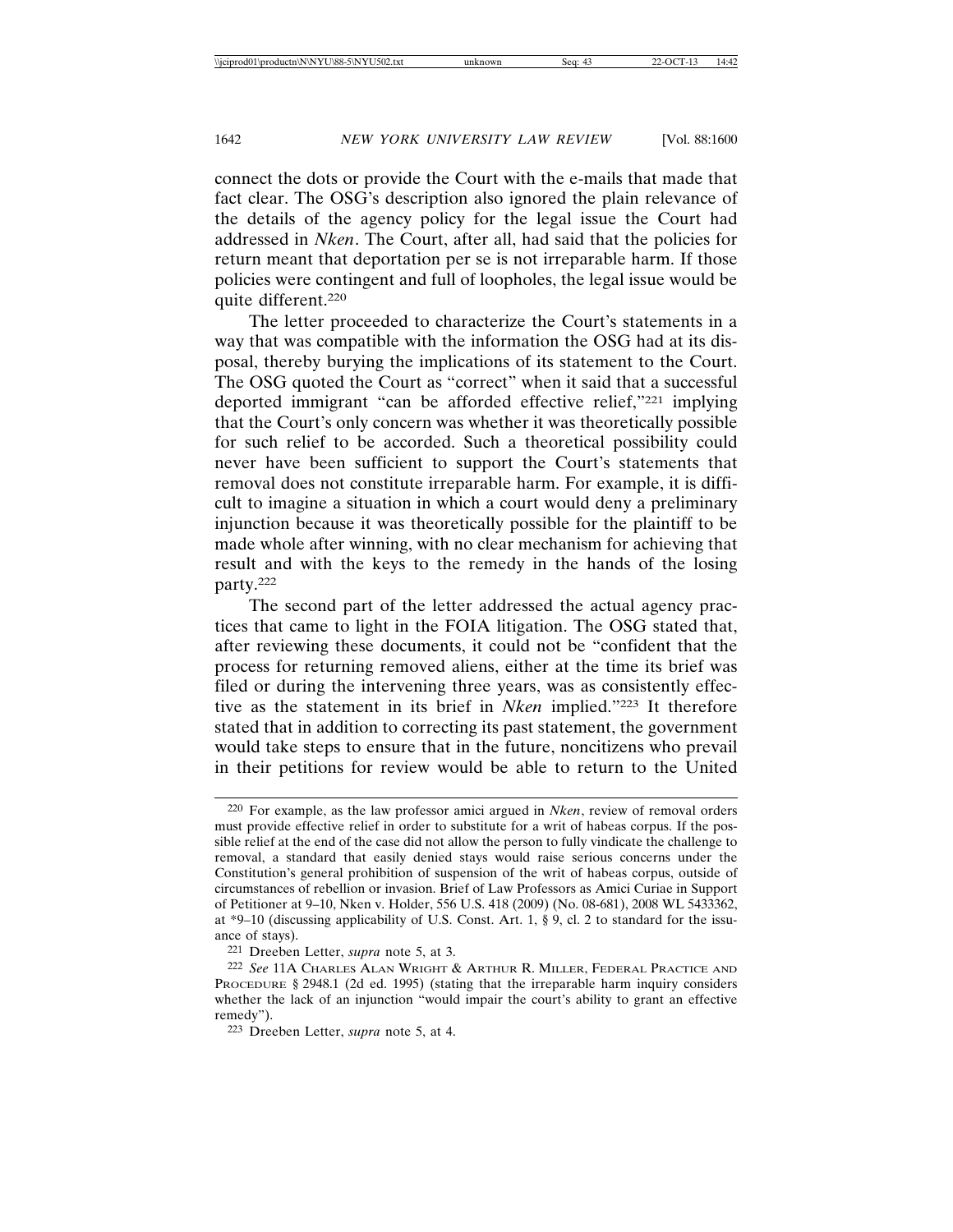States.224 These steps included a new (nonbinding) agency directive, a promise to inform lower courts of the issues if the government argued that removal alone was not irreparable harm, a cable alerting embassies and consulates to the issue, and letters to deportees.<sup>225</sup>

Although presented by the OSG as implementing what the OSG had previously told the Court was already being done, the new directives in fact codified many of the gaps that had previously existed in the protection of deported immigrants who win their appeals. For instance, the new directive and accompanying policy explanations make it clear that immigrants deported by the government due to the absence of a stay will be required to pay for their return.226 In addition, an asylum applicant such as Mr. Nken would have been required to produce a passport from his country of nationality in order to return, even though that could put him at risk by requiring him to present himself to the very government he feared.227 It also makes clear that an immigrant such as Mr. Nken (who was an applicant for asylum status and was challenging the denial of that status) would not be allowed to return as a matter of course if he won his court case. Instead, return would be contingent on the government's unilateral assessment of whether such return was "necessary" for continued removal proceedings.228 Indeed, the directive contained an escape clause allowing the government to refuse to facilitate reentry if "extraordinary circumstances" are present.229

The OSG concluded the letter by stating that no action was needed on the part of the Court.230 Having misled the Court, the OSG sought to preserve the Court's language in *Nken* by trying to change the facts moving forward in order to match what the OSG described

<sup>224</sup> *Id.* at 4–6.

<sup>225</sup> *Id.*

<sup>226</sup> U.S. IMMIGRATION & CUSTOMS ENFORCEMENT, POLICY DIRECTIVE 11061.1: FACILITATING THE RETURN TO THE UNITED STATES OF CERTAIN LAWFULLY REMOVED ALIENS 1–2 (2012) [hereinafter DIRECTIVE], *available at* http://www.ice.gov/doclib/foia/ dro\_policy\_memos/11061.1\_current\_policy\_facilitating\_return.pdf. ICE provided further explanation about the contours of the directive in a set of Frequently Asked Questions. *Frequently Asked Questions About ICE Policy Directive Number 11061.1, Facilitating the Return to the United States of Certain Lawfully Removed Aliens*, IMMIGRATION & CUSTOMS ENFORCEMENT, http://www.ice.gov/about/offices/enforcement-removal-operations/ero-out reach/faq.htm (last visited Jan. 13, 2013) [hereinafter *Frequently Asked Questions*], *reprinted in* Dreeben Letter, *supra* note 5, app. D. The directive states that it does not create enforceable rights. *See* DIRECTIVE, *supra*, ¶ 8 ("This Directive is not intended to, does not, and may not be relied upon to create any right or benefit, substantive or procedural, enforceable at law by any party in any administrative, civil, criminal matter.").

<sup>227</sup> *See Frequently Asked Questions*, *supra* note 226, at 4.

<sup>228</sup> DIRECTIVE, *supra* note 226, ¶ 2.

<sup>229</sup> *Id.*

<sup>230</sup> Dreeben Letter, *supra* note 5, at 6.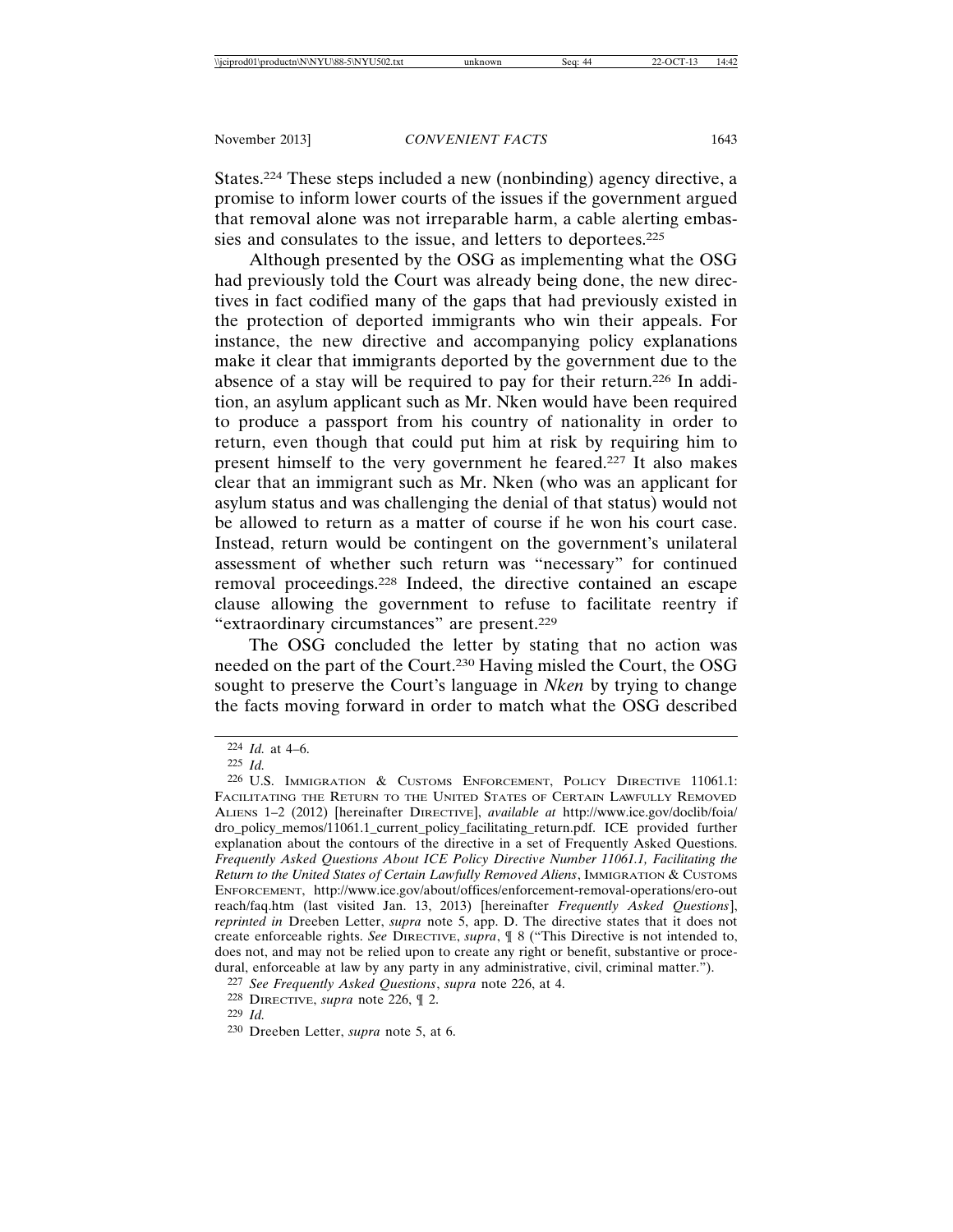as its past understanding of agency practice. The OSG promised that in future cases in the lower courts it would apprise the courts of its actual procedures if the government argued that removal did not constitute irreparable harm.231 The letter implied that there was no harm to petitioners from years of caselaw that was built on the Court's reliance on its past misstatement.

However dramatic the OSG's letter to the Court might have been, it surely did not remedy the ultimate effect of the statements in *Nken*. *Nken* remained on the books, with no subsequent history to suggest that it is limited in its reach. Similarly, the lower court decisions implementing *Nken* likewise remain on the books. The new measures to help successful petitioners return to the United States are helpful to some, but explicitly exclude many successful litigants (including Mr. Nken himself) who did not have lawful permanent resident status prior to being deported or who ICE decides fall into the undefined category of "extraordinary circumstances." Thus, rather than ensuring effective relief, the government's statements and new directives solidified its doctrinal gains in *Nken*.

In response, the *Nken* amici wrote to the Supreme Court, objecting to the OSG's argument that no action was needed to remedy the effects of the misleading fact statement. The amici requested that the Court remove the unfounded language from its original decision.232 They argued that lower courts and litigants would continue to look to the Court's language as stated in the official reporters, without being aware of the OSG's confession of error.233 This effort garnered substantial attention in the Supreme Court press.234 However, presumably because there is no rule allowing amici to lodge any filing other than an initial amicus brief on the merits, the Court did not even docket the request.

The *Nken* amici returned to the Court at the end of 2012 through a more standard procedural vehicle. In *Meza v. Holder*, an immigrant with an appeal pending in the Fifth Circuit had been denied a stay in a one-line order.235 Meza sought a stay from the Supreme Court citing the problem with litigating stay issues in the shadow of the language

<sup>231</sup> *Id.* at 5.

<sup>232</sup> Letter from Paul R. Q. Wolfson to William K. Suter, Clerk, Supreme Court of the United States, at 1 (May 4, 2012), *available at* http://www.nationalimmigrationproject.org/ legalresources/NIPNLG\_v\_DHS/Amici%20]Letter%20to%20the%20Supreme%20Court %20in%20Nken%20-%20May%204%202012.pdf.

<sup>233</sup> *Id.* at 2.

<sup>234</sup> *See, e.g.*, Lyle Denniston, *Will Court Confess Error on Immigrants' Rights?*, SCOTUSBLOG (May 8, 2012, 3:54 PM), http://www.scotusblog.com/2012/05/will-courtconfess-error-on-immigrants-rights.

<sup>235</sup> Meza v. Holder, No. 12-60529 (5th Cir. Sept. 29, 2009) (per curiam).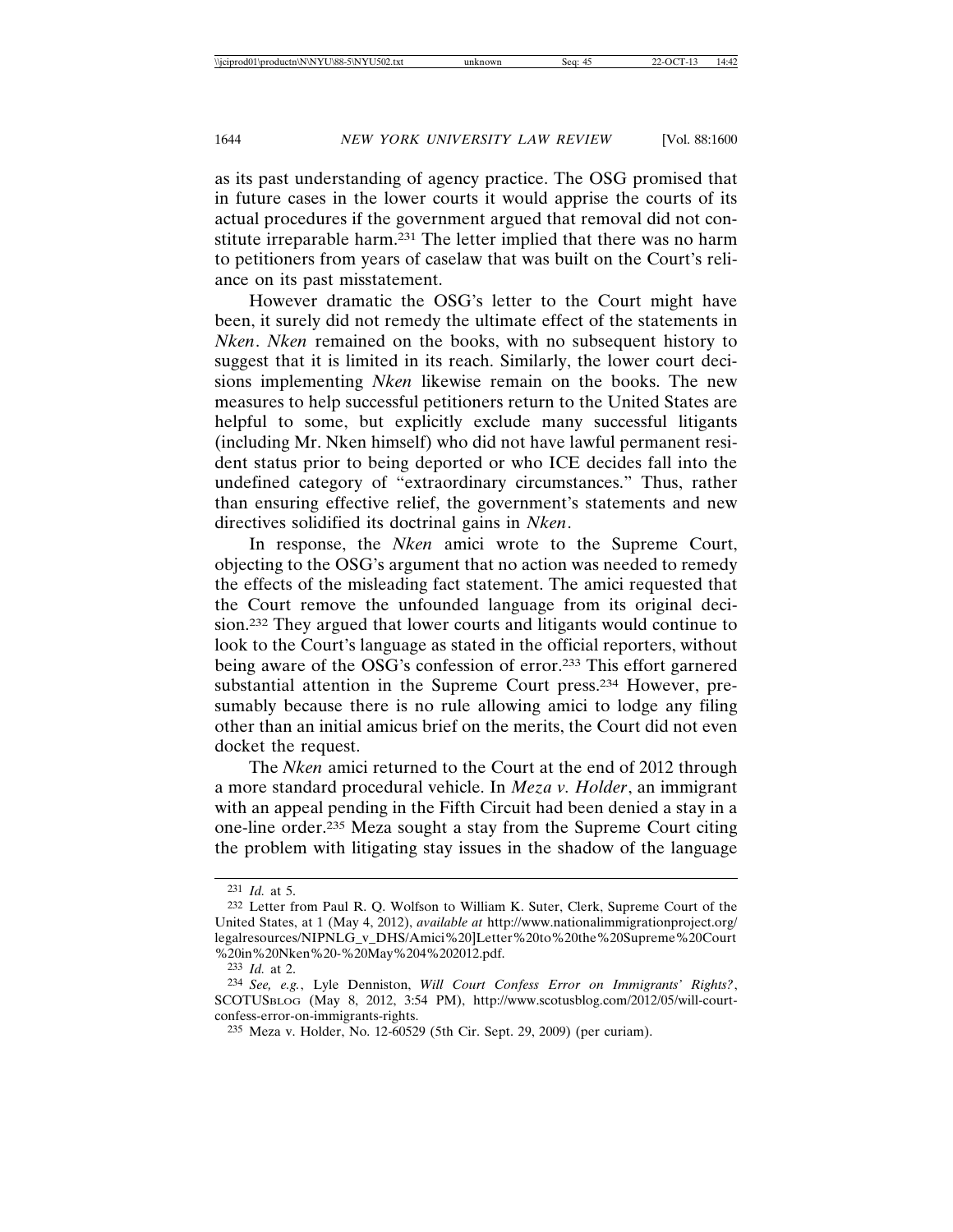of *Nken*. 236 The *Nken* amici once again filed as amici curiae urging the Court to disavow the *Nken* language and to remand the case so that the Fifth Circuit could consider the stay issue free from the sweeping statements about irreparable harm in *Nken*. 237 The Court denied the stay motion without any reference to the request of the amici.<sup>238</sup>

Meanwhile, OIL has not followed through on the promise to bring the problems with the *Nken* language before the lower courts. In case after case, OIL has argued that removal does not constitute irreparable harm, relying on the language of *Nken* and without alerting courts to the agencies' actual practices.239 OIL has taken the position that the OSG's promise to the Court in the wake of *Nken* only requires OIL to provide actual procedures for return if OIL makes the specific argument that it would return the petitioner in a particular case. Otherwise, under OIL's view, it is free to quote the problematic language in *Nken* and pretend that it was not based on a misrepresentation.240 A year after the OSG's promise that the issue would be placed before the lower courts, there is no case law considering the implications of the OSG's misrepresentation.

As a result, even in the wake of the OSG's letter, the language of *Nken* remains on the books. For those lawyers and courts that are unaware of the OSG's misrepresentation and subsequent confession of error, it is as though the confession never happened. These lawyers and courts will continue to find and rely on the *Nken* Court's misguided statements about irreparable harm.

238 *Meza*, 133 S. Ct. at 904 (denying stay of removal).

<sup>236</sup> Application of David Meza for a Stay of Removal Pending Adjudication of His Petition for Review in the United States Court of Appeals for the Fifth Circuit or, in the Alternative, Petition for a Writ of Certiorari at 2–3, Meza v. Holder, 133 S. Ct. 904 (2013) (No. 12A509).

<sup>237</sup> *Id.*

<sup>239</sup> *See* Brief for Nat'l Immigration Project of the Nat'l Lawyers Guild et al. as Amici Curiae Supporting Petitioner's Motion for a Stay of Removal at 4–5, Contreras-Soto v. Holder, No. 13-70001 (9th Cir. Apr. 5, 2013) (on file with author) (collecting OIL briefs).

<sup>240</sup> In *Lupera-Espinoza v. Holder*, No. 12-2007, 2013 U.S. App. LEXIS 10645, at \*5–6 (3d Cir. May 28, 2013), the petitioner and the government briefed the stay issue, including the question of irreparable harm, without reference to the OSG's confession letter or the agency's new procedures that would allow some, but not all, prevailing immigrants to return. Afterwards, the petitioner's pro bono attorneys learned about the OSG confession letter and wrote to the court to apprise them of it. Letter from Gregory F. Laufer, Associate, Paul, Weiss, Rifkind, Wharton & Garrisson LLP, to Marcia M. Waldron, Clerk, U.S. Court of Appeals for the Third Circuit, 2 (Mar. 4, 2013) (on file with author). In response, the OIL lawyer wrote that the OSG letter did not require it to explain the new procedures unless they specifically argued that there was no irreparable harm because of the possibility of return. Letter from Lauren E. Fascett, Trial Attorney, Office of Immigration Litig., to Marcia M. Waldron, Clerk, U.S. Court of Appeals for the Third Circuit, 2 (Mar. 7, 2013) (on file with author).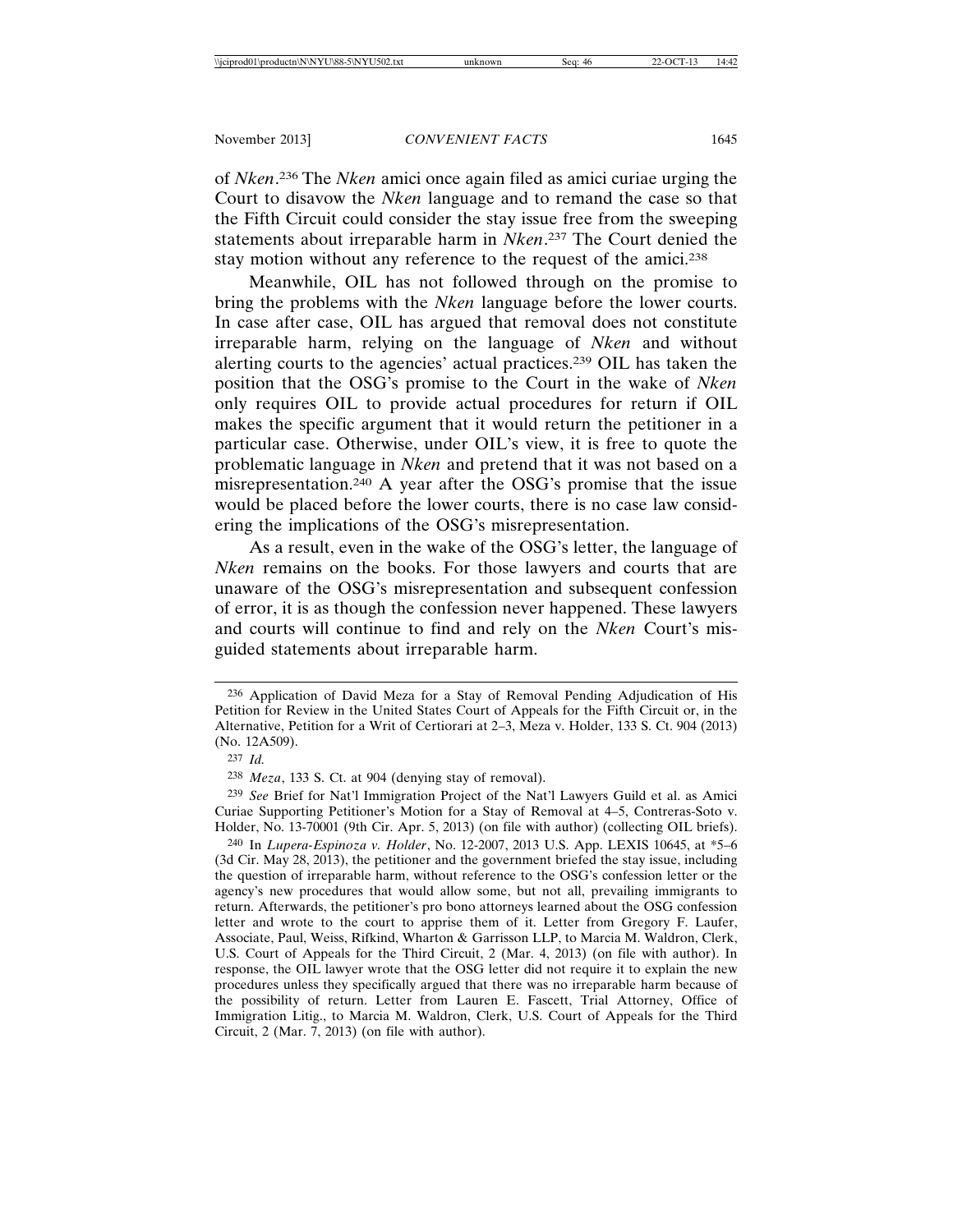#### III

# REFLECTIONS ON NKEN, OSG FACT STATEMENTS, AND THE NEED FOR REFORM

*Nken* provides a window into what can go wrong with OSG fact statements in a relatively ordinary case. The OSG relies on agency information filtered through agency lawyers. Agency information may have an inadequate factual basis, or it could be wrong or misleading. Meanwhile, the OSG (1) may or may not be aware that the factual information from the agency is wrong or has an inadequate basis and (2) may choose to convey to the Court the information it does have in a way that is wrong, misleading, or designed to advance the government's position. The opposing party might not have a serious interest in or the capacity to respond to problematic fact statements. Meanwhile, amici who have a stake in the factual issue may have no opportunity to question the presentation of the facts and may lack the information necessary to do so effectively.

In *Nken*, all of these issues were at play. The DHS lawyers who provided information about systems for return made guesses about policy and practice based on a handful of cases they recalled, performing only minimal research.241 Their conclusions did not have a factual basis in statistics, a comprehensive survey of case examples, or official documentation of agency procedures.242 The DHS lawyers *did* provide some hints about the limitations of their knowledge base, for example, by calling the conclusion a "consensus" or a "belief" about how things worked rather than an official policy.243 They also provided some information in a misleading way. For example, DHS lawyers knew that the "parole" process was not suited for returning a person to their prior status because parole, by definition, leaves the person with the status he or she had *at the border*. 244 They knew that the agency relied on ICE lawyers and judges pretending that the parole had not happened so that individuals who were not "arriving aliens" could return to their prior status. This was recognized in internal DHS e-mails, but DHS did not convey that information to the OSG.245 The OSG may have presumed that parole was simply a technical agency term that would return a party to the pre-removal status.

Meanwhile, on the receiving end, the OSG knew or should have known that the statements of agency practice were not reliable. The

245 *See supra* Part II.B.3.

<sup>241</sup> *See supra* notes 92–93, 97–98 and accompanying text (discussing DHS's response to OIL's inquiry about the procedure for returning prevailing petitioners post removal).

<sup>242</sup> *See id.*

<sup>243</sup> *See supra* note 93 and accompanying text.

<sup>244</sup> *See supra* notes 162–70 (discussing DHS correspondence about immigration parole).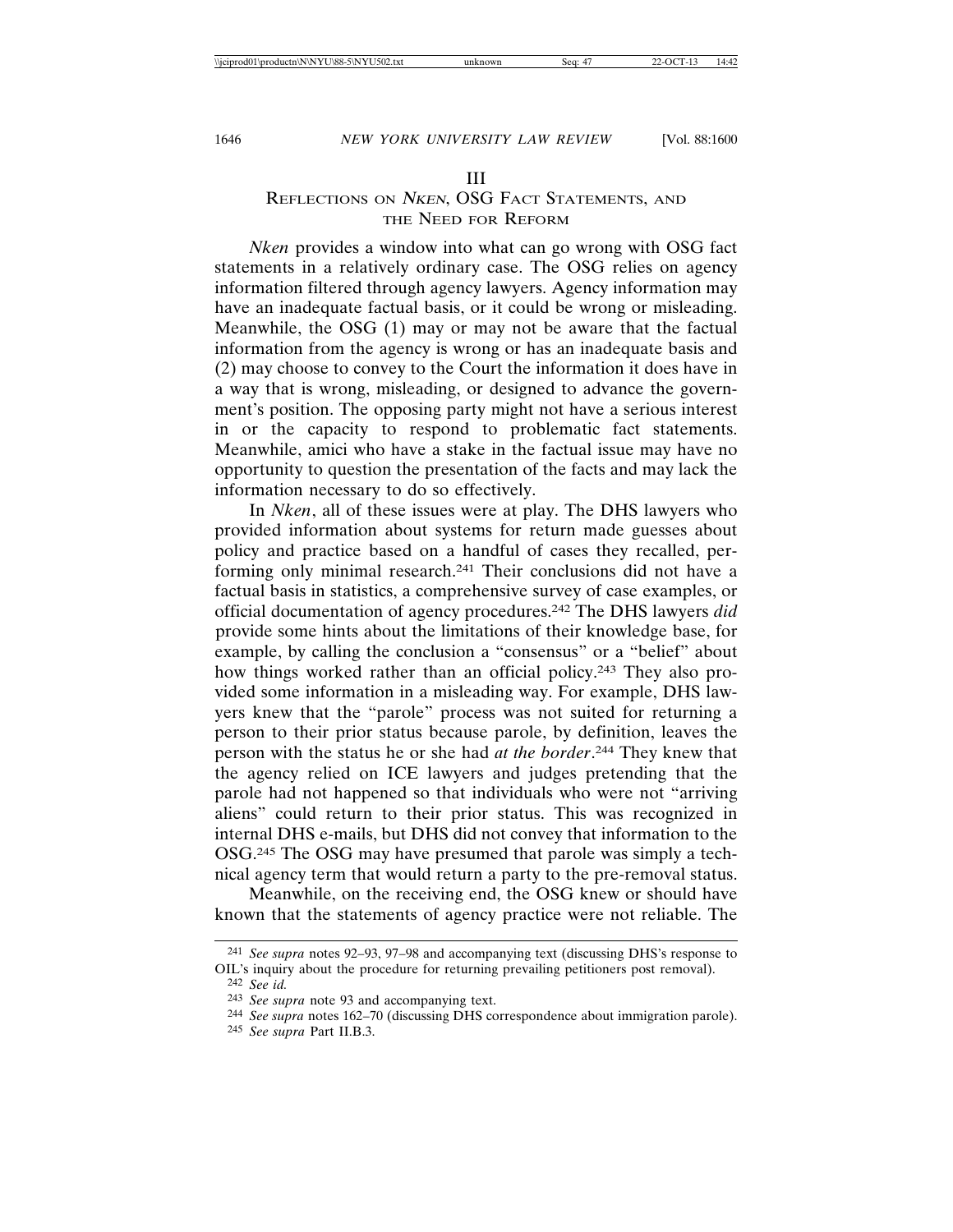statements the OSG received were written in contingent ways that merely expressed the beliefs of the various writers. In addition, the OSG knew that the policy described by DHS was a limited form of relief that only reached some deported immigrants who prevailed in the courts of appeals. It knew that those deported would have to pay for their return, that the decision whether to return a person such as Mr. Nken would depend on whether the agency deemed it "necessary," and that the process used for return was parole. By the time the OSG filed its brief, it also knew from the case chart that, of the three cases where the agency had removed an immigrant following denial of a stay, none had been returned since the case was remanded, even though over a year had passed in all three cases.246 It further knew that in one case the immigration judge had concluded that denial of a stay meant that there was no point to considering relief and that in another the immigration judge had concluded that return was not "necessary."247 Yet, despite all of this information, the OSG provided the Court with a sunny statement regarding agency "policy and practice." It omitted highly important caveats to the agency's stated policy and confidently presumed that the agency's practice reflected the policy statements.

The *Nken* example also shows the complex role played by Justice Department lawyers who are not part of the OSG in determining whether facts are developed reliably and whether erroneous factual presentations favor one party over another. The conduit for agency information in immigration cases is OIL—the same unit of the Justice Department that defends removal decisions in the courts of appeals and that had its own experience with issues involved in the return of successful immigrants. In the *Nken* case, OIL mostly forwarded inquiries and responses from the OSG to DHS. Because OIL is part of the Justice Department and has extensive experience with immigration cases, the OSG may have seen OIL's involvement as a check on DHS's representations. But OIL not only failed to act as a check, it compounded the problem of a skewed factual presentation by not informing the OSG about its track record in previous cases. As an organization, OIL had opposed efforts to get courts to return removed individuals who won their cases. Its lawyers had direct experience with

<sup>246</sup> *See supra* note 108 and accompanying text.

<sup>&</sup>lt;sup>247</sup> It also knew from the chart that the prospects for those who had not been removed were much better. In one case, the case was remanded and the individuals were granted asylum. In another, the immigration court denied relief, but the individual was able to pursue an appeal. E-mail from undisclosed attorney, Dep't of Homeland Sec., to Nicole A. Saharsky, Assistant to the Solicitor Gen. (Jan. 6, 2009, 5:19 PM).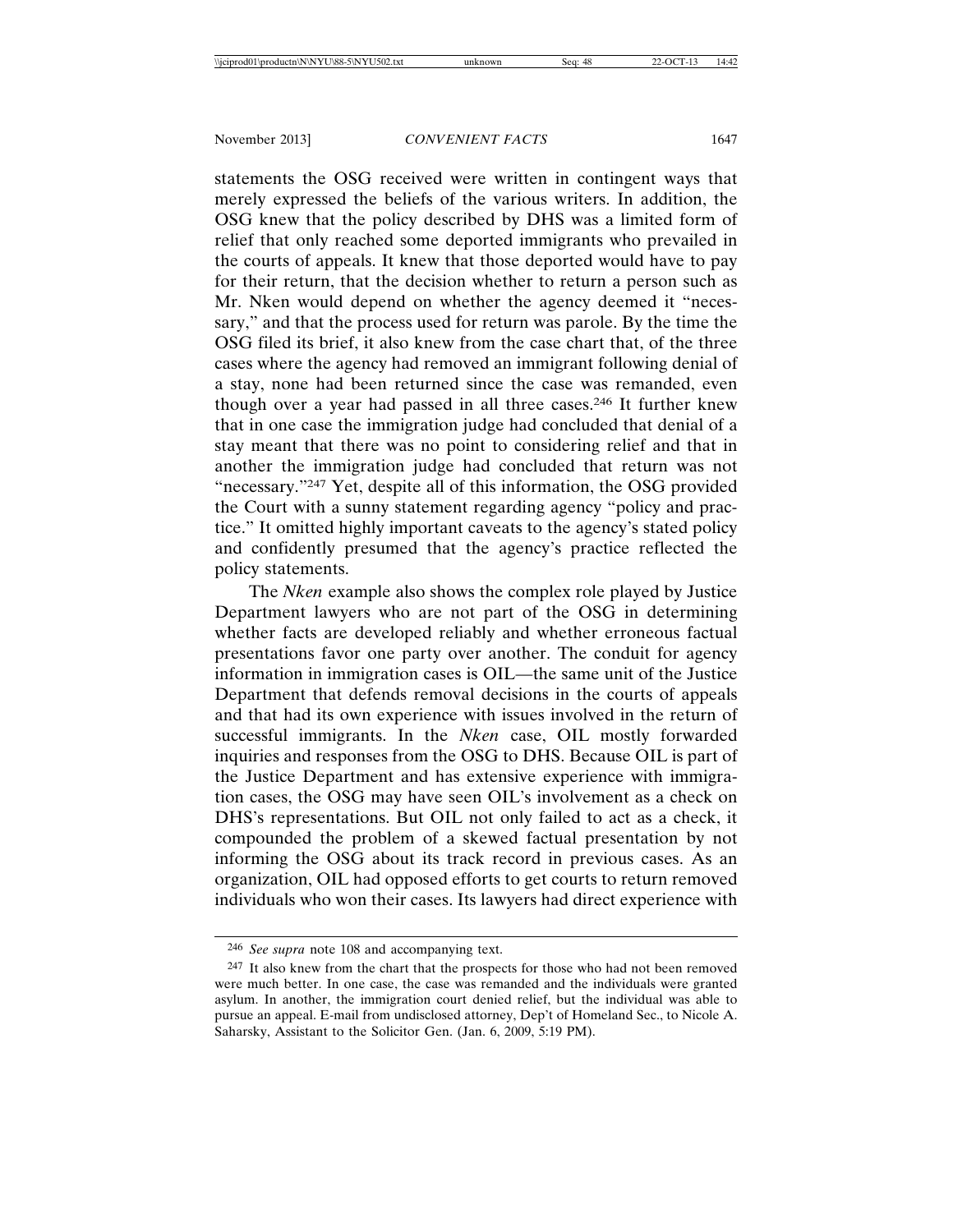how difficult it was for individuals to return, and knew that the agency had faced mandamus and contempt on these questions.<sup>248</sup>

The adversary process proved ill-suited to interrogate the OSG statements. Because the statements had no citations, the briefs did not provide the opposing party with an opportunity to examine the basis of the statements and argue that the OSG's conclusions were unsupported by the cited source. The opposing party also had no access to the underlying documents that formed the basis of the OSG's statement. The now-infamous e-mails were not available. The agency's documentation of its practices was also unavailable and, as is now clear, there was no formal set of instructions for agency employees. As a result, opposing counsel had no opportunity to argue that the underlying documents or agency statements lacked the clarity and force of the language that ultimately made it into the OSG's brief.

Furthermore, *Nken* illustrates how the party before the Court (in this case, Mr. Nken himself) may not have a sufficient interest in uncovering erroneous facts. The question whether deportation alone is irreparable harm mattered less to Mr. Nken because he had a more specific claim that his removal created a risk of persecution.<sup>249</sup> Mr. Nken's lawyers also lacked the kind of record that has since developed through the FOIA litigation, so they had limited means to challenge the OSG's assertions. Meanwhile, the amici, who cared a great deal about this issue, were hobbled because amici supporting a party can only file a brief within seven days of the filing of that party's merits brief.250 In *Nken*, that opportunity had come and gone before the OSG made the statements to the Court. Even if the amici had been able to file, they would not have had access to the detailed record that later became available through FOIA litigation and thus would have had difficulty challenging the OSG's assertions.

The *Nken* case also illustrates how the Court's respect for the OSG's reputation for legal candor spilled over into unwarranted credit for the OSG's out-of-record statements of internal government facts. The Court faced an argument from one set of amici that, absent

<sup>248</sup> *See supra* note 137 and accompanying text (discussing contempt motion in the *Okeke* case); *supra* note 174 (discussing motion to direct return in the *Gerbier* case).

<sup>249</sup> *See* Reply Brief for Petitioner at 26–27, Nken v. Mukasey, 555 U.S. 1042 (2009) (No. 08-681), 2009 WL 106651, at \*26–27 (referring to stay arguments in the emergency request for a stay); Emergency Motion for a Stay of Removal Pending Adjudication of the Petition for Review in the United States Court of Appeals for the Fourth Circuit, or in the Alternative, Petition for Writ of Certiorari and Stay of Removal Pending Resolution of the Petition at 2, *Nken*, 555 U.S. 1042, (No. 08-681) (on file with author) (arguing that Mr. Nken faces "arrest, torture, and death" if returned to Cameroon).

<sup>250</sup> SUP. CT. R. 37 (stating that an amicus curiae brief before the Supreme Court "shall be submitted within 7 days after the brief for the party supported is filed").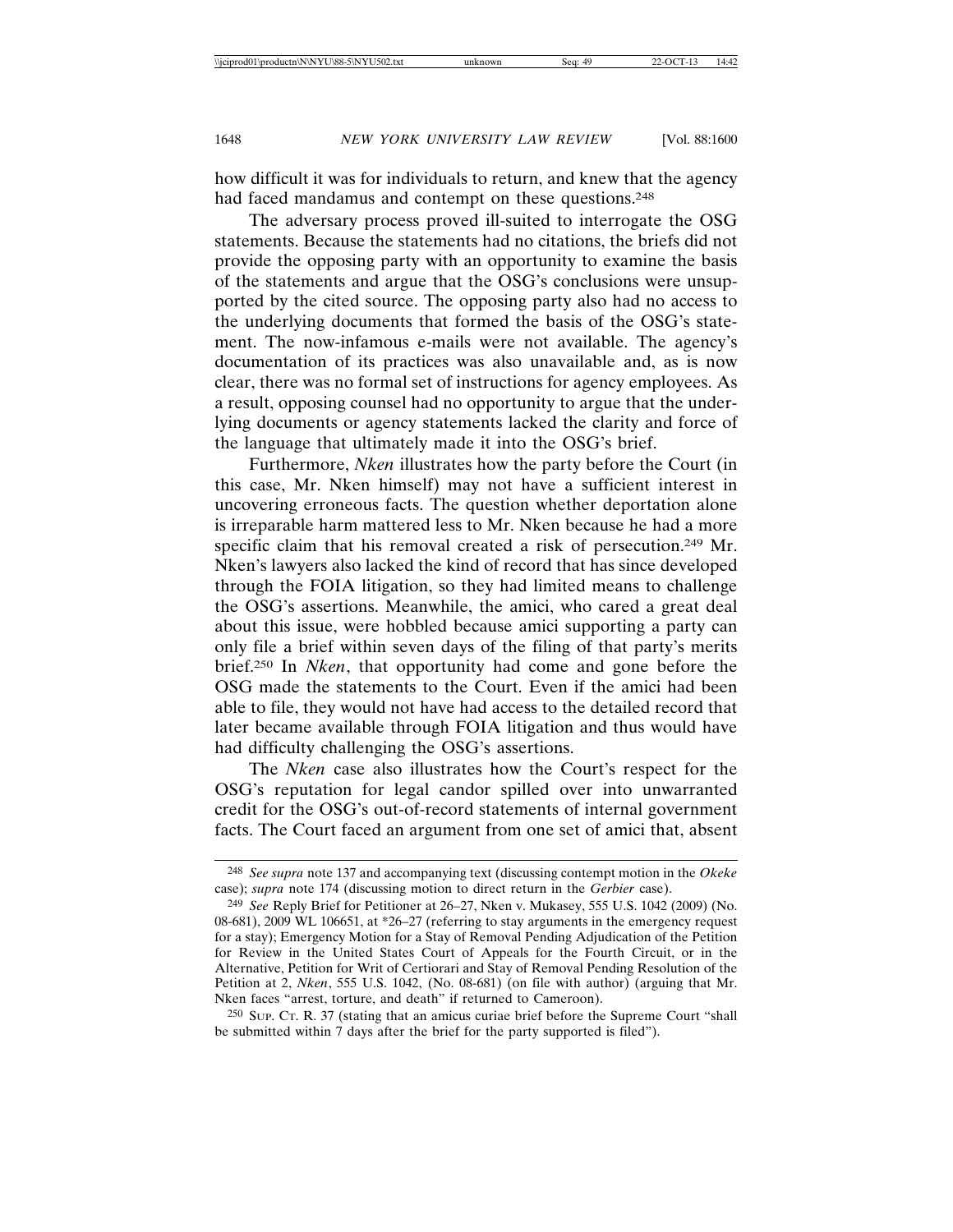systems for effective relief, a high stay standard would violate the Suspension Clause.251 Other amici made a factual claim that there was no effective system for return.252 That claim was supported by a citation to a practice advisory that reflected the experience of the immigration bar and highlighted the absence of any relevant formal procedures in the event of a victory on appeal.253 In this battle between the OSG and amici, only the government had the benefit of party status. In choosing to credit the OSG's statements, the Court allowed that party to set the facts for an issue addressed, but not properly litigated, in the case. The Court's approach presumed that it could get the facts right by relying on the OSG, and that such reliance would not bias the result, even though the OSG was a party to the litigation.

*Nken* also illustrates how the OSG can use proprietary government information to advance the government's agenda in ways that matter for cases other than the one before the Court. One of the great ironies of *Nken* is that the government did not really care whether Mr. Nken received a stay. On remand, it agreed not to deport him pending the Fourth Circuit's resolution of the case on the merits.254 The government's concerns were likely instead with the general rule and the government's ability to win stay battles in other cases. Meanwhile, the debate over the adequacy of systems for return was of little concern to Mr. Nken's lawyers. Because Mr. Nken had a claim of persecution, his argument for irreparable harm did not depend on whether the government had adequate systems for returning those who won their cases. As a result, the real case and controversy on systems for return was between the OSG and the amici. Both were interested in influencing the effect of the Court's holding on future and pending cases. The OSG advocated for a position that would make removal the norm for immigrants with pending petitions for review.255 Meanwhile, amici sought to improve access to stays so that immigrants could vindicate their rights in court and not suffer during the pendency of their court cases.256 In this debate, the amici were limited to voicing their views

<sup>251</sup> Brief Amicus Curiae of Law Professors in Support of Petitioner at 16–20, *Nken*, 555 U.S. 1042 (No. 08-681), 2008 WL 5433362, at \*16–20.

<sup>252</sup> Brief for Amici Curiae American Immigration Lawyers Ass'n et al. Supporting Petitioner at 28–29, *Nken*, 555 U.S. 1042 (No. 08-681), 2008 WL 5328392, at \*28–29.

<sup>253</sup> *Id.* at 29 (citing AM. IMMIGRATION L. FOUND., *supra* note 76).

<sup>254</sup> Nken v. Holder, 585 F.3d 818, 821 (4th Cir. 2009).

<sup>255</sup> *See* Brief for Respondent at 28–29, *Nken*, 555 U.S. 1042 (No. 08-681), 2009 WL 45980 (arguing in the alternative for stringent application of the traditional stay test).

<sup>256</sup> Brief for Amici Curiae American Immigration Lawyers Ass'n et al. Supporting Petitioner at 28–29, *Nken*, 555 U.S. 1042 (No. 08-681), 2008 WL 5328392 at \*28–29; Brief Amicus Curiae of Law Professors in Support of Petitioner at 16–20, *Nken*, 555 U.S. 1042 (No. 08-681), 2008 WL 5433362 at \*28–29.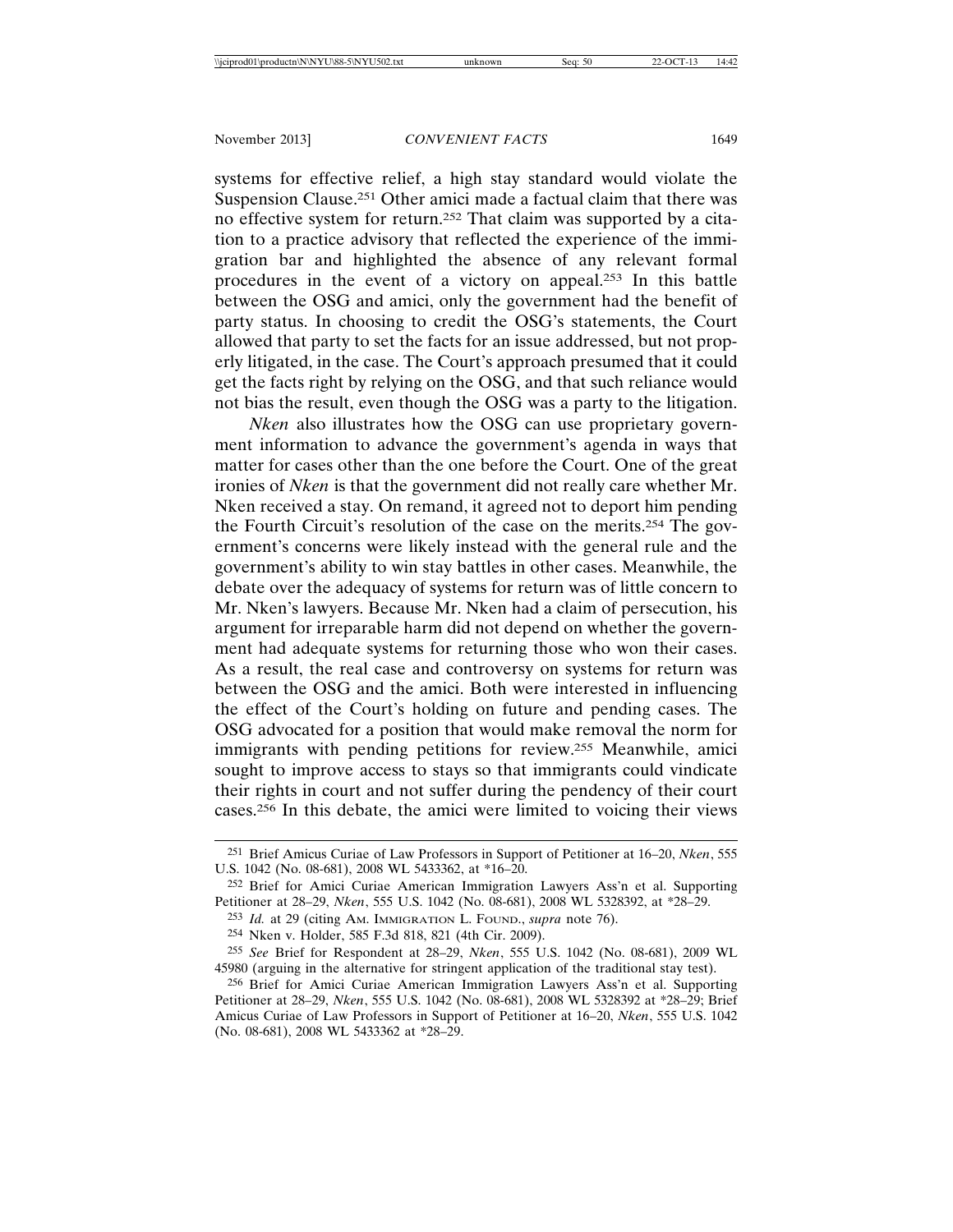seven days after Mr. Nken's opening brief.257 They had no opportunity to respond (as Mr. Nken did) to the government's statement about its policy and practice. They did not have the chance to highlight how this was a fact question on which the OSG offered little basis for its confident assertions.

Finally, the *Nken* litigation illustrates the difficulty of post-hoc remedies for misstatements to the Court. Due to extensive FOIA litigation, as well as political and media pressure, the government was ultimately required to reveal the basis for its fact statements in *Nken*. 258 The FOIA litigation took many years and led to the release of documents showing that the statements to the Court were misleading. But even then, the Court had no clear mechanism for handling the misstatements and did not even docket the letter from counsel for amici responding to the OSG's confession. Later on, the Court chose not to issue any clarifying statement when presented with the opportunity to do so. Although the government said it was sorry and made promises of reform, at the end of the day, it was able to keep the advantage it obtained through its original misstatements.259 Meanwhile, the promises that the OSG made to the Court proved to be hollow. The OSG may have genuinely believed that the proper place to litigate the adequacy of DHS's actual return procedures was in the lower courts. But it relies on OIL to fulfill that promise. OIL has thwarted that promise by citing to *Nken*'s language about irreparable harm in the courts of appeals without providing its procedures. At the end of the day, the OSG maintained much of its doctrinal gain. The language of *Nken* remains on the books and has continued to shape lower court caselaw.260

Altogether, *Nken* should serve as a wake-up call for the need to develop fair rules on the presentation of internal government information during Supreme Court cases. Because the OSG's fact claims have such potential to influence the Court's opinions, systems of protection must be put into place. The Court should either refuse to entertain the

<sup>257</sup> For the Supreme Court rule stating that any amicus brief must be filed within seven days of the party brief that the amicus is supporting, see Sup. C $T$ . R. 37(3)(a).

<sup>258</sup> *See supra* Part II.D.

<sup>259</sup> *See supra* Part II.E (discussing the OIL's use of *Nken* in the wake of the OSG's confession of error).

<sup>260</sup> *See, e.g.*, Leiva-Perez v. Holder, 640 F.3d 962, 969 (9th Cir. 2011) (after *Nken*, "a noncitizen must show that there is a reason specific to his or her case, as opposed to a reason that would apply equally well to all aliens and all cases, that removal would inflict irreparable harm" (internal citations omitted)); Rodriguez-Barajas v. Holder, 624 F.3d 678, 681 (5th Cir. 2010) ("A contrary holding would also conflict with *Nken v. Holder* holding that the burden of removal alone does not by itself constitute irreparable injury for purposes of granting a stay of removal." (citation omitted)).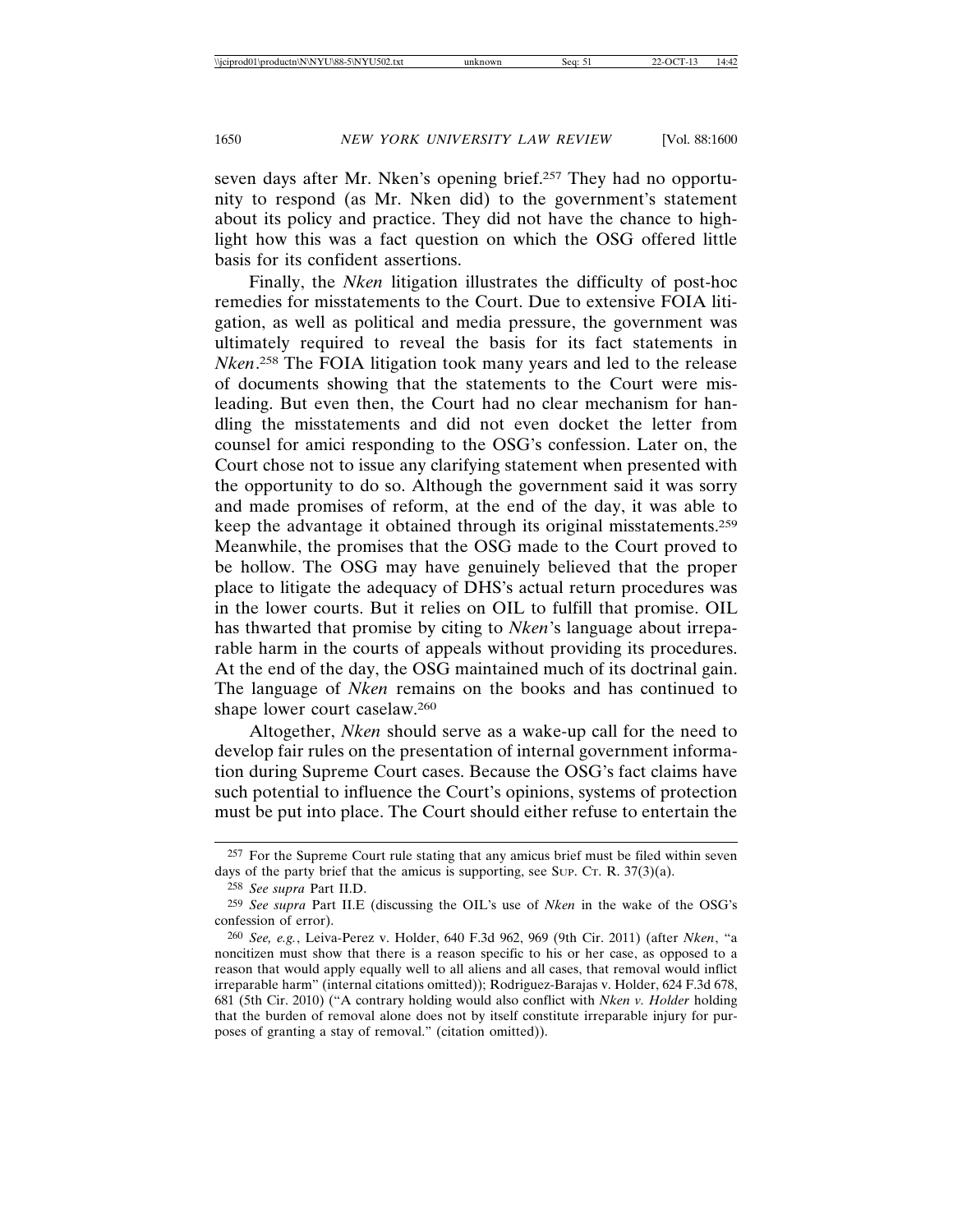OSG's fact claims based on internal government information or provide a better opportunity for contesting them.

#### IV

#### MODELS FOR REFORM

Looking forward, changes need to be instituted so that the kind of problems that arose in *Nken* do not recur. In this Part, I consider three possible models for reforming OSG fact submissions: (1) selfregulation, (2) prohibition, or (3) disclosure and regulation. I also offer proposals for how lower courts should treat precedent that is shown to be premised on misstatements.

The self-regulation model ignores the incentives for the government to win its cases, the enormous disadvantage faced by parties who lack access to internal government information, the difficulty of asking litigators to monitor the statements of interested agencies, and the basic benefits of an adversarial system. Meanwhile, the prohibition model runs against the Court's interest in understanding how the issues before the Court operate in practice.

A disclosure and regulation model, despite its inherent shortcomings, may be the best way out of a bad situation. Regulating when and how extra-record information may be introduced would flag the issue of out-of-record fact statements for the Court and lead to greater fairness and transparency about the nature of the facts on which the Court relies.

A separate question is presented for cases where there is evidence that the Court was misled, as it was in *Nken*. In such situations, lower courts should refuse to attach precedential weight to statements by the Court that were rooted in self-serving factual claims by government counsel based on internal government facts.

#### *A. Self-Regulation*

In its letter to the Court about *Nken*, the OSG suggested that erroneous statements could be addressed through self-regulation. The letter emphasized that the OSG "recognizes its special obligation to provide this Court with reliable and accurate information at all times."<sup>261</sup> The OSG sounded a similar theme a year earlier in its public acknowledgement of the OSG's errors in defending the infamous convictions of Gordon Hirabayashi and Fred Korematsu for violations of laws targeting persons of Japanese descent during World War II.262 While admitting that the OSG had knowingly misled the

<sup>261</sup> Dreeben Letter, *supra* note 5, at 6.

<sup>262</sup> *See Katyal Statement*, *supra* note 6.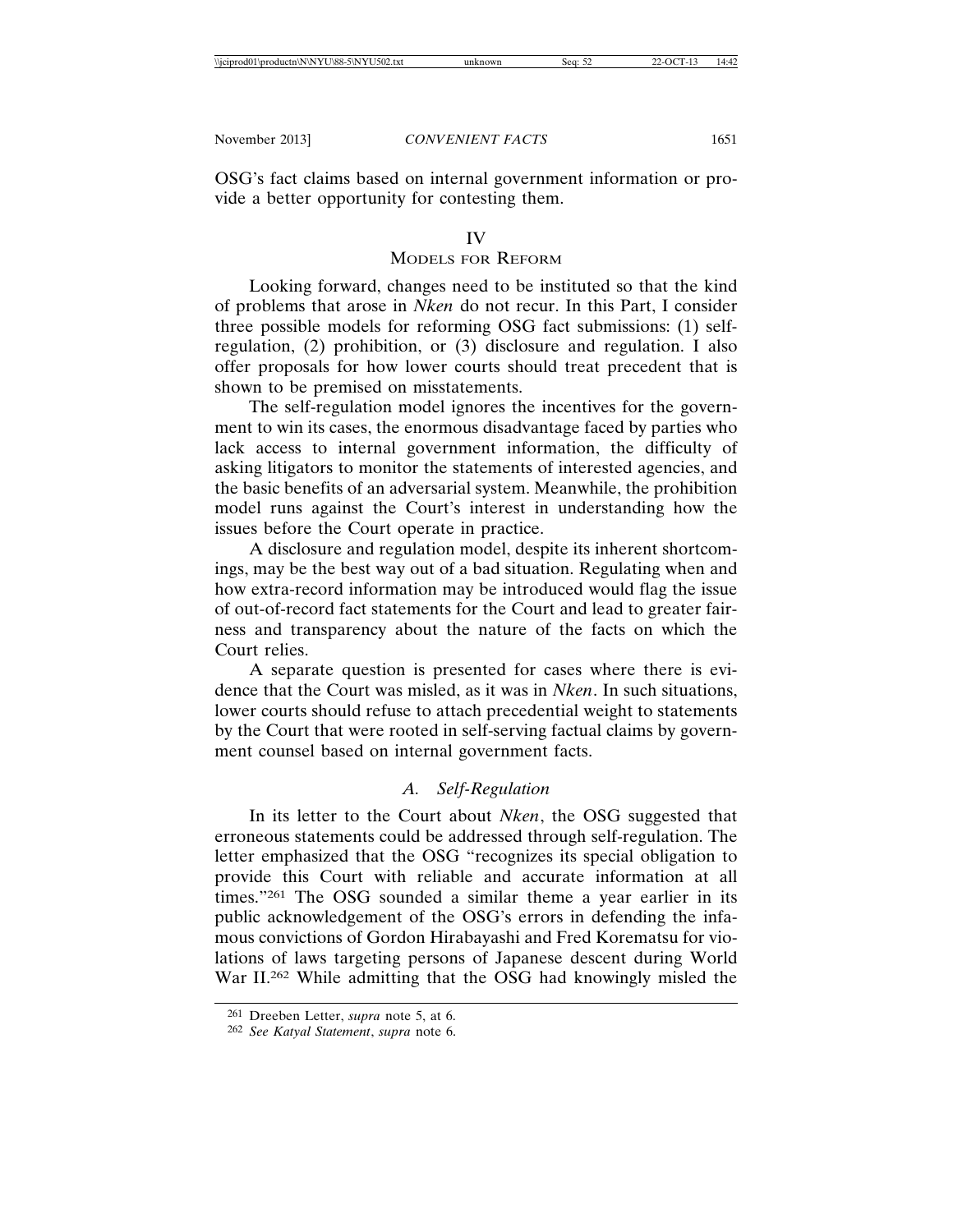Supreme Court in those cases, the OSG offered the following assurance: "[O]ur Office takes this history as an important reminder that the 'special credence' the Solicitor General enjoys before the Supreme Court requires great responsibility and a duty of absolute candor in our representations to the Court."263 In both cases, the OSG took the exposure of the inaccuracy of past statements as an opportunity to remind the Court of the OSG's prestige and the presumption that the OSG will uphold the highest standards of ethical behavior. In essence, it proposed a system of self-regulation in which errors are assumed to be rare and the professionalism of the OSG is sufficient to prevent errors.

Self-regulation has clear limitations. As the *Nken* example illustrates, the self-regulation model presumes that facts can be developed and presented without bias outside of the traditional safeguards imposed by the adversary process. The *Nken* e-mails demonstrate that the OSG did display some skepticism in the face of equivocation by OIL and DHS. This limited skepticism, however, was not sufficient to stop a fact presentation by the OSG that led the Court to believe that a more robust set of return practices were in place for those noncitizens who succeeded before the courts of appeals. In addition, the fact presentation given by the OSG buried important aspects of what the OSG knew, such as the reality that deported immigrants would be required to pay to return to the United States and so might be effectively precluded from receiving the benefits of a court victory. In *Nken*, as in *Hirabayashi* and *Korematsu*, the final briefs did not disclose all that the OSG knew.

Furthermore, a self-regulation model depends on OSG lawyers engaging in vigorous questioning of information provided by agencies. Fact development is very different from the OSG's chief task, which is to write appellate briefs. The OSG lawyers might be some of the best appellate lawyers in the country, but that does not mean that they are experienced in identifying weak and self-interested proffers of evidence. Lawyers at the OSG are not tasked with being fact developers and will often lack the background knowledge needed to question the factual information that they are provided.264 OSG attorneys cannot be expected to be familiar with the minute workings of all of the many agencies the OSG represents or the way that statutory and regulatory provisions work on the ground—such as the meaning of the term "parole" in the context of the *Nken* case. Although like all lawyers

<sup>263</sup> *Id.*

<sup>264</sup> In the *Korematsu* and *Hirabayashi* cases, such background knowledge was key to the failed efforts of Justice Department lawyers to limit the manipulation of facts.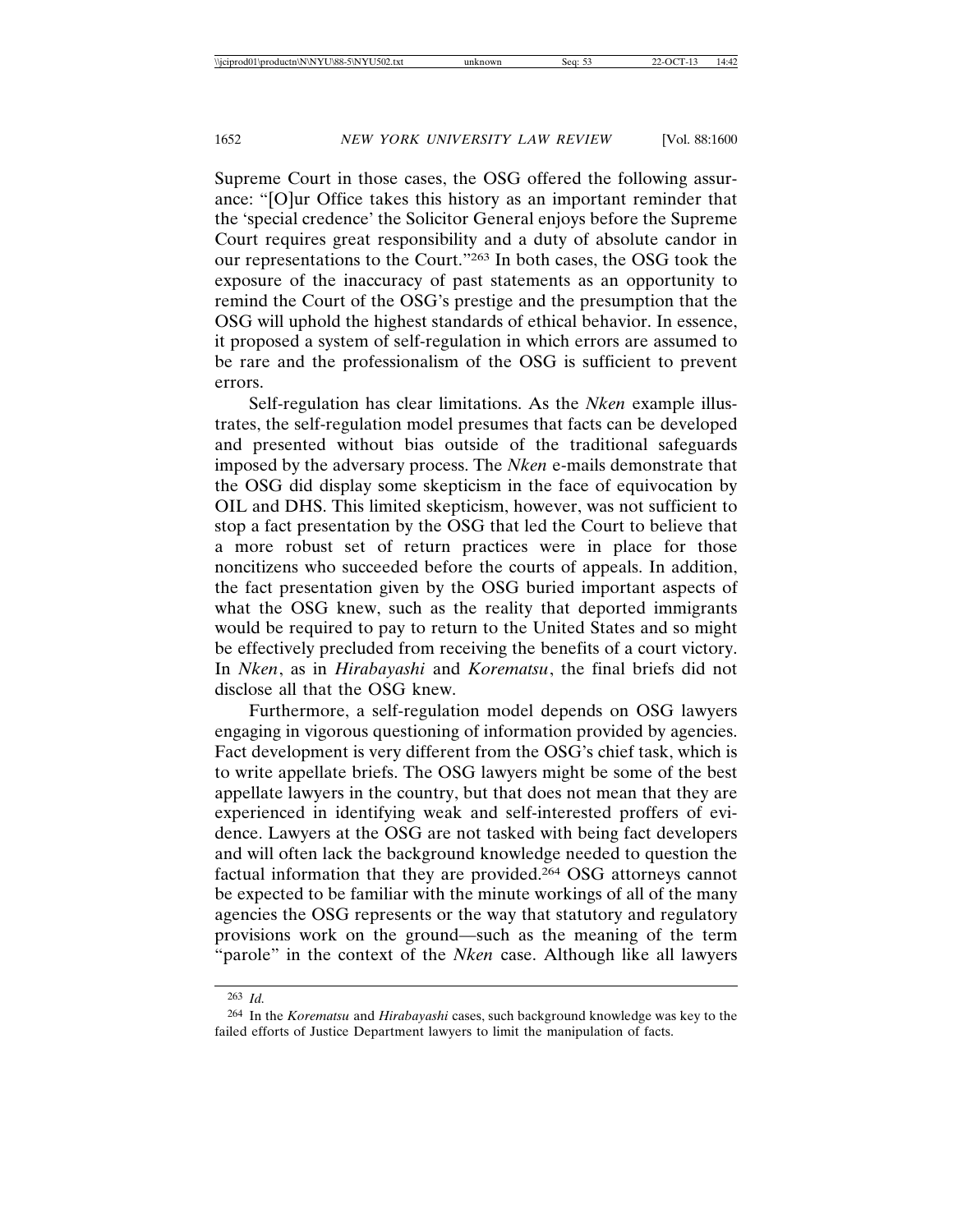they have a duty to verify any facts they present to a court, realistically they are likely to rely, as they did in *Nken*, on their agency clients to explain how the agencies operate and what practices they follow on the ground. Without being held accountable to an adversary evaluation of facts, there is little incentive for them to engage fully in independent fact-checking of information coming from those agencies. In *Nken*, immigration lawyers knew from their past experiences that it was extremely difficult to return a deported client.265 But the OSG might have been very ready to believe that the agency would do right by successful litigants. Even if the OSG has an interest in engaging in such investigations, it would have to do so while juggling many responsibilities, foremost of which is to draft high quality briefs. It is unrealistic to expect an appellate legal team to be a truly effective monitor of the quality of information it receives that supports its position.

In any event, a model that allows the government to control fact development while opposing parties lack access to the underlying information is in deep conflict with the core premises of an adversarial system. Our legal system generally eschews inquisitorial fact development, but even inquisitorial fact development is supposed to be neutral. Fact development managed by the government without an opportunity to test the facts runs contrary to the way our legal system is supposed to work.

The *Nken* e-mails demonstrate the weakness of the OSG as a skilled fact developer. It received highly contingent statements of policy unsupported by internal protocols or even examples. It did not uncover important limitations on the agency policy, such as the fact that noncitizens deported pending their appeal could face charges of inadmissibility from the agency simply because they were previously removed from the country. The OSG ultimately admitted that the policy it thought was in place was neither as robust nor as consistent as it had presumed. But it only reached that conclusion after the potential disclosure of its lawyers' e-mails due to FOIA litigation several years after the case was decided by the Court. Such a response under pressure is hardly assurance that self-regulation can prevent the same problem from happening again.

Self-regulation also falls short in the presentation of the facts once they are developed. The *Nken* e-mails illustrate how the OSG can massage the information it obtains and present it in misleading

<sup>265</sup> *See* Brief for American Immigration Lawyers Ass'n et al. as Amici Curiae Supporting Petitioner at 28–29, *Nken*, 555 U.S. 1042 (No. 08-681), 2008 WL 5328392 (describing practice advisory for immigration lawyers); *see also supra* notes 134–51 and accompanying text (describing experience of attorney Joe Hohenstein).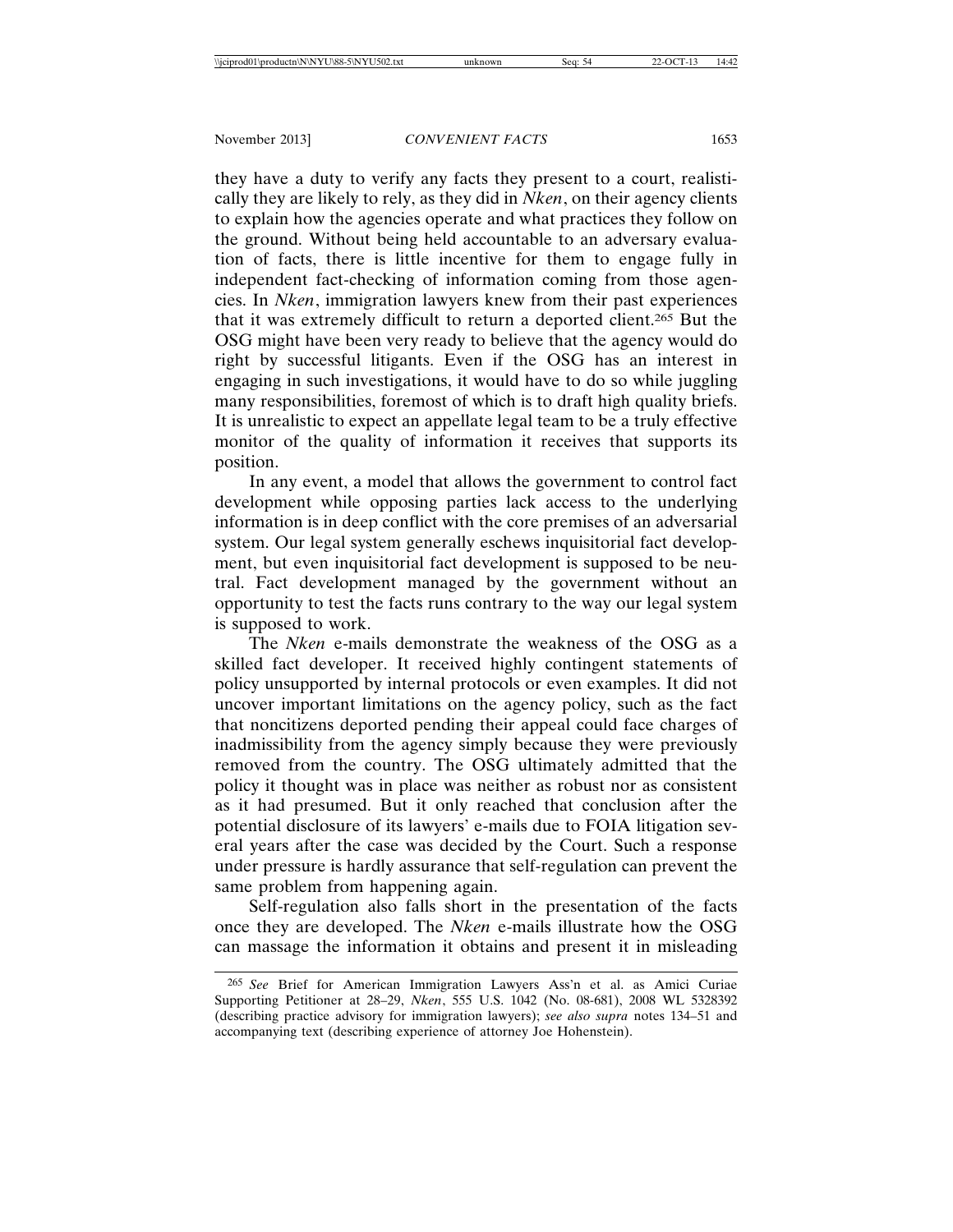ways. The OSG knew that the policy and practice for return, even as described by the agency, was contingent and included obstacles to return, such as forcing those who had been deported against their will to pay for reentry.266 Yet the OSG presented the policy as one that would provide effective relief for prevailing petitioners.<sup>267</sup> Understating the harm caused by a rule that favored removals supported the harsher standard they advocated in *Nken*.

The OSG's letter confessing error in *Nken* illustrates the limits of self-regulation in achieving fair fact development and fact presentation. The OSG letter was written to preserve the Office's reputation for candor, but it remains the work of an advocate. The letter was designed to put a good-faith gloss on the Office's unsupported statements in *Nken*, and to focus on remedial agency procedures that the OSG hoped would eliminate any need for revision in the Court's opinion. But the letter continued to manage fact presentation in a way that served the OSG's interest as an advocate.

The OSG letter did not address facts that were inconvenient (such as the agency's practice of charging those who had been deported with inadmissibility). It did not mention the documents that showed that Mr. Nken himself would have had a hard time returning after prevailing in his case. The OSG selected what to present and what to leave out. The OSG's take on the facts left the Court unaware of the consequences of its broad assertion that removal during a petition for review cannot generally constitute irreparable harm.

Of course, self-regulation can be more robust than what the OSG offered after its confession about *Nken*. For example, the OSG could have affirmatively asked the Court to strike portions of a past opinion. Or the OSG could decline to defend court decisions that relied on the problematic language, much as it does when it confesses that the position it took in a lower court was in error. But the very fact that the OSG did not take such an approach after *Nken* serves as an illustration of the limits of self-regulation. Once the OSG decided not to ask the Court to take any action, it was difficult for others to do so, leaving the problematic judicial language on the books.

As Judge Rakoff suggested in his FOIA opinion ordering the release of the *Nken* e-mails, it is wise to "'[t]rust everybody, but cut the cards.'"268 Absent some system for verification, trust can lead to abuse, or even just an inadvertent skewing of the facts in one side's

<sup>266</sup> *See supra* note 187 and accompanying text.

<sup>267</sup> *See supra* note 77 and accompanying text.

<sup>268</sup> Nat'l Immigration Project of the Nat'l Lawyers Guild v. U.S. Dep't of Homeland Sec., 842 F. Supp. 2d 720, 722 (S.D.N.Y. 2012) (quoting aphorism attributed to Irish-American political commentator Peter Finley Dunne).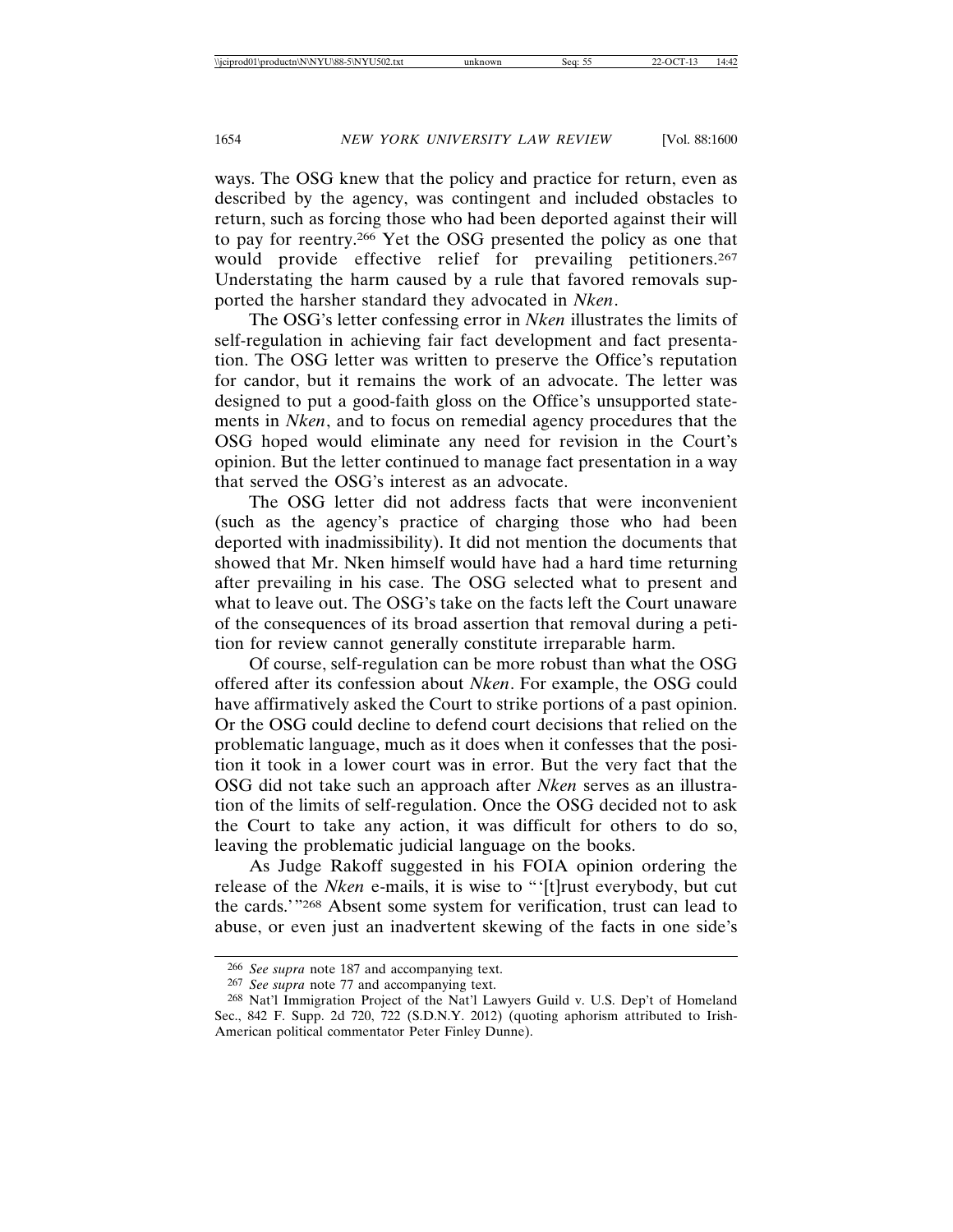favor. Even government attorneys striving to present accurate information in good faith cannot be expected to achieve the results that would be obtained through a contested presentation of the facts. A self-regulation model ignores these realities.

#### *B. Prohibition*

A prohibition model would preclude the use of non-public government information that is not part of the record of the case. In a case like *Nken*, the government could have submitted evidence at the court of appeals in its opposition to a stay that outlined the procedures, if any, that it claimed would assure that Mr. Nken would be allowed to return to the United States.269 Mr. Nken's lawyers could have then responded to the claims, and there would have been a factual record about relevant practices to which the OSG could later cite. But having chosen not to make such a record in the case, the OSG would be precluded from introducing such information in the Supreme Court. Absence of prohibition creates the potential for abuse: A party can sit on its arguments in the lower court that is supposed to serve as fact finder and later raise factual claims in the Supreme Court without other parties having a fair opportunity to rebut.270

In his book on the OSG, Lincoln Caplan explained the case for prohibiting out-of-record material.271 He quotes one attorney on the dilemma of counsel faced with new facts included in a record "lodged" with the Court:

The Supreme Court is not a trial court. Letting the other side know about new material doesn't cure the central vice. You can't crossexamine the preparer of a report lodged with the Court, so lodging ends up being a tool for the government to wrest some advantage for itself. They can ask agencies to prepare authoritative-sounding material that is not necessarily reliable and the opponent is caught on the horns of a dilemma: he doesn't want to be seen as overreacting, so he doesn't want to file a motion to strike the stuff that's been lodged with the Court; but he doesn't have a real opportunity to respond to the substance.272

A prohibition model, however, runs against the Court's interest in understanding the broader factual context in which the case—and

<sup>&</sup>lt;sup>269</sup> *See* FED. R. APP. P.  $27(a)(2)(B)$  (describing the rule for factual submissions at the appellate level).

<sup>270</sup> In *Nken*, for example, the government never made a factual claim about the ability of successful petitioners to return before the Fourth Circuit, leaving that claim to its briefing in the Supreme Court.

<sup>271</sup> *See* CAPLAN, *supra* note 21, at 23–24. 272 *Id.*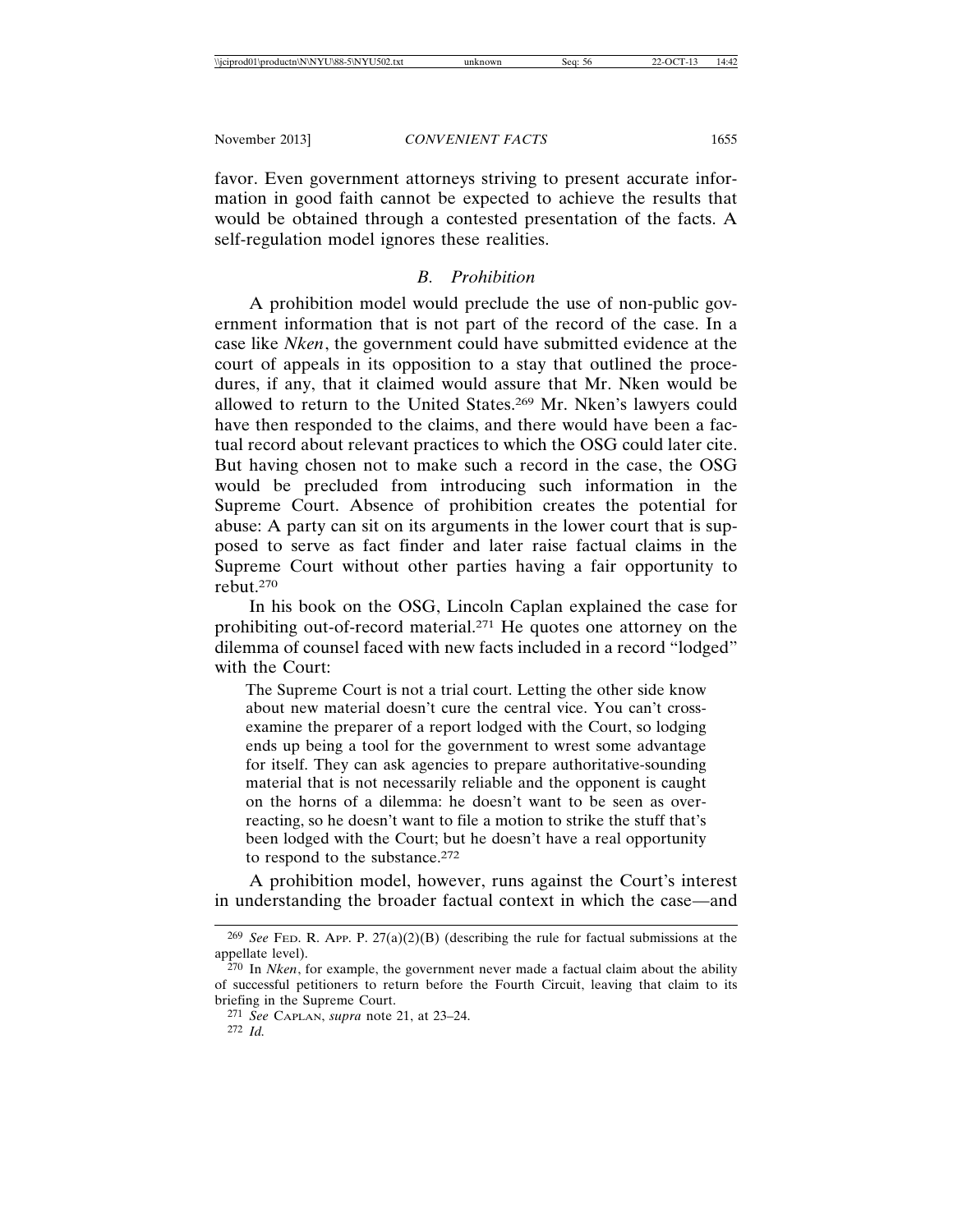those like it—arise, as well as facts that are relevant to the consequences of the rules it announces. Indeed, the Court's interest in outof-record materials has a long history in which the OSG routinely "lodged" such material with the Court even before any rule permitted such lodgings.<sup>273</sup> This practice has long been controversial.<sup>274</sup> Yet not only has it survived, it has become embedded in the Supreme Court Rules.275

The Court's acceptance of facts presented by the OSG is part of a broader tendency of courts to treat fact gathering as a neutral process that depends solely on the good will of the party developing the facts.276 Indeed, the Court's thirst for information has led it to search for information on the internet and through inquiries from the Court's library.277 Presumably the Court sees itself and the library staff as neutral parties who are just uncovering some preexisting set of objective facts.

Internal government information is more problematic because it is one-sided. With respect to internet searches, all sides (both within and beyond the Court) are presumably able to search out the same public sources. But when the government declares that it has nonpublic information about its own policies, practices, or data, there is, by definition, no timely independent access to that information for outsiders. There is, therefore, a case to be made for prohibiting statements about non-public information. It is nonetheless difficult to imagine such a prohibition succeeding. Because the Court is interested in the practical implications of the broader rules it announces, it could substitute questions to the OSG at argument on the same key fact issues. If the answers to these fact issues matter, it is better to set up a system that provides a limited opportunity to submit such

<sup>273</sup> *See id.* at 22–23 (stating that the OSG lodged materials one to two dozen times a year when there was no rule governing this practice).

<sup>274</sup> *See id.* at 23–24 (describing opposition and skepticism towards the OSG's practice of lodging facts with the court from private lawyers and Justice Stevens).

<sup>275</sup> *See* SUP. CT. R. 32(3) (setting out the procedure for lodging factual material with the Supreme Court).

<sup>276</sup> *See* Richard A. Posner, *Judicial Opinions and Appellate Advocacy in Federal Courts—One Judge's View*, 51 DUQ. L. REV. 3, 11–12 (2013) (describing problems with fact-finding in appellate briefs).

<sup>277</sup> Allison Orr Larsen, *Confronting Supreme Court Fact Finding*, 98 VA. L. REV. 1255, 1260–62 (2012). The Court also has a tendency to ask the parties questions at oral argument about how attorneys work in practice. *See, e.g.*, Nancy Morawetz, *Counterbalancing Distorted Incentives in Supreme Court Pro Bono Practice: Recommendations for the New Supreme Court Pro Bono Bar and Public Interest Practice Communities*, 86 N.Y.U. L. REV. 131, 202 n.350 (2011) (describing Justice Breyer questioning oral advocates about practical questions).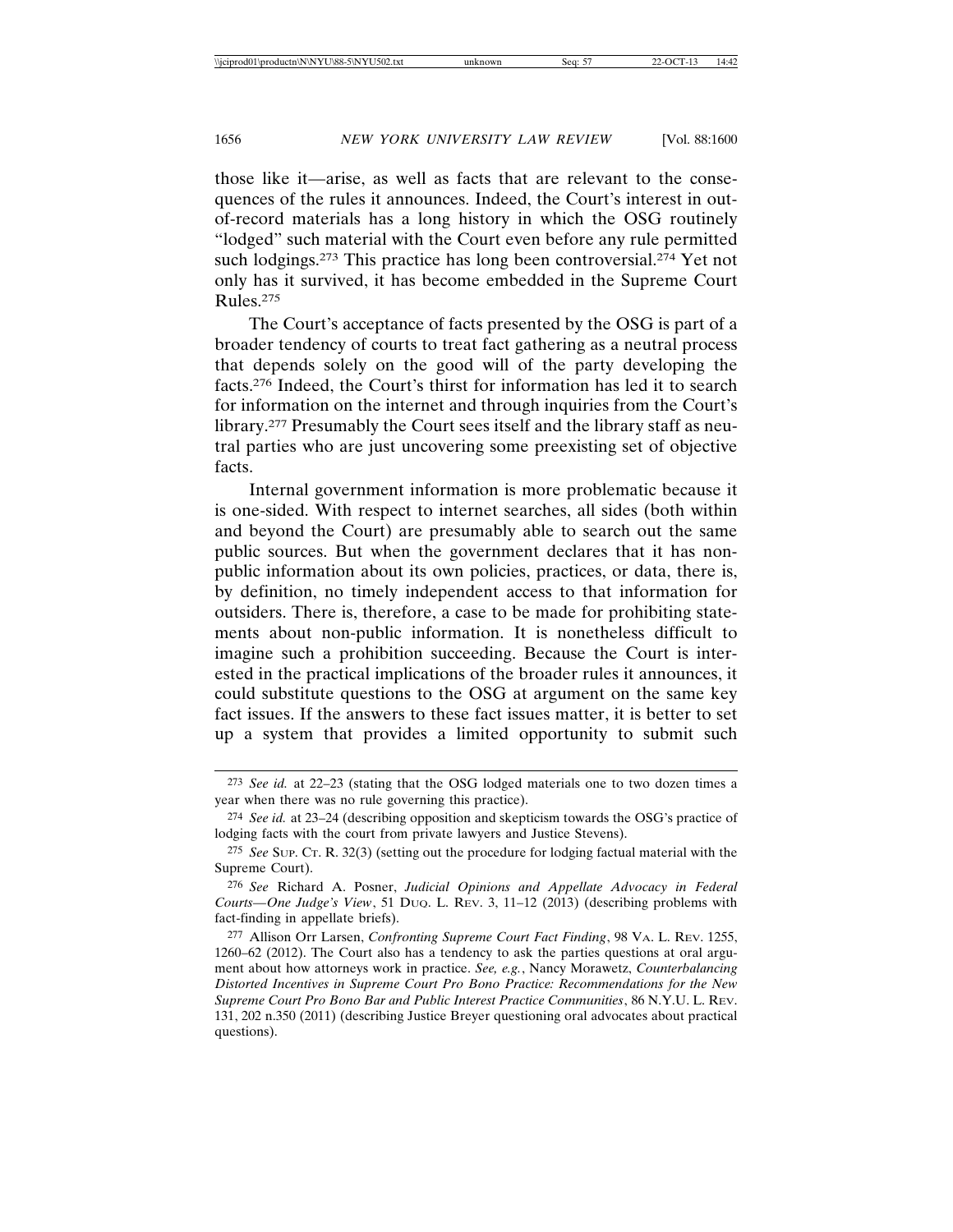internal government facts, subject to adequate procedural safeguards that allow them to be properly contested.

#### *C. Disclosure and Regulation*

A third approach is to regulate the use of out-of-record government information through rules requiring disclosure of the bases for new facts within the government's control that are submitted to the Supreme Court together with fair access to information to rebut those fact statements. A disclosure and access system builds on the basic features of an adversary system. It recognizes that facts and their interpretations are contestable and that an adversary system provides the judiciary the opportunity to evaluate competing views of factual issues. In doing so, it acknowledges that the Court will reach beyond record facts even though it is not well suited to resolving factual disputes. This mechanism carries the promise of assisting the Court in recognizing when a factual proposition is self-serving and when it is lacking in adequate support.

#### *1. Disclosure*

A disclosure model would require the government to disclose any non-public documents that serve as the factual basis for any statements that it makes about government policy, practice, statistics, or other facts. These documents might be internal agency memoranda, data sets, or any other materials that serve as the basis of the government's fact statements. Such access is ordinarily provided through citations to the record or to public documents. When the government chooses to reach beyond these public sources, it would be required to provide access to the materials on which it relies.

Providing access to supporting documents makes a difference. In *Nken*, for example, the OSG made factual claims about the effect of stay standards on the number of petitions for review.278 Its brief cited statistics about rates of filing of petitions for review in different circuits and compared the rates in circuits that applied a tough standard for stays with those that applied a more lenient standard.279 It noted that in the Ninth Circuit, which provided a temporary automatic stay and applied the preliminary injunction standard of review, forty-two percent of those eligible to file a petition for review did so, while in

<sup>278</sup> Brief for Respondent at 36, Nken v. Mukasey, 555 U.S. 1042 (2009) (No. 08-681), 2009 WL 45980, at \*36.

<sup>279</sup> *Id.*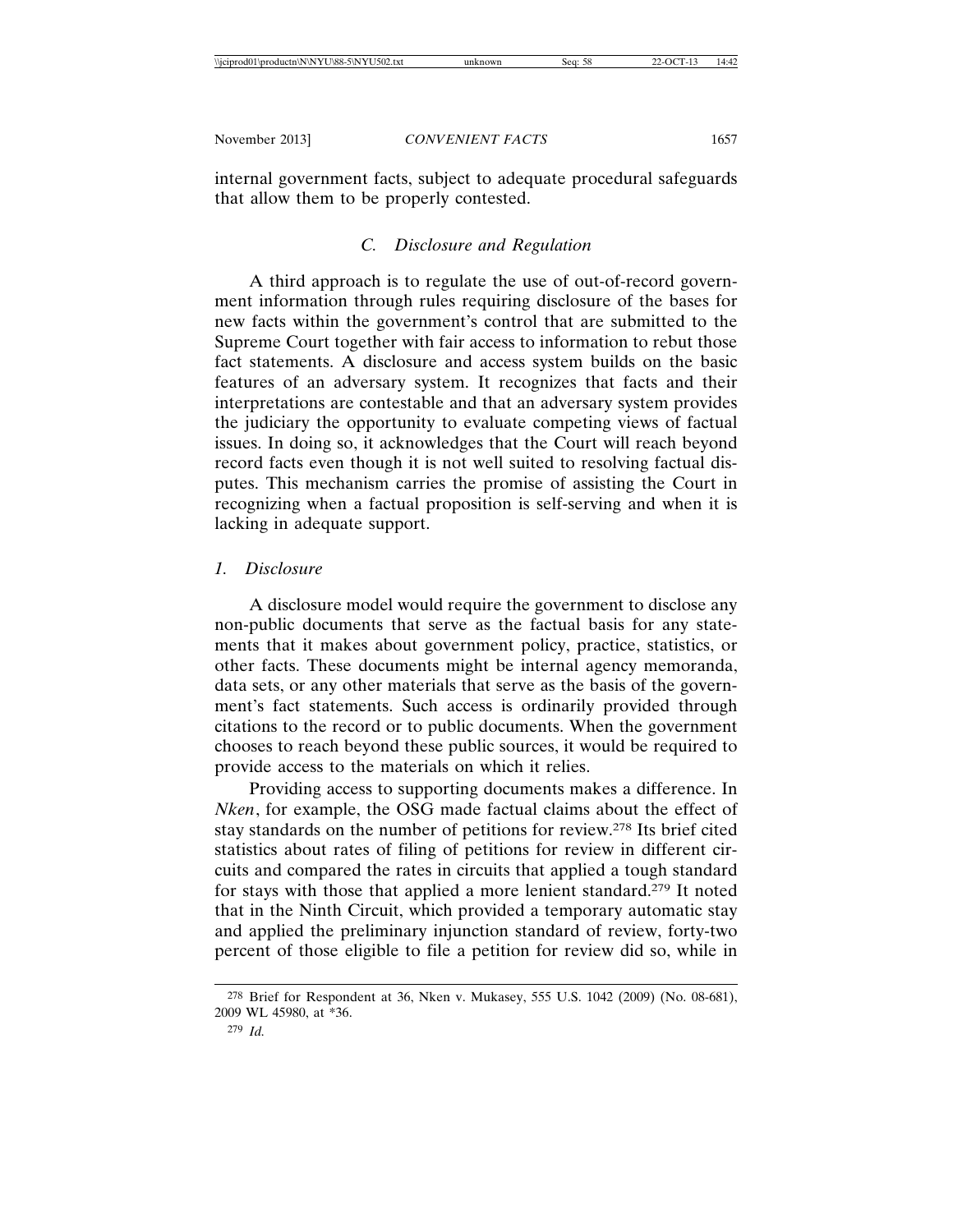the Eleventh Circuit, with no temporary stay and the more stringent standard of review, only nine percent filed a petition for review.280

For this assertion, the OSG offered publically available statistics from the Administrative Office of the United States Courts on the number of petitions filed each year.281 Because these documents were publically available, Mr. Nken's lawyers had an opportunity to respond. In their reply brief, they argued that the OSG was confusing "causation with correlation" and cited a study of disparate results across the circuits in immigration cases that provided an alternative theory for the difference in rates of petitions for review.282

The Court was very interested in this empirical question. At argument, the first question was from Chief Justice Roberts, who asked whether courts typically grant stays in removal cases.<sup>283</sup> His inquiry was followed by a question from Justice Kennedy about the percentage of cases in which a stay is granted and the percentage of cases which are ultimately decided in favor of the government.<sup>284</sup>

Despite the Court's interest in these empirical questions, at least some justices appeared to recognize that they lacked an adequate record to evaluate them. In his concurrence, Justice Kennedy (joined by Justice Scalia) noted that no party had presented the Court with empirical evidence about the number of stays granted or the success of the underlying petitions. He suggested that this information could be helpful to Congress in evaluating whether the decision to choose the traditional stay standard yielded a "fair and effective result."285

With respect to DHS's policy on returning deported immigrants, simply requiring the government to provide the basis for its fact statement in a timely manner (rather than three years later, after FOIA litigation) would have given the opposing party the opportunity to question whether the statement in the brief truly matched the information provided by the agency. If the basis was nothing more than email communications with an interested agency, the opposing lawyers could have broached this issue and used it to weaken the government's case.

284 *Id.*

<sup>280</sup> *Id.* (analyzing statistics from 2007).

<sup>281</sup> *Id.*

<sup>282</sup> *See* Reply Brief for Petitioner at 22 n.11, Nken v. Holder, 555 U.S. 1042 (2009) (No. 08-681), 2009 WL 106651, at \*22 n.11 (suggesting alternate explanations for the disparity such as variations between circuits in the ease of attaining appellate counsel or in agency error).

<sup>283</sup> Transcript of Oral Argument at 2, Nken v. Filip, 129 S. Ct. 622 (2009) (No. 08-681), 2009 WL 150418, at \*4–5, *decided sub nom.* Nken v. Holder, 556 U.S. 418 (2009).

<sup>285</sup> *Nken*, 556 U.S. at 437 (Kennedy, J., concurring).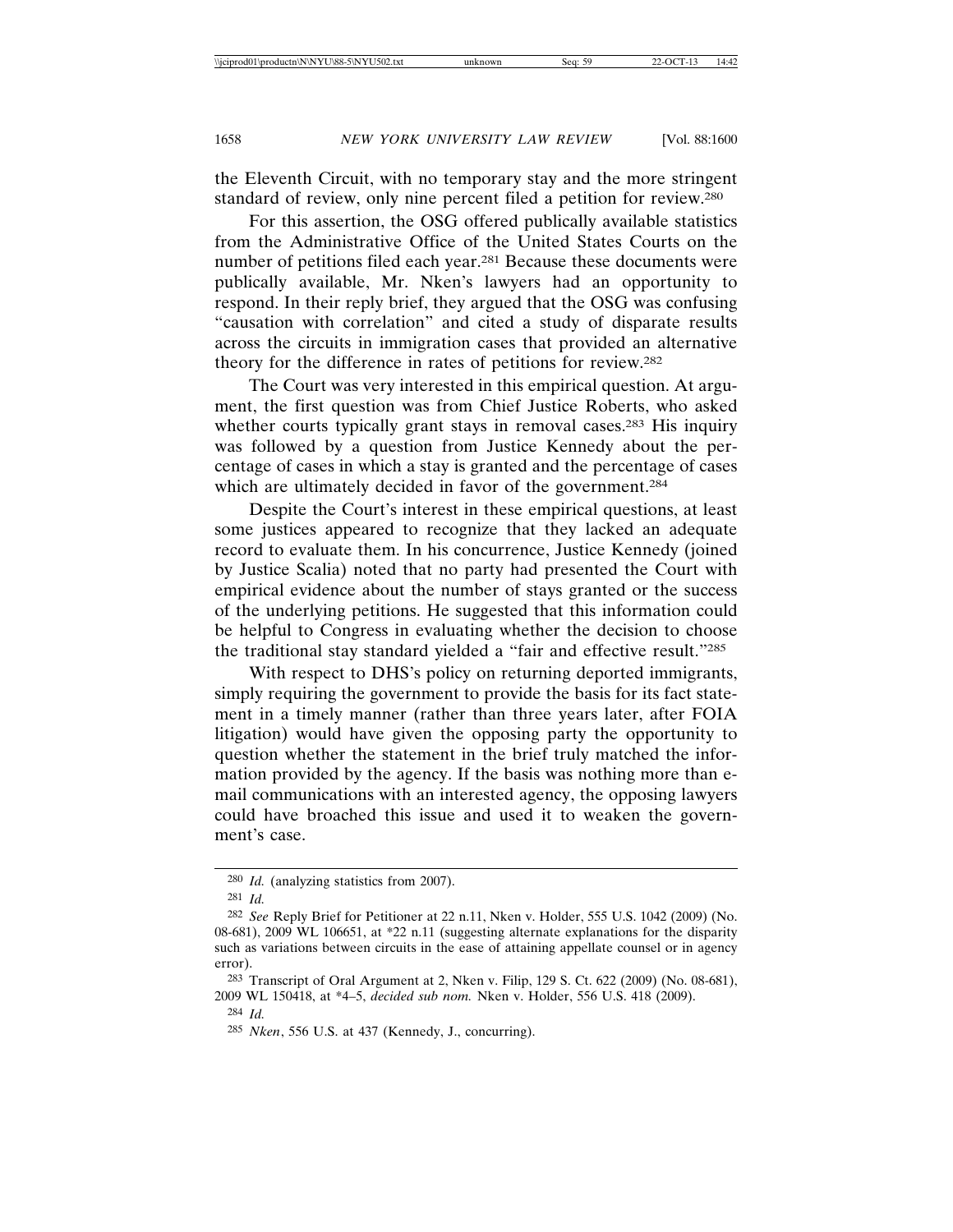Any rule that requires disclosure would undoubtedly change the way that the OSG gathers information. The OSG could not view fact questions to agencies as matters of privilege. If the OSG wanted to add facts on appeal, it would have to seek out the kind of documents that could serve as support for such fact statements. The OSG might refrain from making a fact claim when the only basis for its assertion was as limited as in *Nken*. In this way, a disclosure rule would serve to inhibit poorly supported fact statements.

Provision of documents alone might not be enough. Consider the statistics in *Demore*. 286 Presumably, the statistics given to the Court could have been reduced to a document and shared with the other side. There would still be a danger that the statistics were selected for litigation to support a specific point. Thus the document might only provide the same misleading statistics that were offered by the OSG in its brief. A fair opportunity to evaluate those statistics and show their weaknesses would require access to the underlying data and the ability to ask different questions about the effects of mandatory detention. At the very least, it might require the set of questions that prompted the compilation of the statistics and the full responses.

Requiring disclosure and access to underlying data or documents (or an admission that no such documents exist) would improve the ability of the government's adversaries to challenge its assertions, as Mr. Nken's lawyers did with the data on frequency of stays in different circuits. Opposing counsel could make general comments about unreliability. In some situations, they could show that the presentation of the implications of a document was inaccurate. Arguments over whether the documents actually supported the OSG's claim might, as it did with the information on stays, lead the Court to decide that the fact issue did matter and was not yet ready to be resolved.

#### *2. Rebuttal*

For a disclosure model to be effective, it must be accompanied by a genuine opportunity to rebut the facts presented by the other side. Implementing a fair fact development system in the Supreme Court is far from simple. In lower courts that manage fact development, courts meet with the parties, set discovery schedules, and arbitrate disputes over compliance with discovery rules. The Supreme Court is not set up for this type of fact development. Its rules and practices contemplate that once the Court issues a writ of certiorari, the case will proceed through briefing and argument within the designated Term of the

<sup>286</sup> *See supra* note 39 and accompanying text.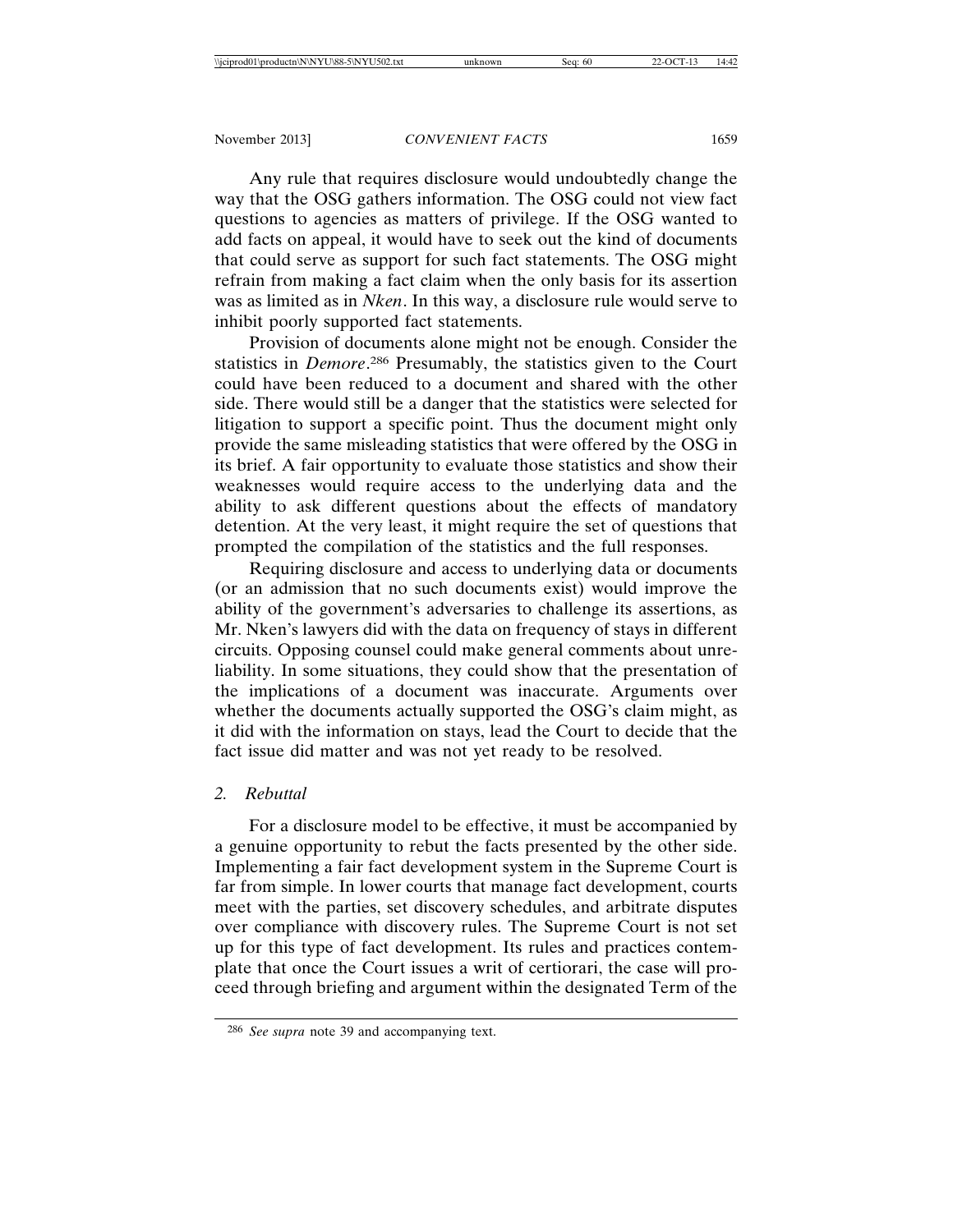Court.287 For cases that are accepted in the Fall, the schedule for briefing and argument leaves little room for extensions of time, let alone the complex processes that take place within trial court discovery.288 As a result, there is little room for robust fact development.

However, a streamlined system for presentation of new government facts could be implemented within the Court's tight time frame by requiring early identification of any new government information that may be introduced. For example, the Court could require that the government provide advance notification of any internal government facts that it intends to use in its submissions together with copies of relevant documents or access to relevant databases. Such advance notice would provide the opposing party and amici with time to analyze the materials and their reliability. In the case of a data set, such as the data introduced in the *Demore* briefs about the time that individuals were held in detention,<sup>289</sup> advance notice could provide an opportunity to analyze the data and identify ways in which the government's presentation is distorted.

In addition to providing opponents with an opportunity to respond, a requirement that the OSG identify particular documents or evidence would lead the OSG to evaluate whether its sources could stand up to scrutiny. It is hard to believe, for example, that the OSG would have made its statement in *Nken* if all it could cite to were vague agency statements about its customary practices. The OSG would have been even less likely to have made the statement had it been required to reveal the agency's many caveats to a promise of return for successful litigants.290

The Supreme Court has established precedent for requiring advance notice. In recent revisions, the Court instituted a rule that amici at the certiorari stage file notice of their plan to file a brief ten days in advance of the due date for responding to a petition for writ of certiorari.291 The Court did not explain the rationale for this rule, but presumably it serves the function of providing the respondent with an

<sup>287</sup> *See* SUP. CT. R. 25 (setting out the timetable for briefing and other submissions to the Court).

<sup>288</sup> *See* Morawetz, *supra* note 277, at 164 n.157 (describing typical scheduling of briefing and argument at the Supreme Court).

<sup>289</sup> *See supra* notes 37–45 and accompanying text.

<sup>290</sup> Scholars have identified similar benefits to advanced deliberation in the context of warrants and the Fourth Amendment. *See* Oren Bar-Gill & Barry Friedman, *Taking Warrants Seriously*, 106 NW. U. L. REV. 1609, 1641–46 (2012); *see also* Fred Schauer, *Giving Reasons*, 42 STAN. L. REV. 633, 656–59 (1995) (arguing that forcing institutional actors to show their work reduces bias and produces better decisions). A rule that requires citations to the sources of facts requires some deliberation about how well they fit the party's claims.

<sup>291</sup> SUP. CT. R. 37(2)(a).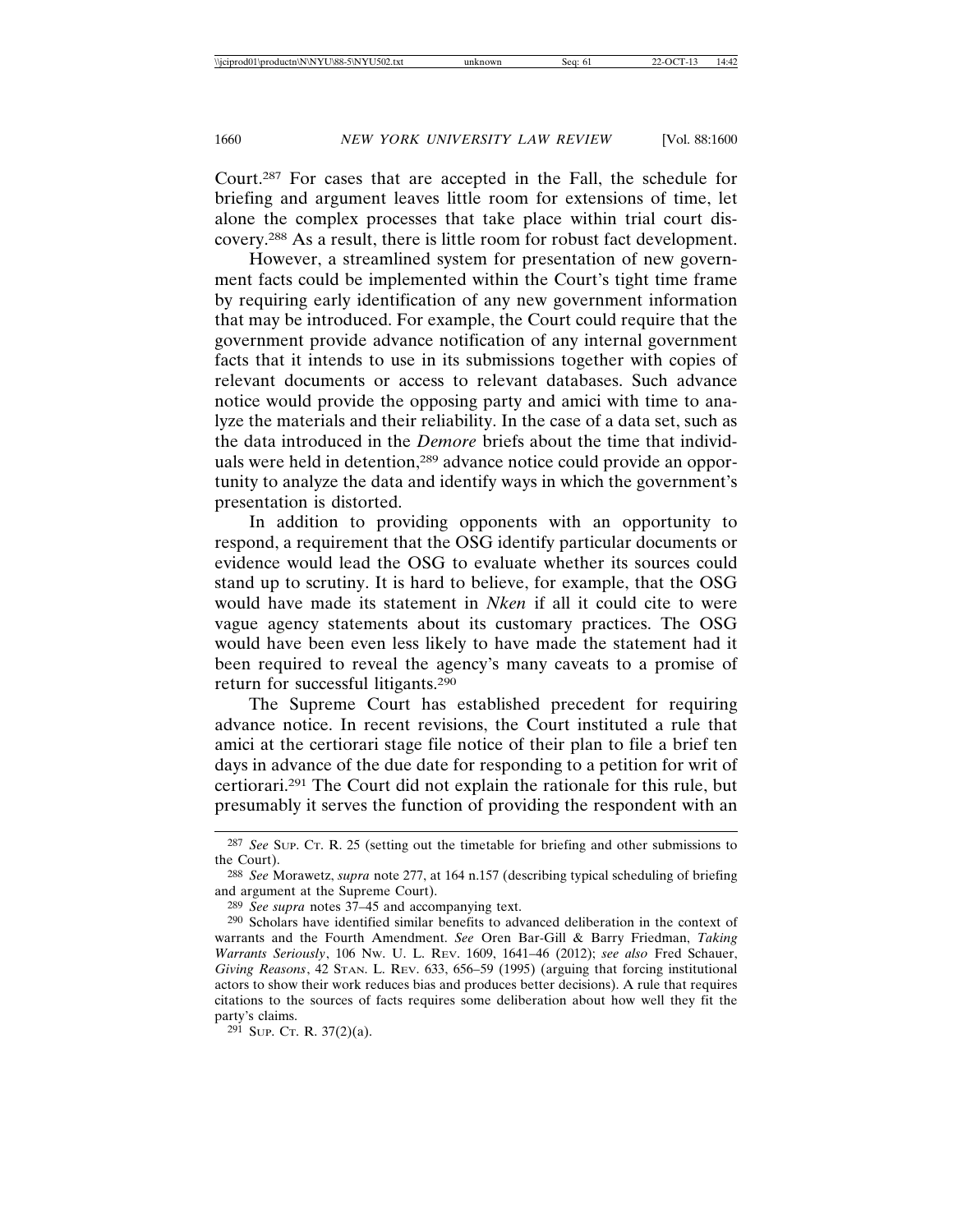opportunity to seek an extension of time to respond to the petition. Although the context is somewhat different, the rule's purpose is to allow for better functioning of the adversarial system.

Adequate rebuttal of government facts may also require an easing of the rules that limit the role of amici. Ordinarily, rebuttal is achieved in the adversary process through statements from the opposing counsel. In *Nken*, for example, the lawyers representing Mr. Nken had a chance to respond to the OSG brief. But the adversary system was not well suited to the systemic aspects of the case. The OSG was primarily interested in the long-term implications of any precedent. Indeed, the government was so uninterested in Mr. Nken's individual stay that it did not oppose the stay on remand. The real opposing parties on the systemic issues were the amici. The amici, however, had no ability under the rules to object to the OSG's fact statement. Because they were supporting Mr. Nken, they had to file their brief within seven days of his brief, and thus had to file before the OSG brief that made the erroneous factual claim.292

One solution would be to revise the rules on amicus briefs to allow amici to file a reply beyond the seven day deadline under limited circumstances. One such circumstance would be when out-ofrecord facts have been introduced by the other side to make a point that is not specific to the party in the case. A rule of this sort would recognize that the real contest on the broader implications of a case is not between the parties but is instead between one party and the amici. This is especially true in cases involving the OSG, which, as part of its mandate, looks beyond the individual case to consider the broader interests of the government as a whole.

A disclosure model would be a far cry from the protections at a trial court, where evidence is scrutinized and experts can be crossexamined.293 But access to the underlying material would in some way mitigate the advantage of the party raising new factual claims. At least there would be some opportunity to examine the basis of the statement and to identify rudimentary ways in which the factual question is more complex and should perhaps be avoided by the Court. In *Nken*, the Court might not have been so ready to proclaim its views on irreparable harm if Mr. Nken or the amici had received a fair opportunity to dispute the OSG's proffered facts.

 $292$  Sup. Cr. R.  $37(a)(3)(a)$  (explaining the requirement that an amicus brief be filed within seven days of the principal brief that it supports).

<sup>293</sup> For an argument that any factual issue should be remanded for development in a trial court setting, see Brianne J. Gorod, *The Adversarial Myth: Appellate Court Extra-Record Fact Finding*, 61 DUKE L.J. 1, 75–76 (2011).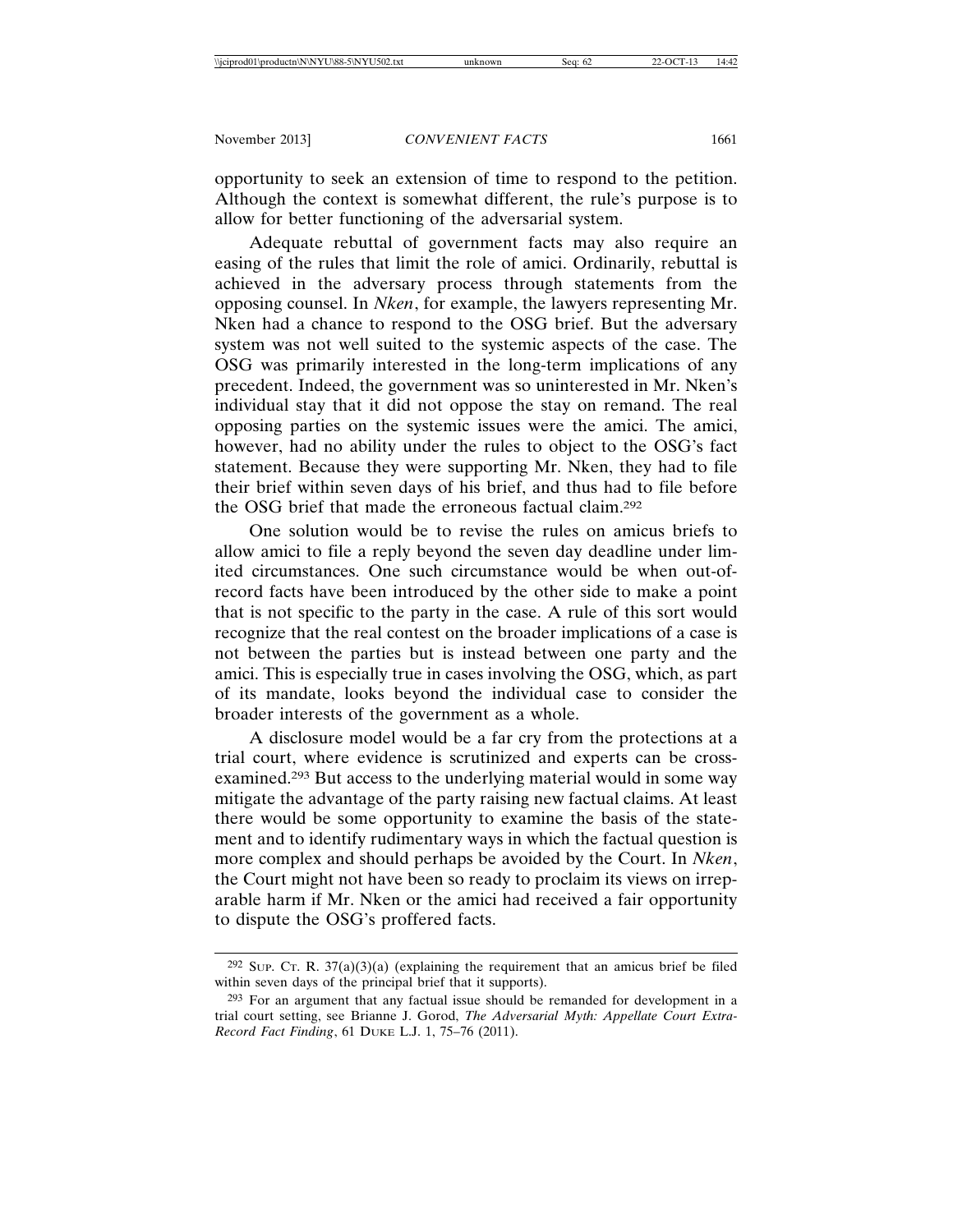#### *D. Remedial Measures*

Apart from prophylactic measures, the problem of OSG misstatements of fact could be approached through post-hoc remedies. The *Nken* experience offers lessons on the difficulty with informal extrajudicial remedial approaches and the importance of explicit judicial statements about the implications of a past misstatement on the validity and persuasiveness of past precedent.

The OSG letter in *Nken*, like former Acting Solicitor General Katyal's letter regarding *Hirabayashi* and *Korematsu*, offers a model of internal oversight and confession. The letter admits the error in the OSG's past statement to the Court, but does not propose any change in the treatment of the problematic language in the opinion.294 As a result, courts and litigators who primarily use traditional tools of legal research (such as case law research and *Shepard's Citations*) are not alerted to the factual misrepresentation that affected the Court's ruling. No flag appears because, in our traditional treatment of the persuasiveness of case authority, only case law and statutes are considered to have a bearing on the validity of precedent.

Where the Supreme Court has relied on an unproven government fact that subsequently turns out to be false or to have been presented in a misleading way, there is a powerful case for the Court to issue a statement which casts doubt on the portion of its opinion that relied on the misstatement.295 Such a statement from the Court would provide the necessary flag in legal research sources so that lower courts and attorneys would be aware that the Court had relied on a misleading or inaccurate statement of internal government fact. The lower courts could then judge for themselves whether any subsequent government measures are sufficient to create a different factual record after the fact. Similarly, if lower courts are made aware of the lack of basis for the statement to the Supreme Court, they could reach out and consider the relevant issues in a way that is based on a proven factual record.296

In the *Nken* example, the OSG represented to the Supreme Court that it need not take any corrective action because the issue

<sup>294</sup> *See Katyal Statement*, *supra* note 6.

<sup>295</sup> For an argument that the Court should repudiate the *Hirayabashi* and *Korematsu* decisions in light of the clear evidence that the government manipulated key evidence, see generally PETER IRONS, UNFINISHED BUSINESS: THE CASE FOR SUPREME COURT REPUDIATION OF THE JAPANESE AMERICAN INTERNMENT CASES (2013), *available at* http:// lawprofessors.typepad.com/files/case-for-repudiation-1.pdf.

<sup>&</sup>lt;sup>296</sup> For an argument that lower courts should deny precedential weight to factual statements (irrespective of whether they have been proven to be baseless), see Allison Orr Larsen, *Factual Precedents*, 162 U. PA. L. REV. (forthcoming 2013) (manuscript at 37–44), *available at* http://papers.ssrn.com/sol3/papers.cfm?abstract\_id=2226395.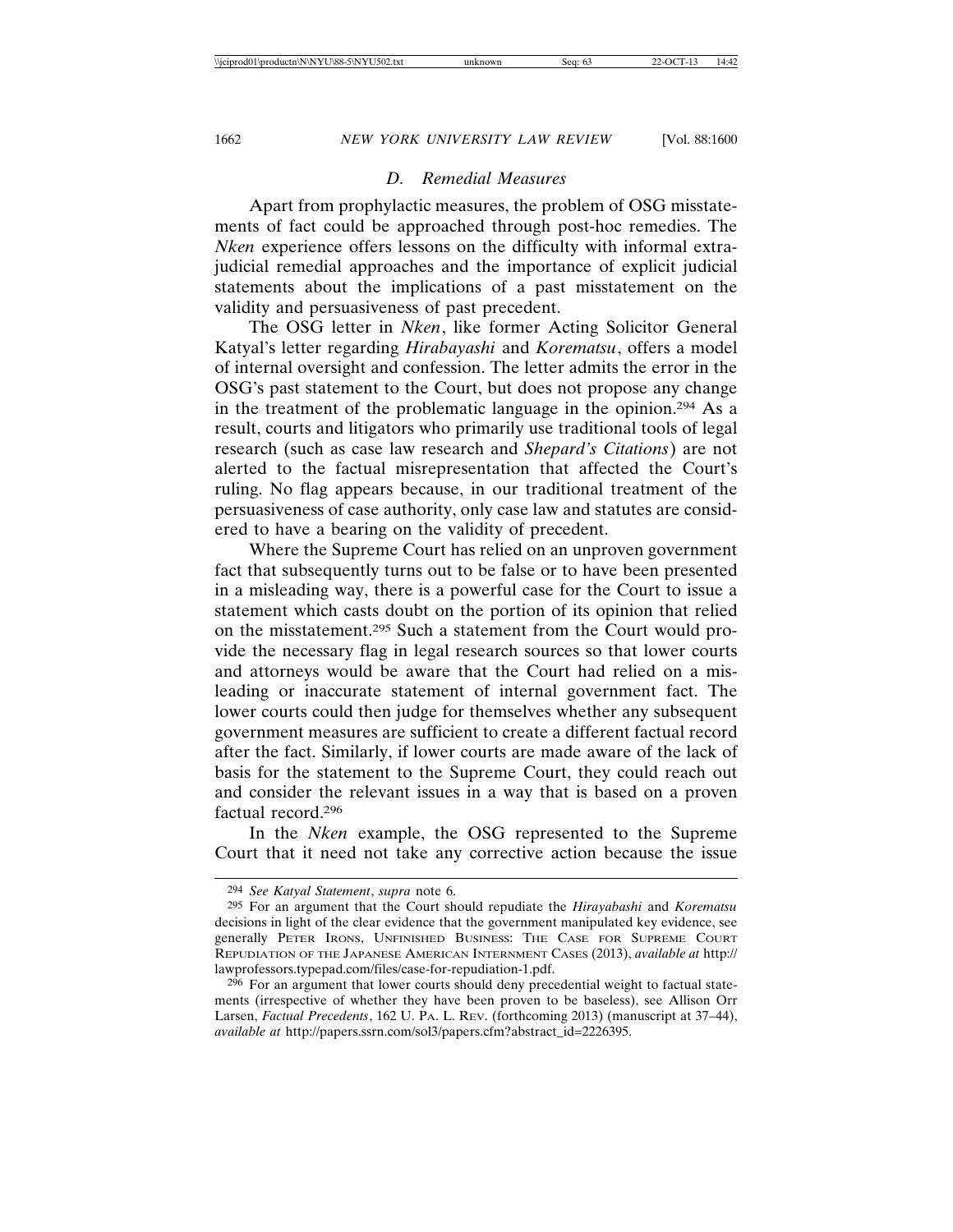could be considered by the lower courts. Rather than present the limitations of the actual return practices to the lower courts, however, the Justice Department has taken the position that it need only present more accurate facts when those facts are plainly at issue.297 As a result, its briefs continue to simply recite the *Nken* language without alerting counsel or the courts that this language was obtained through the OSG's misleading *Nken* brief.298 This position illustrates the problem with informal methods for dealing with past misrepresentations. So long as the misrepresentation remains in the decision without any flags or alterations, lower courts and litigants will continue to assume that whatever is stated by the Court is based on fact.

Unless the Court or lower courts take remedial action, the court system is left relying on what is little more than an advisory opinion a statement of the rule if a hypothetical state of affairs were to exist. This undermines the foundation of our legal system, which requires that courts decide cases and controversies and not hypothetical questions.

#### **CONCLUSION**

The *Nken* story is a cautionary tale about the dangers of the Court's reliance on statements of internal government facts by the OSG and the inadequacy of existing mechanisms to counter erroneous, misleading, or incomplete statements by the OSG. In contrast to the OSG, which can summon agencies to answer its questions, opposing parties must seek government information through public documents, discovery, or the Freedom of Information Act. By definition, facts introduced at the Supreme Court come long after any trial court discovery that might be available. There is, therefore, no real opportunity in Supreme Court practice to contest internal government facts in the formal record of the case. Meanwhile, FOIA requests, which are how the public typically obtains agency information, are slow. They certainly do not identify the sources of internal government information quickly enough to match the schedule of Supreme Court briefing. Opposing litigants are therefore placed in the unenviable position of either portraying the government's statements as

<sup>297</sup> *See* Letter from Lauren E. Fascett, Attorney, Office of Immigration Litig., to Marcia M. Waldron, Clerk, U.S. Court of Appeals for the Third Circuit (Mar. 7, 2013) (on file with author) (justifying OIL's decision not to inform the court of the OSG's apology in *Lupera-Espinoza v. Holder*, 2013 U.S. App. LEXIS 10645 (3d Cir. May 28, 2013)).

<sup>298</sup> *See* Brief of the Nat'l Immigration Project of the Nat'l Lawyers Guild et al. as Amici Curiae in Support of Petitioner's Motion for a Stay of Removal at exhibit A, Contreras-Soto v. Holder, No. 13-70001 (9th Cir. Apr. 5, 2013) (on file with author) (collecting excerpts of brief filed by OIL in opposition to request for a stay of removal).